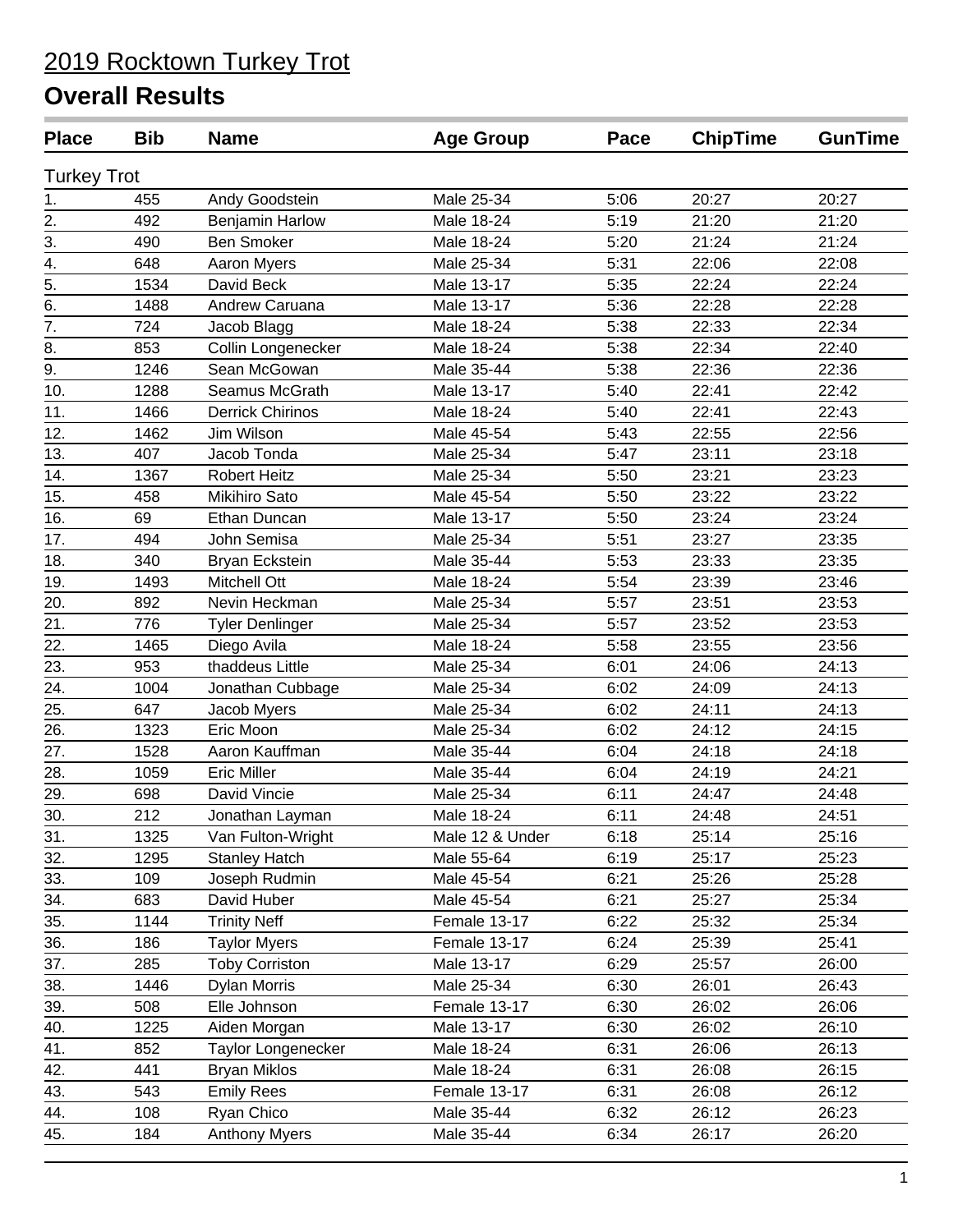| <b>Place</b>      | <b>Bib</b> | <b>Name</b>                | <b>Age Group</b>  | Pace | <b>ChipTime</b> | <b>GunTime</b> |
|-------------------|------------|----------------------------|-------------------|------|-----------------|----------------|
| 46.               | 751        | Davey Johnson              | Male 12 & Under   | 6:35 | 26:22           | 26:30          |
| 47.               | 1430       | Ethan Jenkins              | Male 12 & Under   | 6:35 | 26:24           | 26:29          |
| 48.               | 1158       | Noah Gray                  | Male 12 & Under   | 6:36 | 26:28           | 26:38          |
| 49.               | 740        | Janie Sanborn              | Female 13-17      | 6:36 | 26:28           | 26:38          |
| 50.               | 1291       | Paul Deeble                | Male 45-54        | 6:37 | 26:30           | 26:34          |
| 51.               | 1224       | Nick Morgan                | Male 35-44        | 6:37 | 26:31           | 26:39          |
| 52.               | 1491       | Audie Shaver               | Male 13-17        | 6:38 | 26:35           | 26:38          |
| 53.               | 243        | Michaela Mast              | Female 18-24      | 6:40 | 26:44           | 26:48          |
| 54.               | 1207       | Joanna Friesen             | Female 18-24      | 6:41 | 26:45           | 26:48          |
| 55.               | 637        | Anderson Gordon            | Male 18-24        | 6:41 | 26:46           | 26:53          |
| 56.               | 106        | Lauren Bartoldson          | Female 25-34      | 6:42 | 26:49           | 26:54          |
| 57.               | 1020       | Leah Jacobs                | Female 25-34      | 6:42 | 26:52           | 27:37          |
| 58.               | 1533       | Michael Scholfield         | Male 35-44        | 6:43 | 26:56           | 27:09          |
| 59.               | 931        | <b>Christopher Ehrhart</b> | Male 25-34        | 6:44 | 26:59           | 27:12          |
| 60.               | 391        | <b>Timothy Smelser</b>     | Male 25-34        | 6:45 | 27:01           | 27:08          |
| 61.               | 1025       | Cade Meredith              | Male 13-17        | 6:46 | 27:05           | 27:09          |
| 62.               | 1378       | <b>Emiliano Muniz</b>      | Male 13-17        | 6:47 | 27:10           | 27:13          |
| 63.               | 1407       | Ben Robohn                 | Male 25-34        | 6:47 | 27:10           | 28:05          |
| 64.               | 942        | ChristopherJon Hulleman    | Male 13-17        | 6:47 | 27:11           | 27:13          |
| 65.               | 1480       | Lester Zook                | Male 55-64        | 6:48 | 27:16           | 27:17          |
| 66.               | 134        | Daniel Shulgan             | Male 13-17        | 6:48 | 27:16           | 27:31          |
| 67.               | 545        | <b>Christian Souders</b>   | Male 13-17        | 6:49 | 27:19           | 27:36          |
| 68.               | 709        | Anne-Marie Poirot          | Female 13-17      | 6:50 | 27:24           | 27:26          |
| 69.               | 1141       | <b>Hector Neff</b>         | Male 13-17        | 6:51 | 27:26           | 27:34          |
| 70.               | 422        | Michael Eckstein           | Male 18-24        | 6:51 | 27:26           | 27:33          |
| 71.               | 887        | <b>Scott Rogers</b>        | Male 35-44        | 6:51 | 27:27           | 27:32          |
| 72.               | 1452       | <b>Matthew Nichols</b>     | Male 18-24        | 6:51 | 27:28           | 28:12          |
| 73.               | 580        | Kevin Bennett              | Male 45-54        | 6:52 | 27:32           | 28:36          |
| 74.               | 614        | Nicolas Boshart            | Male 25-34        | 6:54 | 27:38           | 28:30          |
| $\overline{75}$ . | 408        | Abigail Tonda              | Female 25-34      | 6:56 | 27:47           | 27:54          |
| 76.               | 1093       | Luke Smith                 | Male 25-34        | 6:56 | 27:48           | 28:31          |
| 77.               | 201        | <b>JOE BROOKS</b>          | Male 18-24        | 6:57 | 27:51           | 28:46          |
| 78.               | 1012       | <b>Emily Burri</b>         | Female 35-44      | 6:59 | 27:57           | 28:42          |
| 79.               | 400        | Seth Rose                  | Male 25-34        | 7:01 | 28:08           | 28:57          |
| 80.               | 792        | Marcus Skaflen             | Male 35-44        | 7:02 | 28:09           | 28:09          |
| 81.               | 673        | Owen Johnston              | Male 13-17        | 7:03 | 28:15           | 30:20          |
| 82.               | 152        | Anne van Leeuwen           | Female 35-44      | 7:03 | 28:16           | 29:30          |
| 83.               | 675        | Mark Feldpausch            | Male 45-54        | 7:05 | 28:21           | 29:28          |
| 84.               | 905        | Jonathan Lantz-Trissel     | Male 35-44        | 7:05 | 28:23           | 28:29          |
| 85.               | 907        | Lena Lantz-Trissel         | Female 12 & Under | 7:05 | 28:23           | 28:30          |
| 86.               | 739        | Jessie Sanborn             | Female 35-44      | 7:05 | 28:23           | 28:33          |
| 87.               | 753        | Laura Dugger               | Female 35-44      | 7:05 | 28:24           | 28:33          |
| 88.               | 357        | <b>Dustin Dedrick</b>      | Male 25-34        | 7:06 | 28:27           | 28:32          |
| 89.               | 1337       | Lee Forbes                 | Male 35-44        | 7:06 | 28:27           | 28:41          |
| 90.               | 1406       | <b>Timothy Shenk</b>       | Male 35-44        | 7:06 | 28:28           | 28:36          |
| 91.               | 1268       | Stephen J Hull             | Male 13-17        | 7:07 | 28:30           | 30:32          |
| 92.               | 1346       | <b>Holly Herr Stravers</b> | Female 35-44      | 7:07 | 28:31           | 28:39          |
|                   |            |                            |                   |      |                 |                |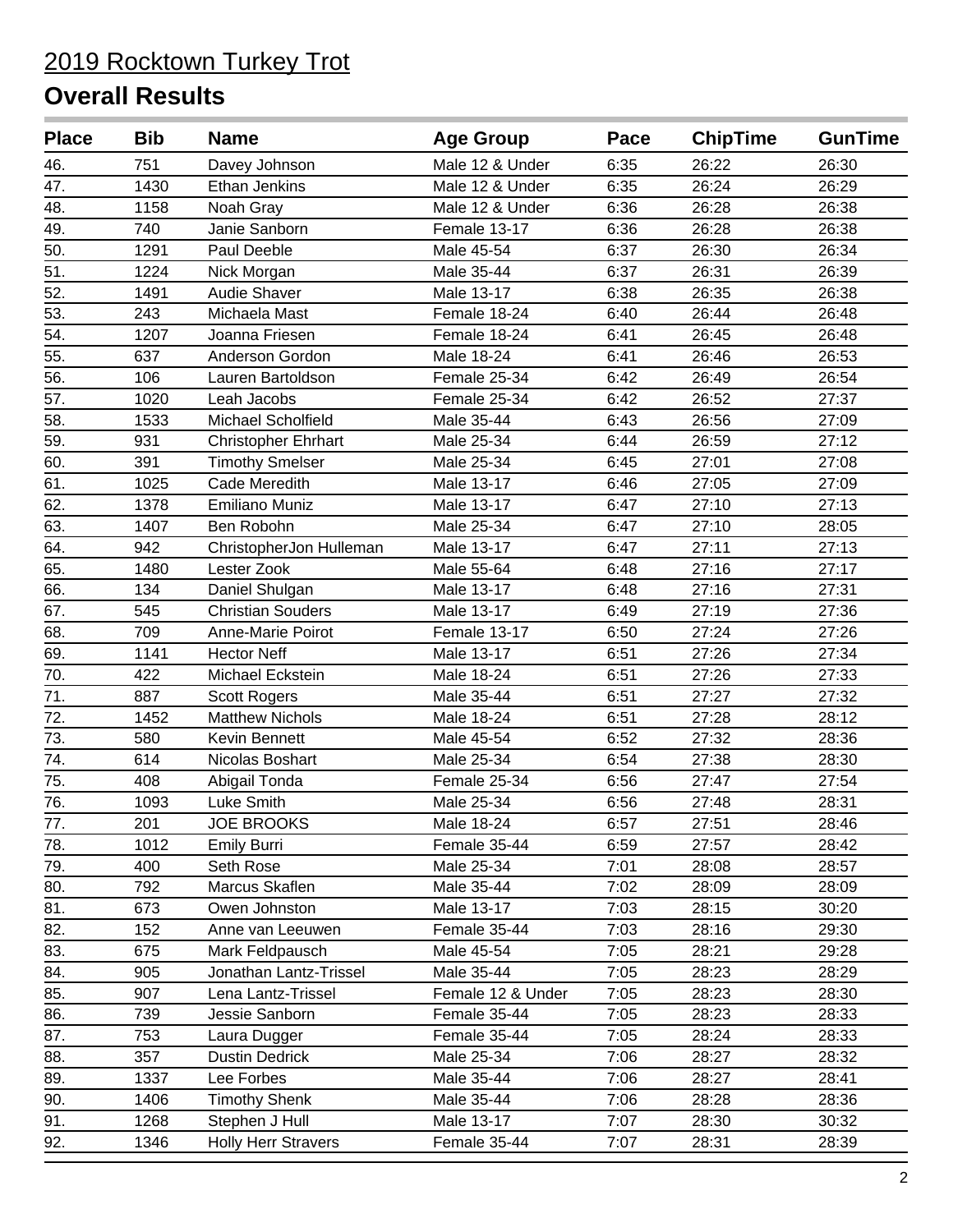| <b>Place</b> | <b>Bib</b> | <b>Name</b>             | <b>Age Group</b>  | Pace | <b>ChipTime</b> | <b>GunTime</b> |
|--------------|------------|-------------------------|-------------------|------|-----------------|----------------|
| 93.          | 625        | Rachel Moore            | Female 18-24      | 7:07 | 28:31           | 29:20          |
| 94.          | 1024       | Benjamin Meredith       | Male 45-54        | 7:08 | 28:34           | 28:38          |
| 95.          | 835        | Logan Korn              | Male 35-44        | 7:08 | 28:35           | 28:36          |
| 96.          | 310        | Lauren Onestak          | Female 18-24      | 7:08 | 28:36           | 28:42          |
| 97.          | 482        | Kelly Rohrer            | Female 18-24      | 7:08 | 28:36           | 28:42          |
| 98.          | 199        | Samantha Brooks         | Female 25-34      | 7:09 | 28:39           | 29:36          |
| 99.          | 296        | Andrew Lyford           | Male 25-34        | 7:09 | 28:40           | 29:34          |
| 100.         | 1439       | Parker Blosser          | Male 13-17        | 7:09 | 28:40           | 28:40          |
| 101.         | 378        | Tony Lapp               | Male 45-54        | 7:10 | 28:44           | 28:52          |
| 102.         | 1227       | Emily Johnson           | Female 25-34      | 7:11 | 28:45           | 29:38          |
| 103.         | 592        | Mackeni Shaffner        | Male 18-24        | 7:11 | 28:46           | 29:31          |
| 104.         | 993        | Logan Braun             | Female 13-17      | 7:11 | 28:46           | 28:55          |
| 105.         | 725        | Lena Blagg              | Female 13-17      | 7:11 | 28:47           | 28:55          |
| 106.         | 1273       | Riley Joyner            | Female 13-17      | 7:11 | 28:47           | 29:31          |
| 107.         | 191        | Kim Dofflemyer          | Female 35-44      | 7:11 | 28:48           | 28:54          |
| 108.         | 785        | Cara Meixner            | Female 35-44      | 7:11 | 28:48           | 28:54          |
| 109.         | 1474       | <b>Timothy Copple</b>   | Male 35-44        | 7:12 | 28:49           | 29:47          |
| 110.         | 1087       | Julie Raab              | Female 18-24      | 7:13 | 28:56           | 29:38          |
| 111.         | 489        | Nora Miller             | Female 25-34      | 7:13 | 28:56           | 29:42          |
| 112.         | 949        | Aidan Williams          | Female 12 & Under | 7:14 | 28:58           | 29:03          |
| 113.         | 200        | <b>JW BROOKS</b>        | Male 55-64        | 7:14 | 28:59           | 29:55          |
| 114.         | 488        | <b>Phil Schulte</b>     | Male 25-34        | 7:15 | 29:02           | 29:47          |
| 115.         | 367        | Sylvia Mast             | Female 18-24      | 7:15 | 29:03           | 29:07          |
| 116.         | 922        | <b>Tyler Williamson</b> | Male 13-17        | 7:16 | 29:05           | 29:48          |
| 117.         | 379        | Joey Metzler            | Male 25-34        | 7:16 | 29:06           | 30:06          |
| 118.         | 697        | <b>Tracey Barr</b>      | Female 35-44      | 7:16 | 29:08           | 29:22          |
| 119.         | 793        | Andrea Skaflen          | Female 35-44      | 7:17 | 29:10           | 29:10          |
| 120.         | 1318       | <b>Trey Smith</b>       | Male 25-34        | 7:17 | 29:11           | 31:06          |
| 121.         | 1092       | <b>Justine Pasco</b>    | Female 25-34      | 7:18 | 29:13           | 29:55          |
| 122.         | 433        | Randy Brownell          | Male 18-24        | 7:18 | 29:14           | 29:30          |
| 123.         | 159        | David Landis            | Male 35-44        | 7:18 | 29:16           | 29:24          |
| 124.         | 425        | Ricky Capuano           | Male 25-34        | 7:18 | 29:16           | 29:19          |
| 125.         | 133        | Thomas Shulgan          | Male 13-17        | 7:19 | 29:19           | 29:33          |
| 126.         | 723        | Adam Blagg              | Male 45-54        | 7:19 | 29:19           | 29:27          |
| 127.         | 142        | Leslie Lyford           | Female 25-34      | 7:19 | 29:19           | 30:14          |
| 128.         | 507        | Justin Johnson          | Male 35-44        | 7:20 | 29:23           | 29:27          |
| 129.         | 560        | <b>Miles Mayhew</b>     | Male 13-17        | 7:20 | 29:23           | 30:09          |
| 130.         | 572        | <b>Carter Williams</b>  | Female 25-34      | 7:20 | 29:24           | 30:29          |
| 131.         | 631        | Thomas Galagano         | Male 13-17        | 7:20 | 29:24           | 30:10          |
| 132.         | 536        | <b>Bernie Blazewicz</b> | Male 55-64        | 7:21 | 29:27           | 29:43          |
| 133.         | 1082       | Andrea Lantz Reamer     | Female 35-44      | 7:21 | 29:28           | 29:33          |
| 134.         | 1429       | Julie Jenkins           | Female 35-44      | 7:22 | 29:32           | 29:37          |
| 135.         | 254        | Melissa Sloop           | Female 35-44      | 7:23 | 29:35           | 31:27          |
| 136.         | 1312       | Paul Bosserman          | Male 25-34        | 7:25 | 29:42           | 29:56          |
| 137.         | 460        | Colton Koontz           | Male 25-34        | 7:27 | 29:51           | 29:51          |
| 138.         | 959        | Mike Dickerson          | Male 35-44        | 7:27 | 29:52           | 29:54          |
| 139.         | 1393       | Catherine McGowan       | Female 25-34      | 7:28 | 29:55           | 30:49          |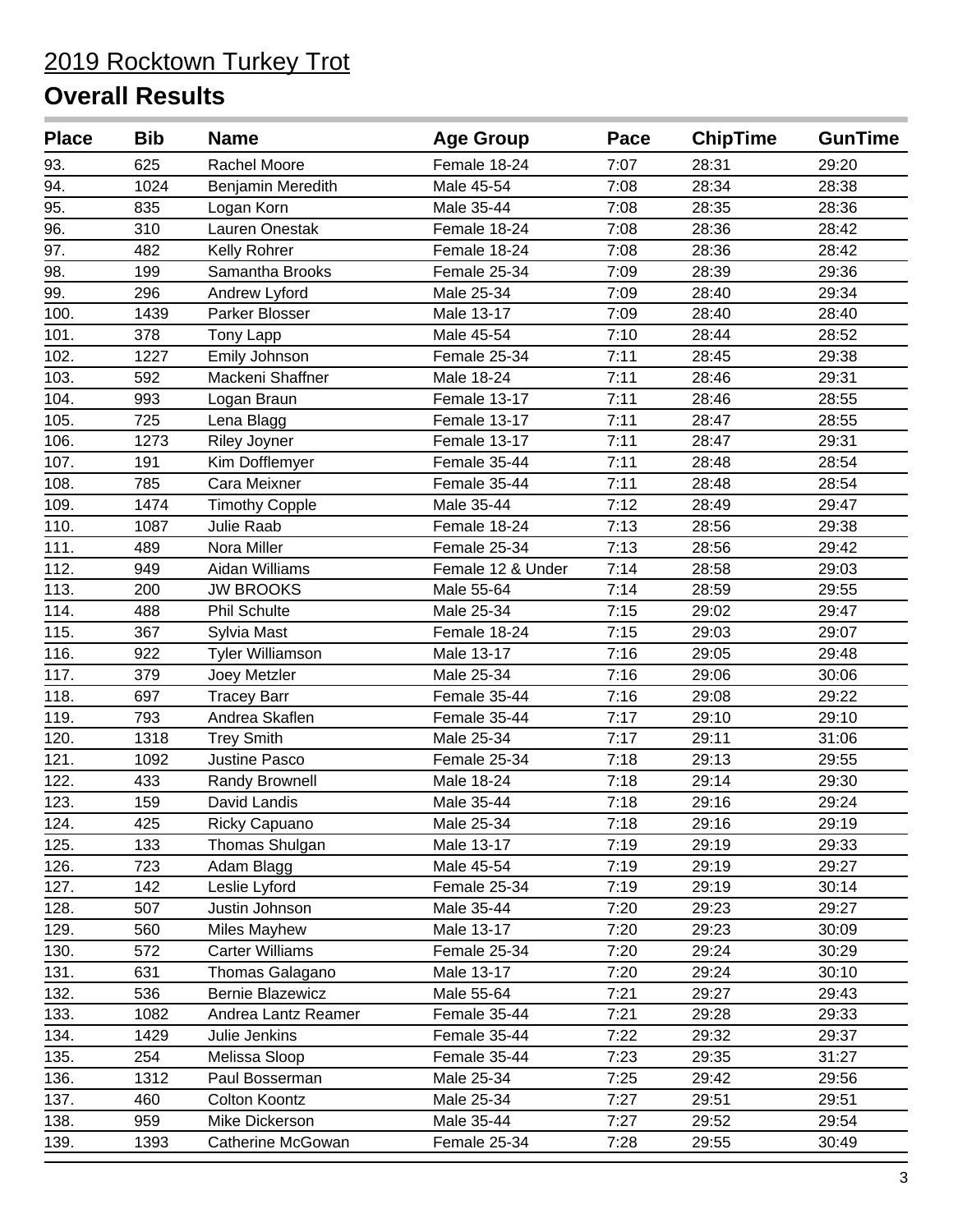| <b>Place</b> | <b>Bib</b> | <b>Name</b>                | <b>Age Group</b>  | Pace | <b>ChipTime</b> | <b>GunTime</b> |
|--------------|------------|----------------------------|-------------------|------|-----------------|----------------|
| 140.         | 314        | Melissa Olah               | Female 12 & Under | 7:29 | 30:00           | 30:13          |
| 141.         | 101        | <b>Mattias Clymer</b>      | Male 25-34        | 7:30 | 30:01           | 30:10          |
| 142.         | 313        | David Olah                 | Male 35-44        | 7:30 | 30:03           | 30:14          |
| 143.         | 308        | Jacob Lockard              | Male 13-17        | 7:30 | 30:04           | 31:01          |
| 144.         | 1250       | Joanna Klansek             | Female 18-24      | 7:31 | 30:07           | 32:08          |
| 145.         | 121        | Lindsey Kyger              | Female 35-44      | 7:31 | 30:08           | 32:00          |
| 146.         | 1389       | Zoe Deeble                 | Female 13-17      | 7:33 | 30:13           | 30:16          |
| 147.         | 1142       | Jay Testa                  | Female 18-24      | 7:34 | 30:18           | 30:22          |
| 148.         | 817        | <b>Edward Savoy</b>        | Male 35-44        | 7:34 | 30:20           | 31:31          |
| 149.         | 1199       | Joshua Uribe               | Male 12 & Under   | 7:35 | 30:21           | 31:25          |
| 150.         | 788        | <b>Christian Meixner</b>   | Male 13-17        | 7:35 | 30:22           | 31:35          |
| 151.         | 411        | Kassy Newman               | Female 25-34      | 7:35 | 30:22           | 31:05          |
| 152.         | 1223       | <b>Xavier Butler</b>       | Male 13-17        | 7:35 | 30:23           | 31:10          |
| 153.         | 1110       | Kristy Leitzel             | Female 25-34      | 7:35 | 30:24           | 32:29          |
| 154.         | 908        | <b>Jesse Lantz-Trissel</b> | Male 12 & Under   | 7:36 | 30:27           | 30:43          |
| 155.         | 1463       | Joshua Streeter            | Male 35-44        | 7:36 | 30:28           | 31:22          |
| 156.         | 906        | Heidi Lantz-Trissel        | Female 35-44      | 7:36 | 30:28           | 30:43          |
| 157.         | 1215       | Sanzhar Abdimazhitov       | Male 13-17        | 7:37 | 30:29           | 35:16          |
| 158.         | 1328       | Matt Schaeffer             | Male 13-17        | 7:37 | 30:32           | 31:21          |
| 159.         | 183        | Maria Moore                | Female 35-44      | 7:38 | 30:34           | 31:38          |
| 160.         | 1509       | Craig Westwood             | Male 55-64        | 7:38 | 30:35           | 31:33          |
| 161.         | 1428       | Rachel Bowman              | Female 25-34      | 7:40 | 30:41           | 31:44          |
| 162.         | 1427       | Gregory Koop               | Male 35-44        | 7:40 | 30:42           | 31:44          |
| 163.         | 1053       | Jason Truman               | Male 35-44        | 7:40 | 30:43           | 31:32          |
| 164.         | 1052       | Kendall Truman             | Female 35-44      | 7:41 | 30:47           | 31:36          |
| 165.         | 1027       | Tanner Johnson             | Male 25-34        | 7:41 | 30:48           | 31:58          |
| 166.         | 1482       | <b>Drew Clements</b>       | Male 25-34        | 7:41 | 30:48           | 31:46          |
| 167.         | 726        | <b>Brent Schroeder</b>     | Male 25-34        | 7:42 | 30:51           | 31:40          |
| 168.         | 965        | <b>Trevor Baker</b>        | Male 25-34        | 7:43 | 30:54           | 31:42          |
| 169.         | 271        | <b>Holmes Browne</b>       | Male 35-44        | 7:44 | 30:59           | 33:36          |
| 170.         | 1069       | <b>Will Loomis</b>         | Male 12 & Under   | 7:45 | 31:01           | 31:15          |
| 171.         | 216        | Zach Motyka                | Male 25-34        | 7:45 | 31:02           | 33:23          |
| 172.         | 704        | Carlos Salto               | Male 13-17        | 7:45 | 31:03           | 32:59          |
| 173.         | 1280       | John Segreti               | Male 25-34        | 7:45 | 31:04           | 31:05          |
| 174.         | 882        | Niklaus Stephan            | Male 55-64        | 7:46 | 31:06           | 31:47          |
| 175.         | 459        | Michael Koontz             | Male 55-64        | 7:46 | 31:06           | 32:21          |
| 176.         | 1444       | Benjamin St. Ours          | Male 25-34        | 7:46 | 31:06           | 31:52          |
| 177.         | 1370       | Corrie Janocka             | Female 25-34      | 7:46 | 31:07           | 32:12          |
| 178.         | 1440       | Dylan St. Ours             | Male 25-34        | 7:46 | 31:07           | 31:52          |
| 179.         | 249        | <b>Brent Campbell</b>      | Male 25-34        | 7:46 | 31:07           | 32:01          |
| 180.         | 474        | Ricardo Castaneda          | Male 13-17        | 7:46 | 31:08           | 31:54          |
| 181.         | 1266       | Emma DiNapoli              | Female 25-34      | 7:47 | 31:12           | 31:59          |
| 182.         | 244        | Andrew Keller              | Male 25-34        | 7:48 | 31:13           | 31:55          |
| 183.         | 1456       | Megan Bishop               | Female 18-24      | 7:48 | 31:13           | 32:00          |
| 184.         | 57         | Cerrianne Leatherland      | Female 25-34      | 7:48 | 31:13           | 31:55          |
| 185.         | 696        | <b>Renee Simmers</b>       | Female 25-34      | 7:48 | 31:14           | 32:01          |
| 186.         | 883        | Samuel Stephan             | Male 13-17        | 7:48 | 31:14           | 31:17          |
|              |            |                            |                   |      |                 |                |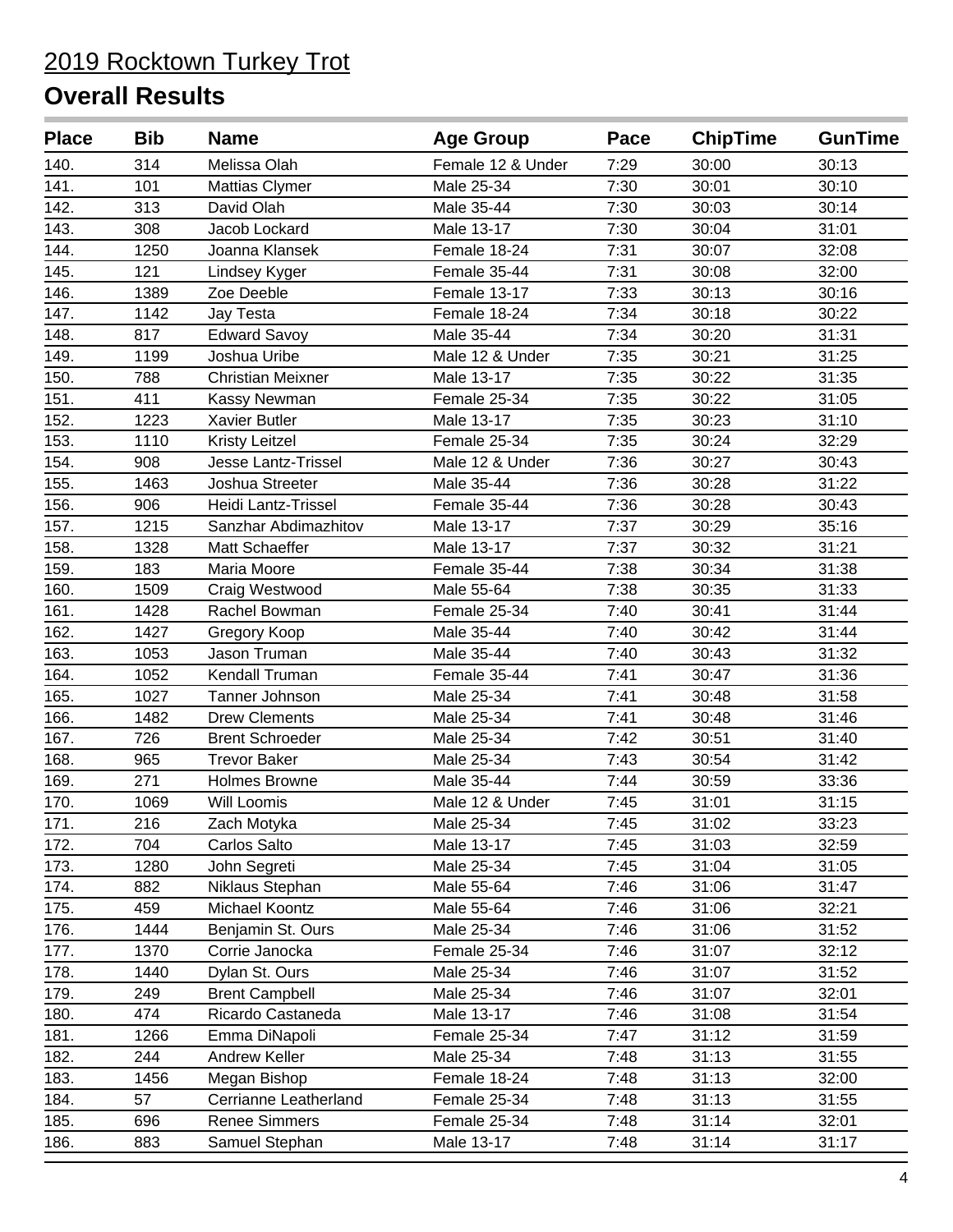| <b>Place</b> | <b>Bib</b> | <b>Name</b>             | <b>Age Group</b>  | Pace | <b>ChipTime</b> | <b>GunTime</b> |
|--------------|------------|-------------------------|-------------------|------|-----------------|----------------|
| 187.         | 1448       | <b>Hillary Monsour</b>  | Female 25-34      | 7:48 | 31:15           | 31:20          |
| 188.         | 609        | Zoe Slobodin            | Female 25-34      | 7:48 | 31:16           | 31:32          |
| 189.         | 1042       | Jason Box               | Male 45-54        | 7:49 | 31:17           | 32:22          |
| 190.         | 610        | <b>Ben Slobodin</b>     | Male 18-24        | 7:49 | 31:17           | 31:32          |
| 191.         | 162        | <b>Greg Shaffer</b>     | Male 45-54        | 7:49 | 31:18           | 32:11          |
| 192.         | 1479       | Sean Britt              | Male 25-34        | 7:49 | 31:19           | 31:33          |
| 193.         | 1317       | Sophie Sallah           | Female 13-17      | 7:49 | 31:19           | 31:29          |
| 194.         | 156        | <b>Christopher Hall</b> | Male 25-34        | 7:50 | 31:21           | 37:30          |
| 195.         | 1478       | Kristina Britt          | Female 25-34      | 7:50 | 31:21           | 31:30          |
| 196.         | 1499       | Mandy Reid              | Female 45-54      | 7:51 | 31:27           | 31:28          |
| 197.         | 1498       | Patrick Shaw            | Male 35-44        | 7:51 | 31:27           | 31:28          |
| 198.         | 449        | Nathan Lozar            | Male 18-24        | 7:52 | 31:30           | 32:30          |
| 199.         | 491        | Luke Gibson             | Male 18-24        | 7:53 | 31:33           | 31:36          |
| 200.         | 503        | Louis Gibson            | Male 13-17        | 7:53 | 31:33           | 31:36          |
| 201.         | 60         | Lauren Childers         | Female 25-34      | 7:53 | 31:36           | 32:24          |
| 202.         | 1120       | Eli Wenger              | Male 18-24        | 7:54 | 31:37           | 32:36          |
| 203.         | 420        | Jason Shifflett         | Male 25-34        | 7:54 | 31:38           | 33:52          |
| 204.         | 1162       | <b>Nick Young</b>       | Male 25-34        | 7:55 | 31:42           | 33:38          |
| 205.         | 439        | Laura Alfini            | Female 25-34      | 7:55 | 31:43           | 32:51          |
| 206.         | 27         | Matthew Martorana       | Male 25-34        | 7:56 | 31:45           | 32:36          |
| 207.         | 1494       | <b>Bryan Ott</b>        | Male 45-54        | 7:56 | 31:45           | 32:49          |
| 208.         | 438        | Anthony Alfini          | Male 35-44        | 7:56 | 31:46           | 32:54          |
| 209.         | 1068       | Kaden Loomis            | Male 12 & Under   | 7:56 | 31:47           | 31:58          |
| 210.         | 406        | Tim Hemingway           | Male 25-34        | 7:57 | 31:51           | 32:32          |
| 211.         | 1274       | Peyton Joyner           | Female 12 & Under | 7:58 | 31:54           | 32:39          |
| 212.         | 1357       | William Imeson          | Male 25-34        | 7:58 | 31:55           | 34:11          |
| 213.         | 1263       | Tina Pangle             | Female 45-54      | 7:58 | 31:56           | 32:12          |
| 214.         | 166        | Colby Horne             | Male 25-34        | 7:58 | 31:56           | 34:15          |
| 215.         | 573        | Dylan Goodman           | Male 25-34        | 7:59 | 32:00           | 33:06          |
| 216.         | 26         | Ashley Martorana        | Female 25-34      | 8:00 | 32:03           | 32:53          |
| 217.         | 866        | Saam Bakhtiar           | Male 25-34        | 8:00 | 32:04           | 32:56          |
| 218.         | 307        | <b>Heather Yeager</b>   | Female 35-44      | 8:00 | 32:04           | 32:53          |
| 219.         | 232        | <b>Isaac Rohrer</b>     | Male 25-34        | 8:01 | 32:06           | 32:59          |
| 220.         | 994        | Evan Braun              | Male 12 & Under   | 8:01 | 32:07           | 34:11          |
| 221.         | 552        | Patrick Comia           | Male 35-44        | 8:02 | 32:12           | 33:00          |
| 222.         | 1316       | Gretchen Sallah         | Female 45-54      | 8:03 | 32:14           | 32:24          |
| 223.         | 519        | Cai Johnstone-Yellin    | Male 12 & Under   | 8:03 | 32:14           | 33:19          |
| 224.         | 85         | Celia Ross              | Female 25-34      | 8:03 | 32:15           | 32:31          |
| 225.         | 1349       | Silas King              | Male 13-17        | 8:03 | 32:16           | 33:28          |
| 226.         | 1350       | Jarod Ryan King         | Male 45-54        | 8:03 | 32:16           | 33:28          |
| 227.         | 921        | Dusty Williamson        | Male 45-54        | 8:04 | 32:17           | 33:00          |
| 228.         | 748        | <b>Garrett Morris</b>   | Male 25-34        | 8:04 | 32:18           | 34:20          |
| 229.         | 537        | Michael Keown           | Male 35-44        | 8:04 | 32:18           | 34:14          |
| 230.         | 392        | Shannon Zaccaria        | Female 35-44      | 8:04 | 32:18           | 34:23          |
| 231.         | 1471       | Ivan Terrien            | Male 12 & Under   | 8:04 | 32:20           | 34:28          |
| 232.         | 624        | Easton Davis            | Male 18-24        | 8:05 | 32:21           | 33:35          |
| 233.         | 1011       | Rebecca Carbaugh        | Female 35-44      | 8:05 | 32:21           | 33:21          |
|              |            |                         |                   |      |                 |                |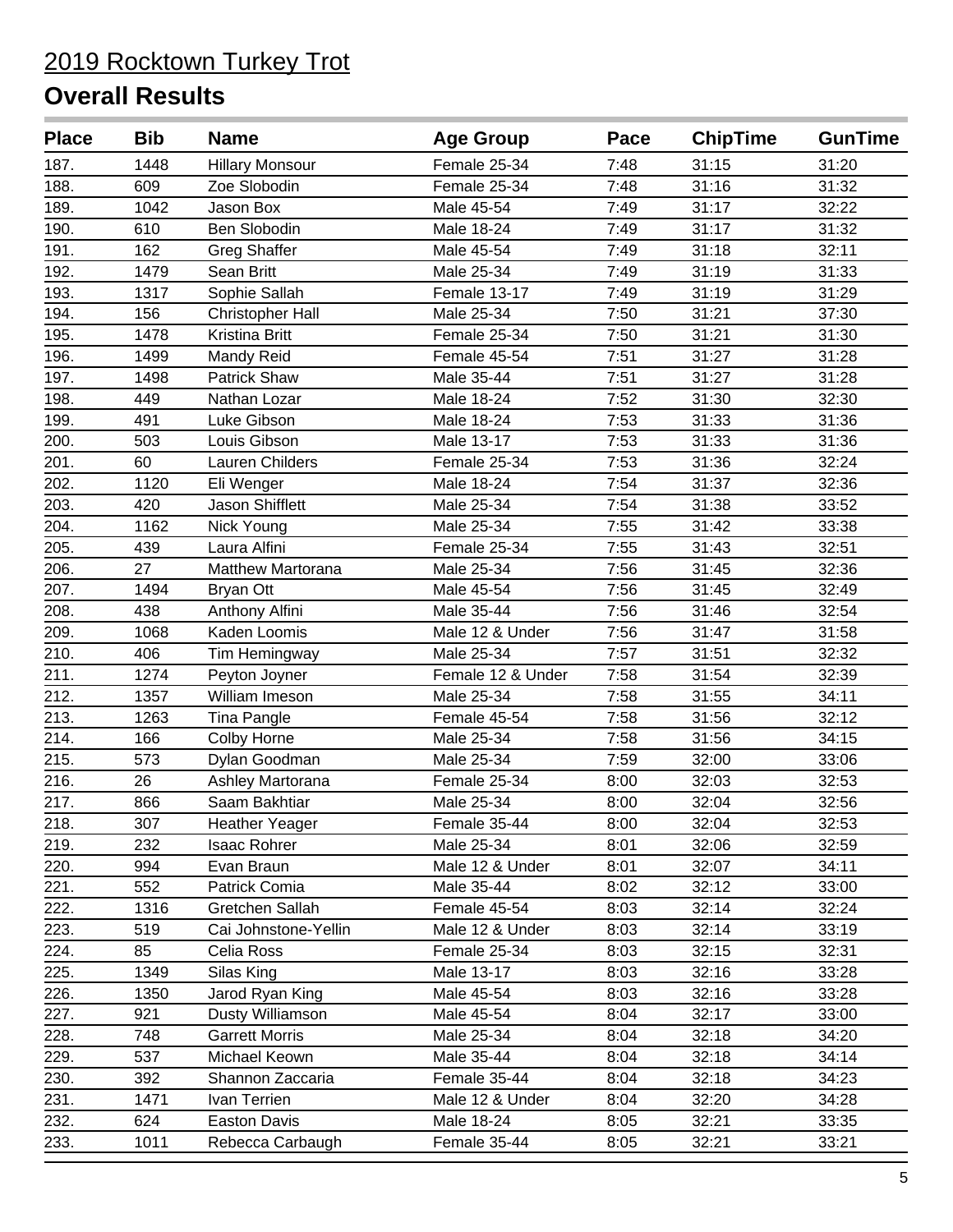| <b>Place</b> | <b>Bib</b> | <b>Name</b>              | <b>Age Group</b> | Pace | <b>ChipTime</b> | <b>GunTime</b> |
|--------------|------------|--------------------------|------------------|------|-----------------|----------------|
| 234.         | 294        | <b>Chance Ebersold</b>   | Male 35-44       | 8:05 | 32:22           | 34:29          |
| 235.         | 1176       | Mark Moseley             | Male 35-44       | 8:05 | 32:24           | 33:20          |
| 236.         | 413        | Allison Rohrer           | Female 18-24     | 8:06 | 32:27           | 36:09          |
| 237.         | 871        | Jesse Layne              | Male 18-24       | 8:06 | 32:28           | 34:44          |
| 238.         | 220        | kelly detrick            | Female 35-44     | 8:07 | 32:29           | 33:11          |
| 239.         | 144        | <b>Asher Domingus</b>    | Male 12 & Under  | 8:07 | 32:30           | 33:29          |
| 240.         | 387        | <b>Phoenix Detrick</b>   | Male 12 & Under  | 8:07 | 32:30           | 33:11          |
| 241.         | 700        | Aaron McCready           | Male 35-44       | 8:07 | 32:30           | 34:39          |
| 242.         | 145        | Jeff Domingus            | Male 35-44       | 8:07 | 32:31           | 33:30          |
| 243.         | 826        | Kerry Smith              | Female 25-34     | 8:07 | 32:31           | 33:22          |
| 244.         | 13         | Susan Blaylock           | Female 55-64     | 8:07 | 32:32           | 33:22          |
| 245.         | 1085       | Eugene Koonin            | Male 55-64       | 8:08 | 32:33           | 32:49          |
| 246.         | 670        | Ed Kasch                 | Male 35-44       | 8:09 | 32:37           | 32:50          |
| 247.         | 827        | Nathan Saxman            | Male 25-34       | 8:09 | 32:38           | 33:29          |
| 248.         | 669        | <b>JAMES KASCH</b>       | Male 18-24       | 8:10 | 32:41           | 32:50          |
| 249.         | 401        | Leslie Dutt              | Female 45-54     | 8:11 | 32:45           | 33:47          |
| 250.         | 541        | Kiera Heatwole           | Female 25-34     | 8:11 | 32:46           | 34:56          |
| 251.         | 542        | Kaylin Stenson           | Female 18-24     | 8:11 | 32:47           | 34:56          |
| 252.         | 992        | Jenny Braun              | Female 45-54     | 8:11 | 32:48           | 34:53          |
| 253.         | 464        | Sarah Shepherd           | Female 25-34     | 8:12 | 32:49           | 33:44          |
| 254.         | 1330       | Mike Gochenour           | Male 35-44       | 8:12 | 32:49           | 35:19          |
| 255.         | 1373       | Cedric Ansah             | Male 18-24       | 8:12 | 32:49           | 33:53          |
| 256.         | 747        | Charissa Morris          | Female 25-34     | 8:12 | 32:51           | 34:54          |
| 257.         | 654        | James Galgano            | Male 12 & Under  | 8:12 | 32:52           | 33:36          |
| 258.         | 250        | <b>Michelle Swartley</b> | Female 25-34     | 8:12 | 32:52           | 33:44          |
| 259.         | 16         | <b>Eric Ewing</b>        | Male 25-34       | 8:12 | 32:52           | 35:05          |
| 260.         | 551        | Alison Rodriguez         | Female 55-64     | 8:12 | 32:52           | 34:47          |
| 261.         | 651        | Robert Galgano           | Male 45-54       | 8:13 | 32:55           | 33:37          |
| 262.         | 738        | Krystal Dawson           | Female 25-34     | 8:13 | 32:55           | 33:58          |
| 263.         | 650        | Kim Galgano              | Female 45-54     | 8:14 | 32:57           | 33:41          |
| 264.         | 1196       | Amanda Sexton            | Female 18-24     | 8:15 | 33:01           | 35:01          |
| 265.         | 1234       | Kellie Simmons           | Female 45-54     | 8:15 | 33:02           | 35:07          |
| 266.         | 12         | <b>Grace Blaylock</b>    | Female 25-34     | 8:16 | 33:05           | 33:55          |
| 267.         | 722        | Alanah Horning           | Female 25-34     | 8:16 | 33:05           | 33:54          |
| 268.         | 1039       | <b>Bourney Baker</b>     | Male 45-54       | 8:16 | 33:05           | 35:29          |
| 269.         | 1058       | Ryan Nixon               | Male 18-24       | 8:16 | 33:05           | 33:48          |
| 270.         | 1102       | <b>Brad Williams</b>     | Male 55-64       | 8:16 | 33:07           | 34:12          |
| 271.         | 245        | John Coakley             | Male 45-54       | 8:17 | 33:09           | 34:00          |
| 272.         | 816        | Lauren Lynch             | Female 55-64     | 8:17 | 33:10           | 33:56          |
| 273.         | 629        | <b>Heather Craddock</b>  | Female 45-54     | 8:17 | 33:11           | 34:16          |
| 274.         | 305        | Samuel DuVal             | Male 25-34       | 8:19 | 33:20           | 34:02          |
| 275.         | 556        | Price Lineweaver         | Male 12 & Under  | 8:19 | 33:20           | 33:31          |
| 276.         | 283        | Amber Corriston          | Female 35-44     | 8:19 | 33:20           | 36:42          |
| 277.         | 1048       | Kendra Straughn          | Female 25-34     | 8:21 | 33:27           | 34:41          |
| 278.         | 802        | Melissa Whetzel          | Female 35-44     | 8:22 | 33:29           | 35:54          |
| 279.         | 1049       | Cameron Straughn         | Male 25-34       | 8:22 | 33:29           | 34:42          |
| 280.         | 529        | <b>STEVEN AYERS</b>      | Male 25-34       | 8:22 | 33:29           | 36:03          |
|              |            |                          |                  |      |                 |                |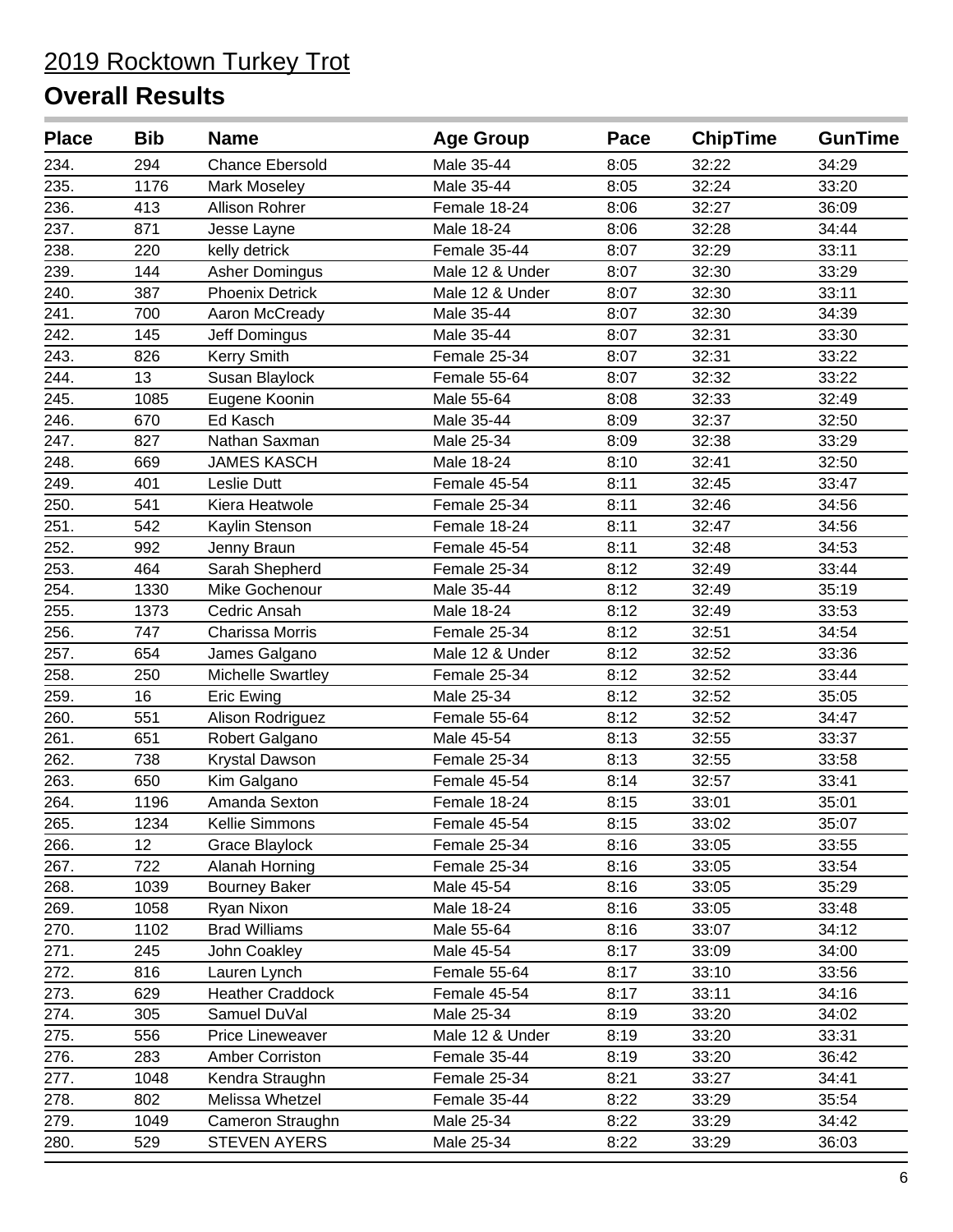| <b>Place</b> | <b>Bib</b> | <b>Name</b>              | <b>Age Group</b> | Pace | <b>ChipTime</b> | <b>GunTime</b> |
|--------------|------------|--------------------------|------------------|------|-----------------|----------------|
| 281.         | 1064       | Jessica Lam              | Female 18-24     | 8:22 | 33:29           | 34:27          |
| 282.         | 1077       | Sara Blue                | Female 25-34     | 8:23 | 33:33           | 39:11          |
| 283.         | 1051       | <b>Holly Labbe</b>       | Female 45-54     | 8:23 | 33:33           | 39:11          |
| 284.         | 1261       | Mike Zook                | Male 35-44       | 8:23 | 33:33           | 34:21          |
| 285.         | 126        | Palmer Hall              | Male 13-17       | 8:23 | 33:34           | 34:23          |
| 286.         | 1382       | Will Lenhary             | Male 18-24       | 8:23 | 33:35           | 35:28          |
| 287.         | 1265       | Tim DiNapoli             | Male 55-64       | 8:23 | 33:35           | 37:02          |
| 288.         | 462        | Lori Smilowitz           | Female 45-54     | 8:23 | 33:35           | 34:45          |
| 289.         | 1262       | Levi Zook                | Male 13-17       | 8:23 | 33:36           | 34:24          |
| 290.         | 91         | <b>Jeff Shifflett</b>    | Male 45-54       | 8:24 | 33:37           | 35:58          |
| 291.         | 302        | <b>Marshall Smith</b>    | Male 13-17       | 8:24 | 33:37           | 36:06          |
| 292.         | 891        | Morgan Heckman           | Female 18-24     | 8:24 | 33:37           | 34:46          |
| 293.         | 1131       | Chuck Bitsko             | Male 45-54       | 8:24 | 33:39           | 35:42          |
| 294.         | 1451       | Lottie Baker             | Female 35-44     | 8:24 | 33:40           | 37:13          |
| 295.         | 227        | <b>Crystal Shenk</b>     | Female 35-44     | 8:25 | 33:41           | 34:33          |
| 296.         | 298        | <b>Matthew Shifflett</b> | Male 18-24       | 8:25 | 33:43           | 37:30          |
| 297.         | 299        | Sydney Knupp             | Female 18-24     | 8:25 | 33:43           | 37:30          |
| 298.         | 1236       | John McGowan             | Male 65+         | 8:25 | 33:43           | 34:36          |
| 299.         | 295        | Miranda Ebersold         | Female 35-44     | 8:26 | 33:46           | 35:53          |
| 300.         | 1391       | <b>Carley Bennett</b>    | Female 18-24     | 8:26 | 33:47           | 35:42          |
| 301.         | 39         | Molly Smith              | Female 25-34     | 8:26 | 33:47           | 34:04          |
| 302.         | 1501       | <b>Scott Cole</b>        | Male 45-54       | 8:26 | 33:48           | 35:43          |
| 303.         | 818        | Kristi Maxwell           | Female 45-54     | 8:27 | 33:49           | 34:44          |
| 304.         | 1502       | Elijah Cole              | Male 12 & Under  | 8:27 | 33:49           | 35:43          |
| 305.         | 493        | Jennifer Roslak          | Female 25-34     | 8:27 | 33:51           | 35:59          |
| 306.         | 1529       | Abigail Kauffman         | Female 13-17     | 8:27 | 33:51           | 35:56          |
| 307.         | 421        | Lauren Shifflett         | Female 25-34     | 8:27 | 33:52           | 36:04          |
| 308.         | 558        | Melissa Mayhew           | Female 45-54     | 8:28 | 33:54           | 35:55          |
| 309.         | 1327       | Sam Ashenfelter          | Male 18-24       | 8:28 | 33:54           | 34:43          |
| 310.         | 1283       | Marisa Richards          | Female 35-44     | 8:28 | 33:56           | 35:52          |
| 311.         | 287        | Callie Randolph          | Female 25-34     | 8:29 | 33:57           | 35:00          |
| 312.         | 632        | Chad Vrolijk             | Male 18-24       | 8:29 | 33:58           | 34:42          |
| 313.         | 1045       | Lois Gullman             | Female 55-64     | 8:29 | 33:58           | 36:09          |
| 314.         | 630        | Ava Galgano              | Female 13-17     | 8:29 | 33:59           | 34:43          |
| 315.         | 500        | Daniel Henry             | Male 25-34       | 8:29 | 33:59           | 35:04          |
| 316.         | 450        | Chelsea McCammon         | Female 25-34     | 8:29 | 34:00           | 34:59          |
| 317.         | 192        | Marc Lonett              | Male 25-34       | 8:29 | 34:00           | 35:51          |
| 318.         | 448        | Deb McCammon             | Female 55-64     | 8:30 | 34:02           | 34:58          |
| 319.         | 741        | Karen Pruitt             | Female 45-54     | 8:30 | 34:02           | 36:05          |
| 320.         | 124        | Karin Tollefson          | Female 35-44     | 8:31 | 34:05           | 36:18          |
| 321.         | 671        | Paul Johnston            | Male 35-44       | 8:31 | 34:08           | 36:14          |
| 322.         | 353        | Cyndi Gusler             | Female 45-54     | 8:31 | 34:08           | 36:07          |
| 323.         | 952        | Rod Little               | Male 55-64       | 8:32 | 34:09           | 36:33          |
| 324.         | 436        | Wyatt Fagan              | Male 25-34       | 8:32 | 34:09           | 38:01          |
| 325.         | 674        | Peter Johnston           | Male 12 & Under  | 8:32 | 34:09           | 36:14          |
| 326.         | 203        | Seth Berkey              | Male 35-44       | 8:32 | 34:10           | 36:06          |
| 327.         | 129        | Andy Guimond             | Male 25-34       | 8:32 | 34:11           | 35:29          |
|              |            |                          |                  |      |                 |                |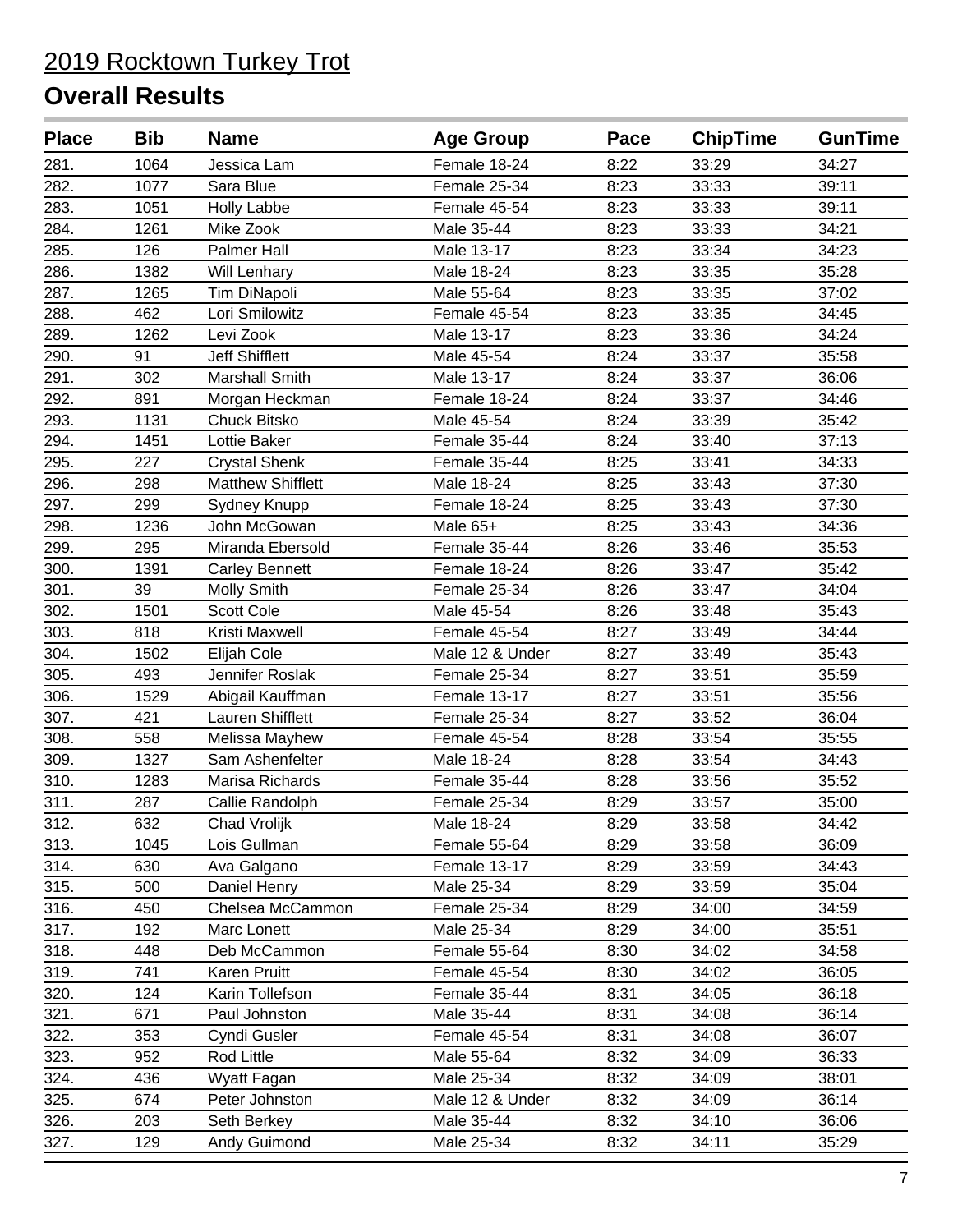| <b>Place</b> | <b>Bib</b> | <b>Name</b>              | <b>Age Group</b> | Pace | <b>ChipTime</b> | <b>GunTime</b> |
|--------------|------------|--------------------------|------------------|------|-----------------|----------------|
| 328.         | 947        | <b>Annalise Williams</b> | Female 13-17     | 8:32 | 34:12           | 34:17          |
| 329.         | 586        | Michael Borowy           | Male 35-44       | 8:33 | 34:13           | 35:29          |
| 330.         | 338        | Yasmin Uddin             | Female 18-24     | 8:33 | 34:13           | 36:12          |
| 331.         | 182        | Jaimere Beauzieux        | Male 13-17       | 8:33 | 34:14           | 34:17          |
| 332.         | 358        | Lynette Mast             | Female 45-54     | 8:33 | 34:14           | 36:19          |
| 333.         | 706        | Kevin Jones              | Male 55-64       | 8:33 | 34:15           | 35:09          |
| 334.         | 1319       | <b>Heather Lantz</b>     | Female 35-44     | 8:34 | 34:19           | 35:06          |
| 335.         | 442        | Kellen Landis            | Male 25-34       | 8:35 | 34:21           | 38:28          |
| 336.         | 1470       | <b>Jeb Terrien</b>       | Male 45-54       | 8:35 | 34:21           | 36:29          |
| 337.         | 941        | <b>Bill Rhodes</b>       | Male 45-54       | 8:35 | 34:21           | 36:11          |
| 338.         | 337        | Justin Stoneburner       | Male 25-34       | 8:35 | 34:23           | 35:32          |
| 339.         | 1032       | Caleb Fox                | Male 13-17       | 8:36 | 34:28           | 34:38          |
| 340.         | 522        | Morgan Eye               | Female 25-34     | 8:37 | 34:31           | 36:59          |
| 341.         | 1084       | <b>Todd Reamer</b>       | Male 12 & Under  | 8:37 | 34:32           | 36:58          |
| 342.         | 523        | RJ Lucas                 | Male 25-34       | 8:38 | 34:33           | 36:59          |
| 343.         | 312        | Mustafa Abid             | Male 25-34       | 8:38 | 34:33           | 36:32          |
| 344.         | 371        | Sukainah Abid            | Female 18-24     | 8:38 | 34:33           | 36:32          |
| 345.         | 1083       | <b>Tim Reamer</b>        | Male 35-44       | 8:38 | 34:35           | 37:01          |
| 346.         | 1473       | Sarra Adam               | Female 18-24     | 8:39 | 34:37           | 36:58          |
| 347.         | 649        | Tom McKenzie             | Male 55-64       | 8:39 | 34:38           | 35:30          |
| 348.         | 729        | John Norment             | Male 35-44       | 8:39 | 34:40           | 36:56          |
| 349.         | 1194       | Jenny Kniss              | Female 18-24     | 8:40 | 34:41           | 38:34          |
| 350.         | 1523       | Erin Goodstein           | Female 18-24     | 8:40 | 34:42           | 38:34          |
| 351.         | 399        | Virginia Moore           | Female 25-34     | 8:40 | 34:42           | 35:32          |
| 352.         | 1381       | <b>Jeff Lenhart</b>      | Male 55-64       | 8:40 | 34:44           | 36:38          |
| 353.         | 1187       | Kari King                | Female 25-34     | 8:40 | 34:44           | 38:55          |
| 354.         | 1363       | Greg Kulp                | Male 12 & Under  | 8:41 | 34:45           | 35:39          |
| 355.         | 1188       | Sam Swartzendruber       | Male 25-34       | 8:41 | 34:45           | 38:56          |
| 356.         | 711        | RAPHAEL STEINBACH        | Male 35-44       | 8:41 | 34:47           | 37:14          |
| 357.         | 158        | <b>Ashley Branner</b>    | Female 25-34     | 8:42 | 34:50           | 37:20          |
| 358.         | 1030       | Jenny Fox                | Female 35-44     | 8:42 | 34:51           | 38:22          |
| 359.         | 1031       | Mark Fox                 | Male 35-44       | 8:42 | 34:51           | 38:22          |
| 360.         | 680        | Jason Robey              | Male 35-44       | 8:42 | 34:51           | 37:19          |
| 361.         | 679        | Amanda Robey             | Female 35-44     | 8:42 | 34:52           | 37:19          |
| 362.         | 428        | Kristi Dulaney           | Female 35-44     | 8:43 | 34:53           | 35:49          |
| 363.         | 1366       | Anthony Segreti          | Male 13-17       | 8:44 | 34:57           | 34:58          |
| 364.         | 1079       | <b>Holly Simmers</b>     | Female 35-44     | 8:44 | 35:00           | 37:31          |
| 365.         | 1302       | Mark Meyerdirk           | Male 35-44       | 8:46 | 35:08           | 35:57          |
| 366.         | 1459       | Zachary Spiller          | Male 12 & Under  | 8:47 | 35:09           | 37:03          |
| 367.         | 635        | Rebecca Chandler         | Female 35-44     | 8:47 | 35:10           | 36:06          |
| 368.         | 1454       | lan Yoder                | Male 13-17       | 8:47 | 35:10           | 35:53          |
| 369.         | 666        | Sarah Rhodes             | Female 25-34     | 8:47 | 35:11           | 36:12          |
| 370.         | 1043       | <b>TROY SUTER</b>        | Male 45-54       | 8:47 | 35:11           | 37:28          |
| 371.         | 636        | Benjamin Chandler        | Male 35-44       | 8:47 | 35:11           | 36:08          |
| 372.         | 1380       | Rachel Lanctot           | Female 25-34     | 8:48 | 35:16           | 37:23          |
| 373.         | 750        | Paul Johnson             | Male 45-54       | 8:49 | 35:18           | 35:32          |
| 374.         | 752        | Raegan Johnson           | Female 13-17     | 8:49 | 35:18           | 35:32          |
|              |            |                          |                  |      |                 |                |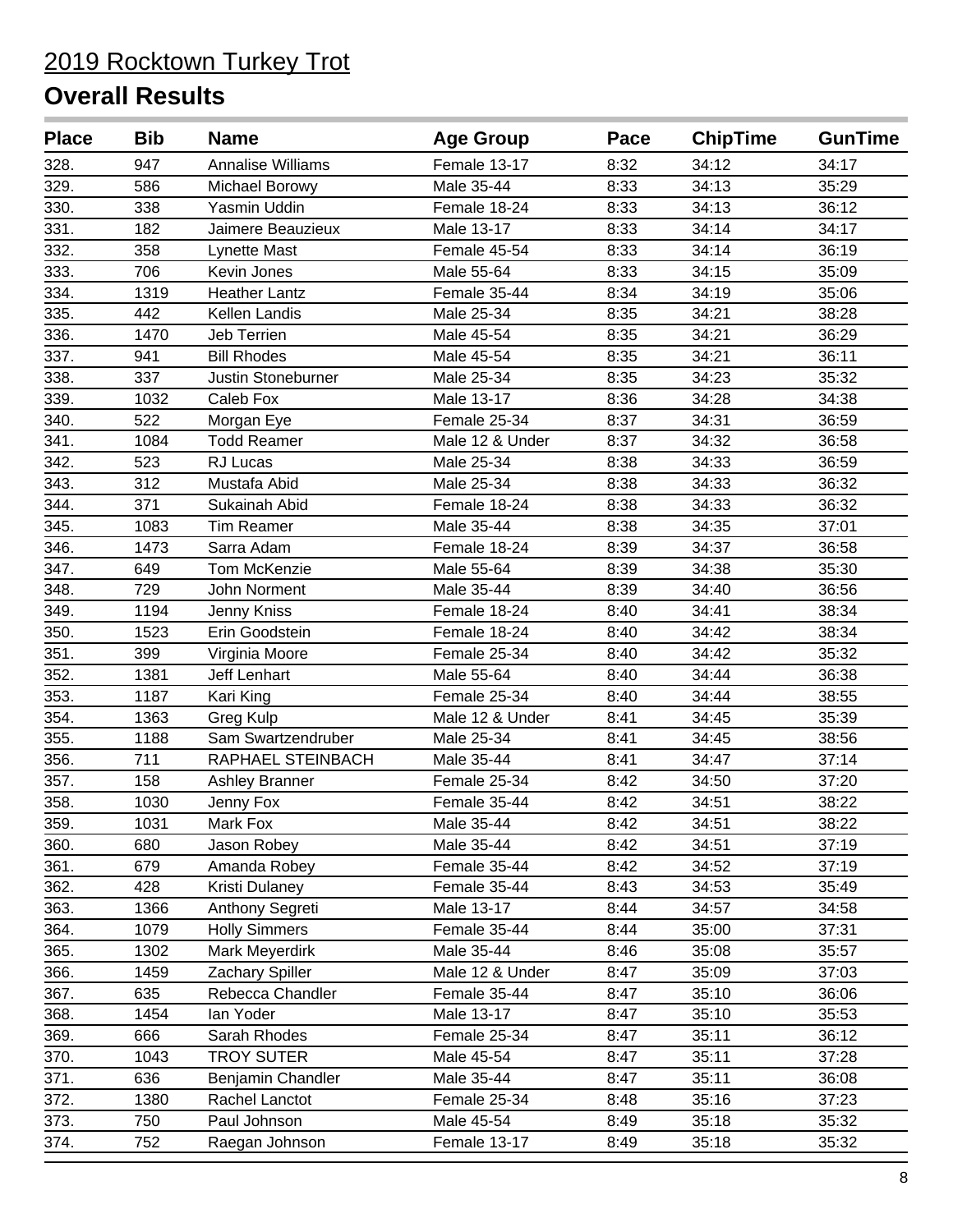| <b>Place</b> | <b>Bib</b> | <b>Name</b>                | <b>Age Group</b> | Pace | <b>ChipTime</b> | <b>GunTime</b> |
|--------------|------------|----------------------------|------------------|------|-----------------|----------------|
| 375.         | 703        | Micah Mast                 | Male 13-17       | 8:49 | 35:19           | 37:14          |
| 376.         | 587        | Rachel Ringgold            | Female 25-34     | 8:49 | 35:19           | 36:07          |
| 377.         | 1202       | <b>Julie Beatty</b>        | Female 35-44     | 8:49 | 35:19           | 36:08          |
| 378.         | 1379       | Jordan Shetler             | Male 25-34       | 8:49 | 35:20           | 37:27          |
| 379.         | 956        | Janna Blosser              | Female 55-64     | 8:49 | 35:20           | 36:33          |
| 380.         | 786        | Dan Spitzner               | Male 45-54       | 8:49 | 35:20           | 36:35          |
| 381.         | 1419       | <b>Ryan Pruett</b>         | Male 25-34       | 8:50 | 35:21           | 37:24          |
| 382.         | 404        | <b>Anthony Bess</b>        | Male 35-44       | 8:50 | 35:22           | 37:37          |
| 383.         | 973        | <b>Hunter Carter</b>       | Male 25-34       | 8:50 | 35:22           | 37:25          |
| 384.         | 377        | <b>Eric Frazier</b>        | Male 35-44       | 8:50 | 35:22           | 36:32          |
| 385.         | 1524       | Amanda Polk                | Female 35-44     | 8:50 | 35:23           | 37:48          |
| 386.         | 957        | <b>Emilee Blosser</b>      | Female 18-24     | 8:50 | 35:23           | 36:36          |
| 387.         | 414        | <b>Chad Haimowitz</b>      | Male 25-34       | 8:50 | 35:24           | 39:06          |
| 388.         | 339        | Melissa Kinman             | Female 35-44     | 8:51 | 35:27           | 37:45          |
| 389.         | 286        | Monica Rhodes              | Female 35-44     | 8:51 | 35:27           | 37:45          |
| 390.         | 1101       | Marcy Williams             | Female 55-64     | 8:51 | 35:28           | 37:29          |
| 391.         | 612        | <b>Brian Belyea</b>        | Male 12 & Under  | 8:52 | 35:29           | 37:55          |
| 392.         | 292        | <b>Brandi Sheffer-Bess</b> | Female 25-34     | 8:52 | 35:29           | 37:44          |
| 393.         | 1455       | Lane Davis                 | Female 35-44     | 8:52 | 35:30           | 36:44          |
| 394.         | 1437       | Colton Jennings            | Male 12 & Under  | 8:52 | 35:32           | 39:23          |
| 395.         | 782        | Melanie Moon               | Female 35-44     | 8:53 | 35:33           | 37:33          |
| 396.         | 1434       | Sheila Jennings            | Female 35-44     | 8:53 | 35:35           | 39:23          |
| 397.         | 261        | Christopher Lyford         | Male 25-34       | 8:55 | 35:43           | 36:38          |
| 398.         | 501        | Amanda Henry               | Female 25-34     | 8:55 | 35:44           | 36:49          |
| 399.         | 1258       | Peter Leisen               | Male 45-54       | 8:56 | 35:45           | 36:48          |
| 400.         | 1489       | Jerrel Miller              | Male 35-44       | 8:56 | 35:47           | 36:47          |
| 401.         | 483        | <b>Brittany Rohrer</b>     | Female 18-24     | 8:56 | 35:48           | 39:17          |
| 402.         | 860        | <b>Heather Russell</b>     | Female 25-34     | 8:56 | 35:48           | 37:47          |
| 403.         | 861        | Jacob Russell              | Male 25-34       | 8:56 | 35:48           | 37:47          |
| 404.         | 465        | Rochelle Seifert           | Female 45-54     | 8:57 | 35:49           | 37:55          |
| 405.         | 481        | Anita Early                | Female 45-54     | 8:57 | 35:49           | 39:17          |
| 406.         | 1238       | Charles Bowman             | Male 25-34       | 8:57 | 35:49           | 36:37          |
| 407.         | 1159       | <b>Madison Mayes</b>       | Female 13-17     | 8:57 | 35:52           | 37:49          |
| 408.         | 1160       | Kerri Mayes                | Female 35-44     | 8:57 | 35:52           | 37:50          |
| 409.         | 509        | Jennifer Garrett           | Female 45-54     | 8:58 | 35:55           | 38:11          |
| 410.         | 205        | <b>Charity Neer</b>        | Female 25-34     | 8:58 | 35:56           | 38:21          |
| 411.         | 811        | Steph Brown                | Female 35-44     | 9:00 | 36:02           | 38:26          |
| 412.         | 499        | Mark Bondaruk              | Male 18-24       | 9:00 | 36:02           | 37:59          |
| 413.         | 1284       | Locksley Richards          | Male 35-44       | 9:00 | 36:02           | 38:03          |
| 414.         | 794        | Matt Shaver                | Male 35-44       | 9:01 | 36:06           | 37:19          |
| 415.         | 966        | Diane Wehner               | Female 35-44     | 9:01 | 36:06           | 37:58          |
| 416.         | 824        | Michael Weldon             | Male 35-44       | 9:01 | 36:06           | 37:19          |
| 417.         | 63         | <b>Brian Gu</b>            | Male 25-34       | 9:01 | 36:07           | 40:04          |
| 418.         | 328        | Caroline Wilson            | Female 25-34     | 9:01 | 36:08           | 40:05          |
| 419.         | 1425       | Sophia Yoder               | Female 13-17     | 9:01 | 36:08           | 37:15          |
| 420.         | 327        | Andrew Neff                | Male 25-34       | 9:01 | 36:08           | 40:05          |
| 421.         | 348        | <b>Riley Claytor</b>       | Male 13-17       | 9:02 | 36:09           | 37:07          |
|              |            |                            |                  |      |                 |                |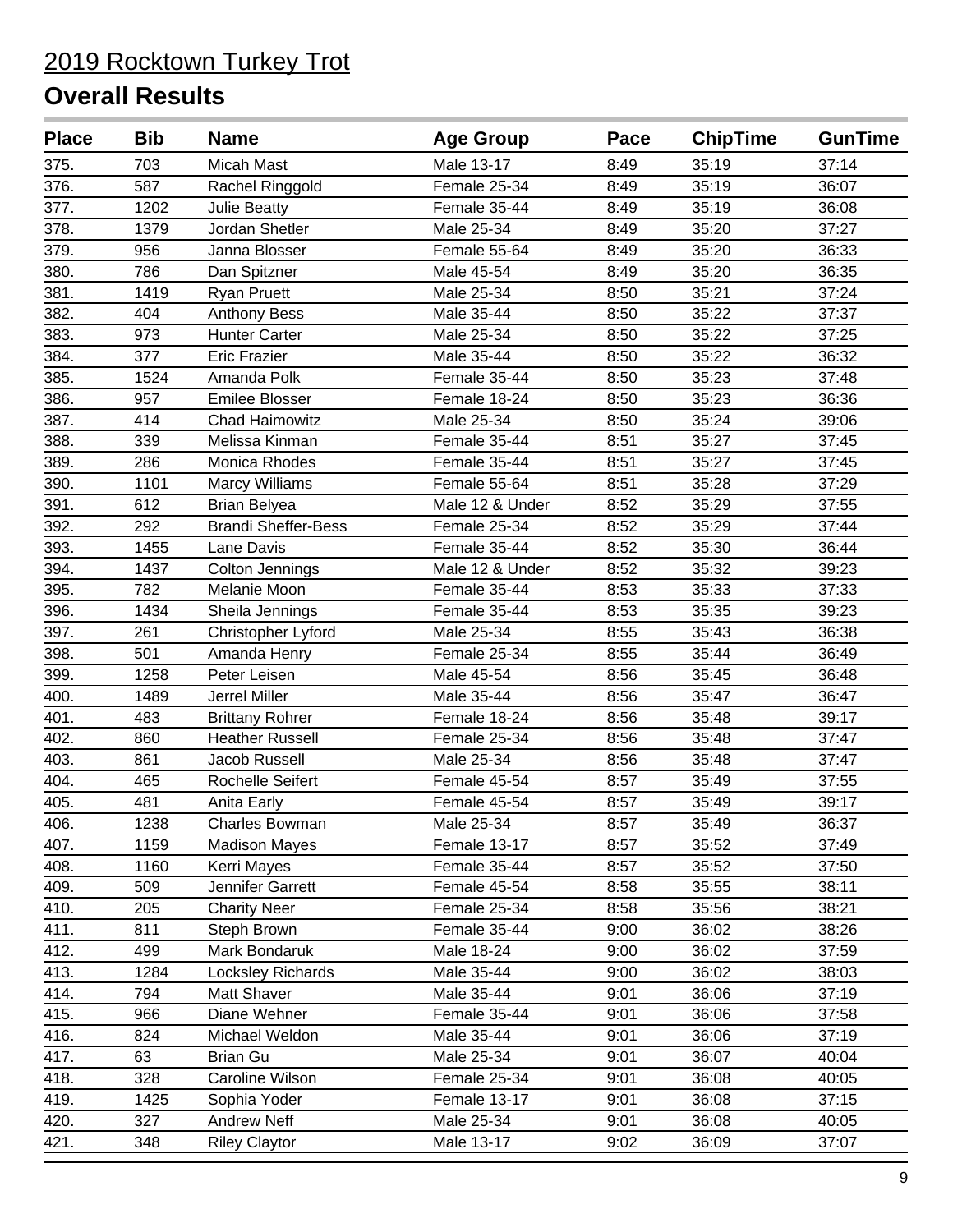| <b>Place</b> | <b>Bib</b> | <b>Name</b>            | <b>Age Group</b>  | Pace | <b>ChipTime</b> | <b>GunTime</b> |
|--------------|------------|------------------------|-------------------|------|-----------------|----------------|
| 422.         | 1424       | Carrie Yoder           | Female 18-24      | 9:02 | 36:09           | 37:15          |
| 423.         | 1267       | Heidi Hull             | Female 18-24      | 9:02 | 36:09           | 39:48          |
| 424.         | 50         | Marty Skladanowski     | Male 55-64        | 9:02 | 36:10           | 37:27          |
| 425.         | 1121       | Leah Wenger            | Female 18-24      | 9:02 | 36:11           | 37:10          |
| 426.         | 773        | Pam Smith              | Female 55-64      | 9:02 | 36:11           | 39:44          |
| 427.         | 948        | <b>Andrew Williams</b> | Male 13-17        | 9:02 | 36:11           | 36:18          |
| 428.         | 553        | <b>Cameron Spiece</b>  | Male 25-34        | 9:02 | 36:12           | 41:44          |
| 429.         | 601        | <b>Nathan Peters</b>   | Male 25-34        | 9:02 | 36:12           | 39:39          |
| 430.         | 930        | Angela Albanese        | Female 25-34      | 9:02 | 36:12           | 39:56          |
| 431.         | 600        | <b>Jessica Peters</b>  | Female 25-34      | 9:03 | 36:13           | 39:39          |
| 432.         | 974        | Nina Carter            | Female 25-34      | 9:03 | 36:14           | 38:17          |
| 433.         | 890        | Mary Jo Heckman        | Female 55-64      | 9:03 | 36:15           | 37:25          |
| 434.         | 1147       | Dan Kallaur            | Male 45-54        | 9:03 | 36:16           | 42:06          |
| 435.         | 1487       | Eleanor Long           | Female 18-24      | 9:03 | 36:16           | 38:25          |
| 436.         | 775        | <b>Andrew Daniels</b>  | Male 25-34        | 9:03 | 36:16           | 39:50          |
| 437.         | 774        | <b>Kelsey Smith</b>    | Female 25-34      | 9:04 | 36:18           | 39:51          |
| 438.         | 1279       | <b>Brian Reese</b>     | Male 55-64        | 9:04 | 36:20           | 38:13          |
| 439.         | 497        | John Unger             | Male 18-24        | 9:05 | 36:21           | 38:18          |
| 440.         | 567        | Victoria Wilson        | Female 18-24      | 9:05 | 36:22           | 38:24          |
| 441.         | 851        | Shelby Longenecker     | Female 45-54      | 9:06 | 36:26           | 37:27          |
| 442.         | 894        | Kevin Longenecker      | Male 45-54        | 9:06 | 36:26           | 37:27          |
| 443.         | 1091       | Julia Sodikoff         | Female 25-34      | 9:06 | 36:28           | 38:19          |
| 444.         | 1152       | <b>Ernad Halilovic</b> | Male 25-34        | 9:07 | 36:29           | 39:04          |
| 445.         | 1151       | Scott Carey            | Male 25-34        | 9:07 | 36:30           | 39:04          |
| 446.         | 1433       | Heather Moneymaker     | Female 35-44      | 9:07 | 36:31           | 38:52          |
| 447.         | 1247       | <b>Charles Getz</b>    | Male 25-34        | 9:07 | 36:32           | 40:18          |
| 448.         | 1497       | <b>Quintas Mills</b>   | Male 18-24        | 9:07 | 36:32           | 38:53          |
| 449.         | 842        | <b>Bella Schultz</b>   | Female 12 & Under | 9:08 | 36:33           | 39:03          |
| 450.         | 784        | Morgan Johnson         | Female 12 & Under | 9:09 | 36:37           | 38:36          |
| 451.         | 1282       | Mark Hadley            | Male 45-54        | 9:09 | 36:37           | 38:36          |
| 452.         | 1332       | Graham Jesteadt        | Male 13-17        | 9:09 | 36:37           | 39:00          |
| 453.         | 1436       | Garrett Jennings       | Male 12 & Under   | 9:09 | 36:38           | 40:30          |
| 454.         | 979        | Andy Umbel             | Male 25-34        | 9:09 | 36:38           | 38:50          |
| 455.         | 67         | Madeline Klim          | Female 25-34      | 9:09 | 36:38           | 37:36          |
| 456.         | 68         | <b>Elliot Staley</b>   | Male 35-44        | 9:09 | 36:39           | 37:37          |
| 457.         | 177        | Amanda Khochareuun     | Female 35-44      | 9:09 | 36:39           | 37:31          |
| 458.         | 432        | MacKenzie Freeze       | Female 18-24      | 9:09 | 36:39           | 37:32          |
| 459.         | 178        | Jada Khochareun        | Female 13-17      | 9:09 | 36:40           | 37:31          |
| 460.         | 80         | Stephanie Bush         | Female 35-44      | 9:10 | 36:41           | 38:41          |
| 461.         | 383        | <b>Emily Schott</b>    | Female 35-44      | 9:10 | 36:42           | 37:40          |
| 462.         | 480        | Laura Brewer           | Female 35-44      | 9:11 | 36:47           | 37:56          |
| 463.         | 1166       | Vaughan Stringham      | Male 12 & Under   | 9:12 | 36:49           | 40:12          |
| 464.         | 933        | Lorie Lucas            | Female 45-54      | 9:12 | 36:52           | 39:27          |
| 465.         | 336        | Stormy Stoneburner     | Female 25-34      | 9:13 | 36:55           | 38:04          |
| 466.         | 427        | Michael Oquendo        | Male 25-34        | 9:13 | 36:55           | 39:03          |
| 467.         | 457        | Mary Zook              | Female 18-24      | 9:13 | 36:55           | 39:20          |
| 468.         | 1254       | Natasha Pence          | Female 25-34      | 9:13 | 36:56           | 39:03          |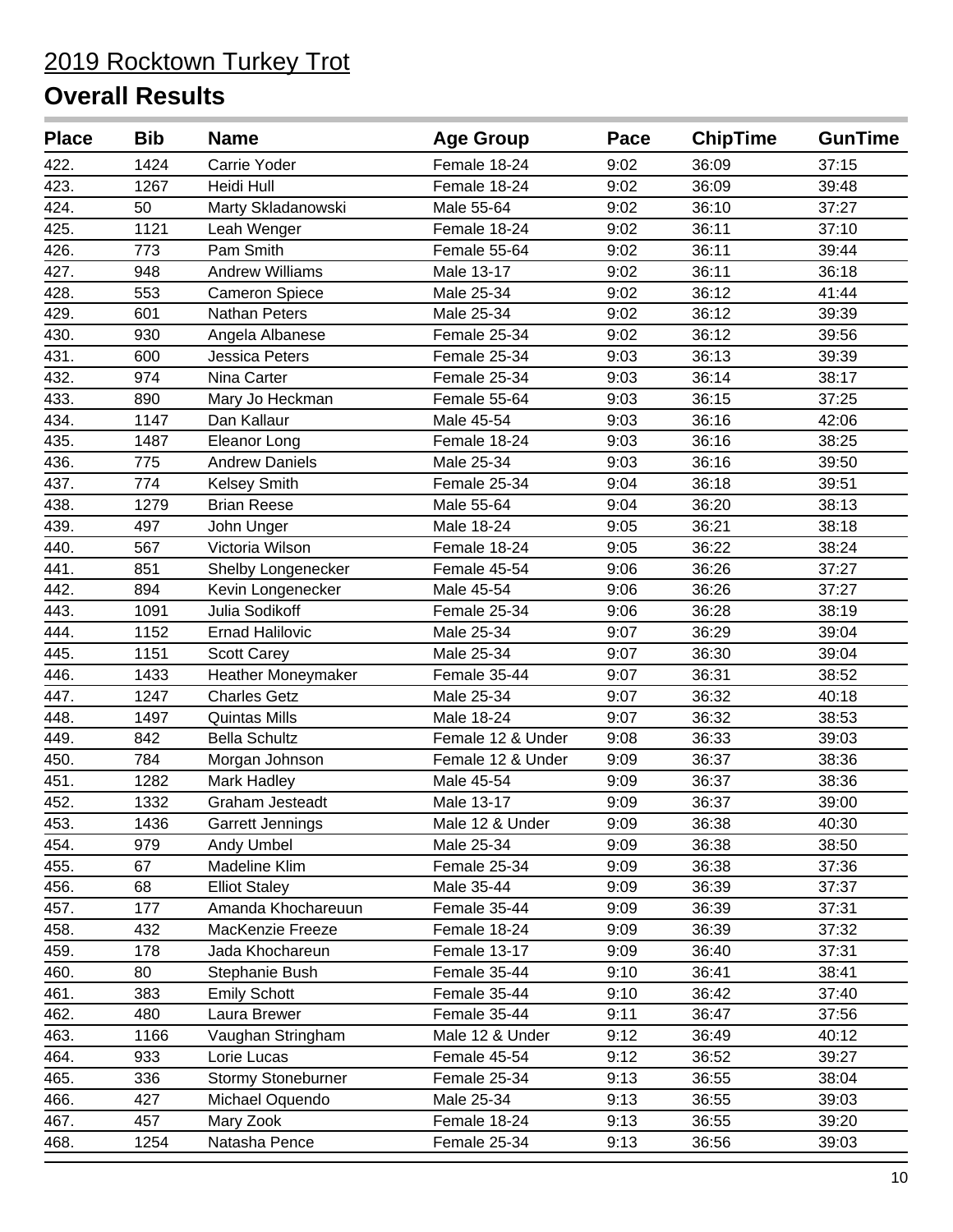| <b>Place</b> | <b>Bib</b> | <b>Name</b>             | <b>Age Group</b>  | Pace | <b>ChipTime</b> | <b>GunTime</b> |
|--------------|------------|-------------------------|-------------------|------|-----------------|----------------|
| 469.         | 1405       | <b>Austin Nistico</b>   | Male 18-24        | 9:13 | 36:56           | 37:39          |
| 470.         | 1255       | Savannah Pence          | Female 12 & Under | 9:13 | 36:56           | 39:03          |
| 471.         | 1226       | Colby Morgan            | Male 12 & Under   | 9:14 | 36:57           | 37:38          |
| 472.         | 593        | <b>Grant Lowery</b>     | Male 18-24        | 9:14 | 36:57           | 38:12          |
| 473.         | 778        | Simara Allen            | Female 18-24      | 9:14 | 36:58           | 38:12          |
| 474.         | 1253       | Serena Pence            | Female 35-44      | 9:14 | 36:58           | 39:04          |
| 475.         | 530        | NICOLE MEANEY           | Female 25-34      | 9:14 | 36:58           | 39:32          |
| 476.         | 571        | Veronika Yurchenko      | Female 18-24      | 9:15 | 37:02           | 38:59          |
| 477.         | 468        | <b>Brooke Robinson</b>  | Female 18-24      | 9:15 | 37:03           | 37:51          |
| 478.         | 440        | <b>MEGAN BREEDEN</b>    | Female 25-34      | 9:16 | 37:06           | 39:06          |
| 479.         | 181        | Lavonia Beauzieux       | Female 35-44      | 9:16 | 37:07           | 39:06          |
| 480.         | 611        | Amanda Belyea           | Female 35-44      | 9:17 | 37:09           | 39:37          |
| 481.         | 1125       | Branagan Egger          | Male 12 & Under   | 9:17 | 37:10           | 39:22          |
| 482.         | 1124       | Bree Egger              | Female 35-44      | 9:17 | 37:11           | 39:23          |
| 483.         | 1104       | Cole Lokey              | Male 18-24        | 9:17 | 37:12           | 39:33          |
| 484.         | 672        | Erin Hurley             | Female 35-44      | 9:17 | 37:12           | 39:17          |
| 485.         | 783        | Michael Johnson         | Male 35-44        | 9:17 | 37:12           | 39:13          |
| 486.         | 456        | Lauren Silveira         | Female 25-34      | 9:18 | 37:14           | 39:38          |
| 487.         | 31         | Nicholas Rehkemper      | Male 18-24        | 9:18 | 37:16           | 39:35          |
| 488.         | 217        | Allie Motyka            | Female 25-34      | 9:18 | 37:16           | 41:00          |
| 489.         | 235        | Natalie Shafer          | Female 25-34      | 9:19 | 37:18           | 39:30          |
| 490.         | 234        | Christina Harman        | Female 25-34      | 9:19 | 37:18           | 39:31          |
| 491.         | 3          | Ben Colligan            | Male 25-34        | 9:19 | 37:18           | 42:10          |
| 492.         | 857        | Benjamin Rexrode        | Male 25-34        | 9:19 | 37:19           | 40:51          |
| 493.         | 613        | Reagan Eshleman         | Female 45-54      | 9:20 | 37:21           | 38:14          |
| 494.         | 615        | Mike Baxter             | Male 55-64        | 9:20 | 37:21           | 38:15          |
| 495.         | 1306       | Marcus Figgatt          | Male 25-34        | 9:20 | 37:22           | 39:46          |
| 496.         | 410        | Angela Rittenhouse      | Female 35-44      | 9:20 | 37:22           | 39:40          |
| 497.         | 34         | Lee McNeely             | Male 45-54        | 9:21 | 37:28           | 38:38          |
| 498.         | 510        | <b>Betsy Blose</b>      | Female 55-64      | 9:22 | 37:29           | 39:45          |
| 499.         | 1169       | Michelle Eckstein       | Female 18-24      | 9:22 | 37:30           | 39:55          |
| 500.         | 1290       | <b>Carl Stieren</b>     | Male 35-44        | 9:22 | 37:31           | 41:08          |
| 501.         | 1289       | Enjoli Stieren          | Female 35-44      | 9:22 | 37:31           | 41:08          |
| 502.         | 25         | Mark Palmer             | Female 55-64      | 9:23 | 37:34           | 41:15          |
| 503.         | 207        | Kent Willard            | Male 45-54        | 9:23 | 37:36           | 40:20          |
| 504.         | 843        | <b>Richard Myers</b>    | Male 65+          | 9:23 | 37:36           | 40:05          |
| 505.         | 276        | Duggan Cannon           | Male 25-34        | 9:24 | 37:37           | 41:41          |
| 506.         | 1001       | <b>Rick Good</b>        | Male 35-44        | 9:24 | 37:37           | 38:45          |
| 507.         | 322        | Jonathan Warner         | Male 18-24        | 9:24 | 37:38           | 38:31          |
| 508.         | 1003       | Silas Good              | Male 12 & Under   | 9:24 | 37:38           | 38:45          |
| 509.         | 1000       | Kara Good               | Female 35-44      | 9:24 | 37:40           | 38:47          |
| 510.         | 208        | <b>Chase Willard</b>    | Male 12 & Under   | 9:24 | 37:40           | 40:24          |
| 511.         | 520        | Zevian Johnstone-Yellin | Male 12 & Under   | 9:24 | 37:40           | 39:35          |
| 512.         | 485        | Ben Blaylock            | Male 25-34        | 9:25 | 37:41           | 38:32          |
| 513.         | 1362       | Mike Kulp               | Male 35-44        | 9:25 | 37:42           | 38:38          |
| 514.         | 1249       | Mark Klansek            | Male 55-64        | 9:26 | 37:46           | 39:48          |
| 515.         | 1292       | Kendall Gibson          | Female 18-24      | 9:26 | 37:47           | 39:45          |
|              |            |                         |                   |      |                 |                |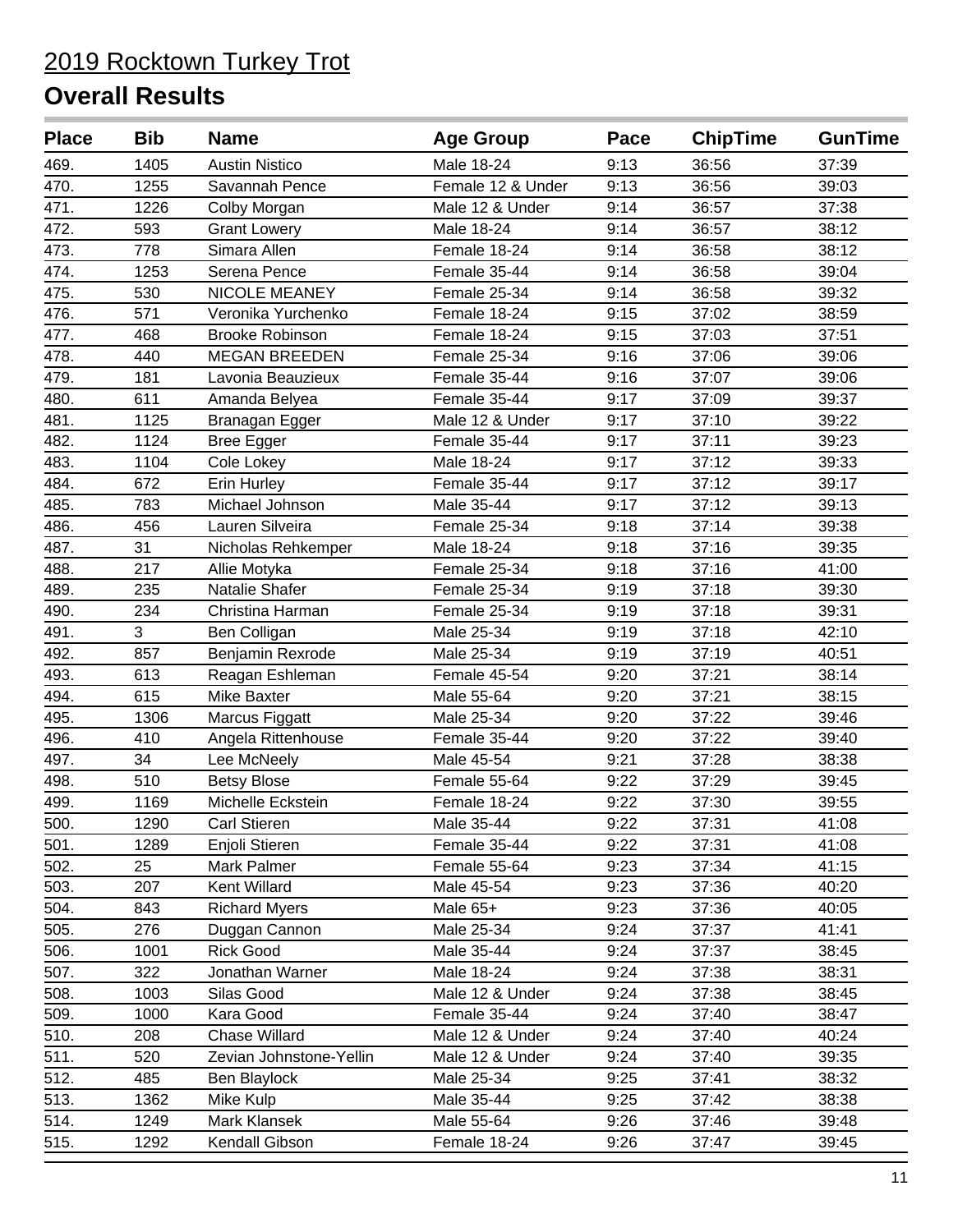| <b>Place</b>       | <b>Bib</b> | <b>Name</b>             | <b>Age Group</b>  | Pace | <b>ChipTime</b> | <b>GunTime</b> |
|--------------------|------------|-------------------------|-------------------|------|-----------------|----------------|
| 516.               | 402        | <b>Jared Dutt</b>       | Male 13-17        | 9:26 | 37:47           | 38:51          |
| 517.               | 1364       | Evan Kulp               | Male 13-17        | 9:26 | 37:48           | 38:44          |
| 518.               | 215        | RaMona Stahl            | Female 55-64      | 9:27 | 37:49           | 38:58          |
| 519.               | 206        | <b>Brad Willard</b>     | Male 45-54        | 9:27 | 37:52           | 41:17          |
| 520.               | 544        | Kara Dillard            | Female 35-44      | 9:28 | 37:56           | 39:01          |
| 521.               | 209        | Zara Willard            | Female 12 & Under | 9:29 | 37:57           | 40:42          |
| 522.               | 531        | <b>Adam Fellers</b>     | Male 35-44        | 9:29 | 37:58           | 41:44          |
| 523.               | 585        | Megan Borowy            | Female 25-34      | 9:29 | 37:58           | 39:15          |
| 524.               | 8          | Anya Horning            | Female 25-34      | 9:30 | 38:01           | 40:28          |
| 525.               | 997        | Samuel Stoner           | Male 25-34        | 9:30 | 38:01           | 40:16          |
| 526.               | 533        | Mary Beth Tysinger      | Female 35-44      | 9:30 | 38:02           | 41:40          |
| 527.               | 757        | <b>Josie Hawkins</b>    | Female 25-34      | 9:30 | 38:02           | 40:13          |
| 528.               | 301        | <b>Theresa Smith</b>    | Female 35-44      | 9:30 | 38:02           | 40:36          |
| 529.               | 1278       | Lauren Reese            | Female 25-34      | 9:30 | 38:03           | 39:55          |
| 530.               | 329        | Lindsay Monger          | Female 35-44      | 9:30 | 38:03           | 40:18          |
| 531.               | 1022       | Austin Wampole          | Male 18-24        | 9:30 | 38:04           | 38:49          |
| 532.               | 978        | Karen Clark             | Female 55-64      | 9:31 | 38:05           | 41:48          |
| 533.               | 1421       | Joel Yoder              | Male 35-44        | 9:31 | 38:07           | 39:13          |
| 534.               | 131        | Ben Shulgan             | Male 45-54        | 9:31 | 38:07           | 40:41          |
| 535.               | 1423       | Leah Yoder              | Female 12 & Under | 9:31 | 38:07           | 39:14          |
| 536.               | 132        | Ella Shulgan            | Female 18-24      | 9:31 | 38:07           | 40:41          |
| 537.               | 1293       | Anna Adams              | Female 18-24      | 9:31 | 38:07           | 40:06          |
| 538.               | 1522       | Niles Moffat            | Male 18-24        | 9:32 | 38:09           | 40:16          |
| 539.               | 745        | <b>Adam Miller</b>      | Male 25-34        | 9:32 | 38:11           | 40:52          |
| 540.               | 627        | Kerri Wilson            | Female 45-54      | 9:32 | 38:11           | 40:47          |
| 541.               | 833        | <b>Tim Mindling</b>     | Male 25-34        | 9:32 | 38:11           | 40:15          |
| 542.               | 1204       | <b>Phillip Read</b>     | Male 25-34        | 9:32 | 38:12           | 40:28          |
| 543.               | 1511       | Mara Kane               | Female 25-34      | 9:32 | 38:12           | 40:31          |
| 544.               | 1205       | Meredith Read           | Female 25-34      | 9:33 | 38:13           | 40:29          |
| $\overline{545}$ . | 1510       | Michael Kane            | Male 35-44        | 9:33 | 38:13           | 40:31          |
| 546.               | 832        | Lydia Mindling          | Female 25-34      | 9:33 | 38:14           | 40:19          |
| 547.               | 825        | <b>Heath Knott</b>      | Male 25-34        | 9:34 | 38:18           | 42:05          |
| 548.               | 1404       | <b>Brittni Rimpela</b>  | Female 25-34      | 9:34 | 38:19           | 40:18          |
| 549.               | 424        | Matthew Capuano         | Male 55-64        | 9:34 | 38:20           | 40:33          |
| 550.               | 435        | Carly Fagan             | Female 25-34      | 9:34 | 38:20           | 42:12          |
| 551.               | 701        | David Metzler           | Male 35-44        | 9:34 | 38:20           | 40:18          |
| 552.               | 1358       | Callie Reed             | Female 18-24      | 9:35 | 38:22           | 44:33          |
| 553.               | 233        | Natalie Rohrer          | Female 25-34      | 9:35 | 38:23           | 39:16          |
| 554.               | 341        | Alyssa Valcourt         | Female 25-34      | 9:35 | 38:24           | 42:00          |
| 555.               | 90         | <b>Teresa Shifflett</b> | Female 45-54      | 9:36 | 38:26           | 40:47          |
| 556.               | 1374       | Andrew Ansah            | Male 18-24        | 9:36 | 38:27           | 42:09          |
| 557.               | 963        | <b>Tristan Arenas</b>   | Male 12 & Under   | 9:37 | 38:29           | 42:29          |
| 558.               | 1005       | Ross French             | Male 18-24        | 9:37 | 38:29           | 40:53          |
| 559.               | 1006       | Sarah Strickler         | Female 18-24      | 9:37 | 38:29           | 40:53          |
| 560.               | 1475       | Rachel Feldpausch       | Female 18-24      | 9:37 | 38:30           | 40:41          |
| 561.               | 743        | Steven Smith            | Male 25-34        | 9:37 | 38:32           | 42:07          |
| 562.               | 742        | Lucy Baker              | Female 25-34      | 9:38 | 38:35           | 42:07          |
|                    |            |                         |                   |      |                 |                |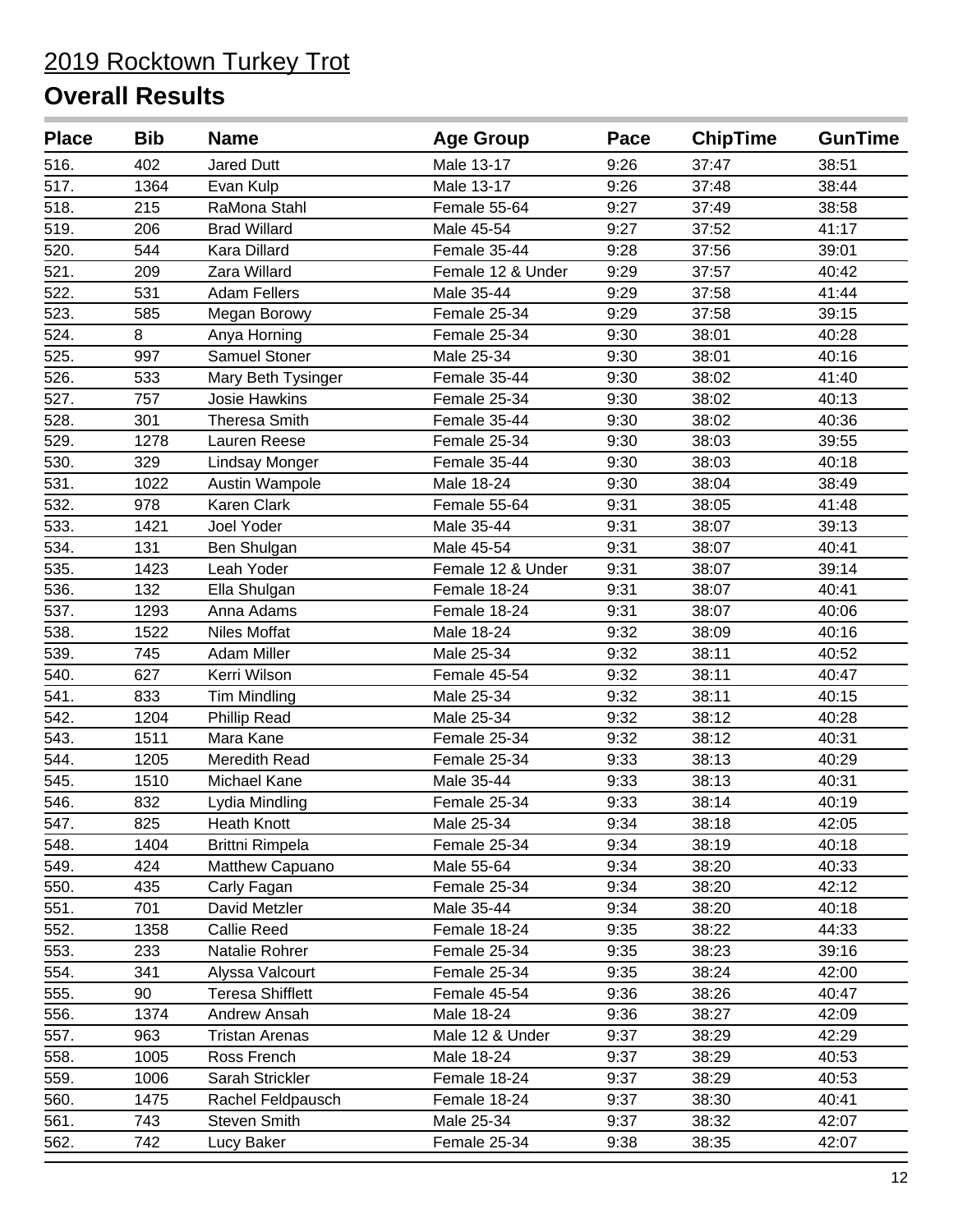| <b>Place</b> | <b>Bib</b> | <b>Name</b>            | <b>Age Group</b>  | Pace | <b>ChipTime</b> | <b>GunTime</b> |
|--------------|------------|------------------------|-------------------|------|-----------------|----------------|
| 563.         | 139        | Camille Jerlinski      | Female 12 & Under | 9:38 | 38:35           | 42:07          |
| 564.         | 521        | Jason Johnstone-Yellin | Male 45-54        | 9:38 | 38:36           | 40:32          |
| 565.         | 309        | Kaitlyn Remnant        | Female 25-34      | 9:39 | 38:39           | 40:29          |
| 566.         | 863        | Zach Gesford           | Male 25-34        | 9:39 | 38:39           | 40:33          |
| 567.         | 1008       | <b>Taylor Arbogast</b> | Female 12 & Under | 9:39 | 38:40           | 40:58          |
| 568.         | 653        | Evelyn Galgano         | Female 13-17      | 9:39 | 38:40           | 39:25          |
| 569.         | 1096       | Sydney Layman          | Female 18-24      | 9:40 | 38:41           | 40:59          |
| 570.         | 652        | <b>Isabel Galgano</b>  | Female 18-24      | 9:40 | 38:42           | 39:27          |
| 571.         | 1009       | Gracyn Arbogast        | Female 12 & Under | 9:40 | 38:43           | 40:59          |
| 572.         | 658        | Josiah Leach           | Male 13-17        | 9:40 | 38:44           | 43:49          |
| 573.         | 17         | Jacqueline Dowling     | Female 18-24      | 9:40 | 38:44           | 40:56          |
| 574.         | 405        | Cassandra Hemingway    | Female 25-34      | 9:41 | 38:47           | 41:03          |
| 575.         | 985        | Cooper Landes          | Male 12 & Under   | 9:41 | 38:48           | 44:04          |
| 576.         | 165        | <b>Claire Shaffer</b>  | Female 12 & Under | 9:42 | 38:49           | 39:43          |
| 577.         | 951        | <b>Brian Landes</b>    | Male 25-34        | 9:42 | 38:50           | 41:03          |
| 578.         | 163        | Annie Shaffer          | Female 45-54      | 9:42 | 38:50           | 39:43          |
| 579.         | 1449       | <b>Rachel Miller</b>   | Female 25-34      | 9:42 | 38:50           | 41:19          |
| 580.         | 1450       | lan Napier             | Male 25-34        | 9:42 | 38:50           | 41:19          |
| 581.         | 1476       | <b>Jackson Hicks</b>   | Male 13-17        | 9:42 | 38:51           | 43:52          |
| 582.         | 452        | <b>Kendall Hancock</b> | Female 25-34      | 9:42 | 38:51           | 39:42          |
| 583.         | 495        | Rebecca Alexander      | Female 35-44      | 9:42 | 38:51           | 41:23          |
| 584.         | 950        | Lisa Umbel             | Female 25-34      | 9:42 | 38:52           | 41:04          |
| 585.         | 1464       | Aaron Hade             | Male 35-44        | 9:42 | 38:52           | 42:51          |
| 586.         | 590        | <b>Joel Francis</b>    | Male 25-34        | 9:43 | 38:55           | 42:33          |
| 587.         | 1065       | Melissa Lam            | Female 45-54      | 9:43 | 38:56           | 41:34          |
| 588.         | 755        | Kayla Back             | Female 25-34      | 9:44 | 38:57           | 41:08          |
| 589.         | 1296       | Erin Burch             | Female 35-44      | 9:44 | 39:00           | 42:32          |
| 590.         | 1297       | Jason Burch            | Male 35-44        | 9:44 | 39:00           | 42:32          |
| 591.         | 1035       | Adelein Hormel         | Male 12 & Under   | 9:44 | 39:00           | 40:57          |
| 592.         | 1418       | <b>Brandy Somers</b>   | Female 35-44      | 9:45 | 39:01           | 41:31          |
| 593.         | 960        | <b>Courtney Miller</b> | Female 25-34      | 9:45 | 39:02           | 42:55          |
| 594.         | 721        | Andre Burkholder       | Male 18-24        | 9:45 | 39:02           | 42:49          |
| 595.         | 1392       | <b>Haley Bennett</b>   | Female 18-24      | 9:45 | 39:04           | 41:01          |
| 596.         | 1338       | Amanda Forbes          | Female 35-44      | 9:45 | 39:04           | 41:27          |
| 597.         | 1076       | Shana Wilson           | Female 25-34      | 9:46 | 39:06           | 41:20          |
| 598.         | 24         | Barbara Palmer         | Female 55-64      | 9:46 | 39:06           | 41:14          |
| 599.         | 219        | Nathan Lee             | Male 18-24        | 9:47 | 39:10           | 42:46          |
| 600.         | 864        | Sam Ellingson          | Male 25-34        | 9:47 | 39:11           | 41:04          |
| 601.         | 575        | <b>Brandon May</b>     | Male 35-44        | 9:48 | 39:14           | 41:36          |
| 602.         | 702        | Marcelo Mast           | Male 45-54        | 9:48 | 39:14           | 41:08          |
| 603.         | 705        | <b>Matthew Mast</b>    | Male 12 & Under   | 9:48 | 39:14           | 41:08          |
| 604.         | 574        | <b>Crystal Lantz</b>   | Female 35-44      | 9:48 | 39:15           | 41:36          |
| 605.         | 641        | <b>Scott Harris</b>    | Male 35-44        | 9:48 | 39:15           | 40:16          |
| 606.         | 983        | Jana Landes            | Female 45-54      | 9:48 | 39:15           | 44:30          |
| 607.         | 1231       | Andy Wood              | Male 55-64        | 9:48 | 39:16           | 41:13          |
| 608.         | 1299       | Samantha Heitsch       | Female 18-24      | 9:50 | 39:21           | 43:13          |
| 609.         | 1372       | Jo Ansah               | Female 55-64      | 9:50 | 39:22           | 41:47          |
|              |            |                        |                   |      |                 |                |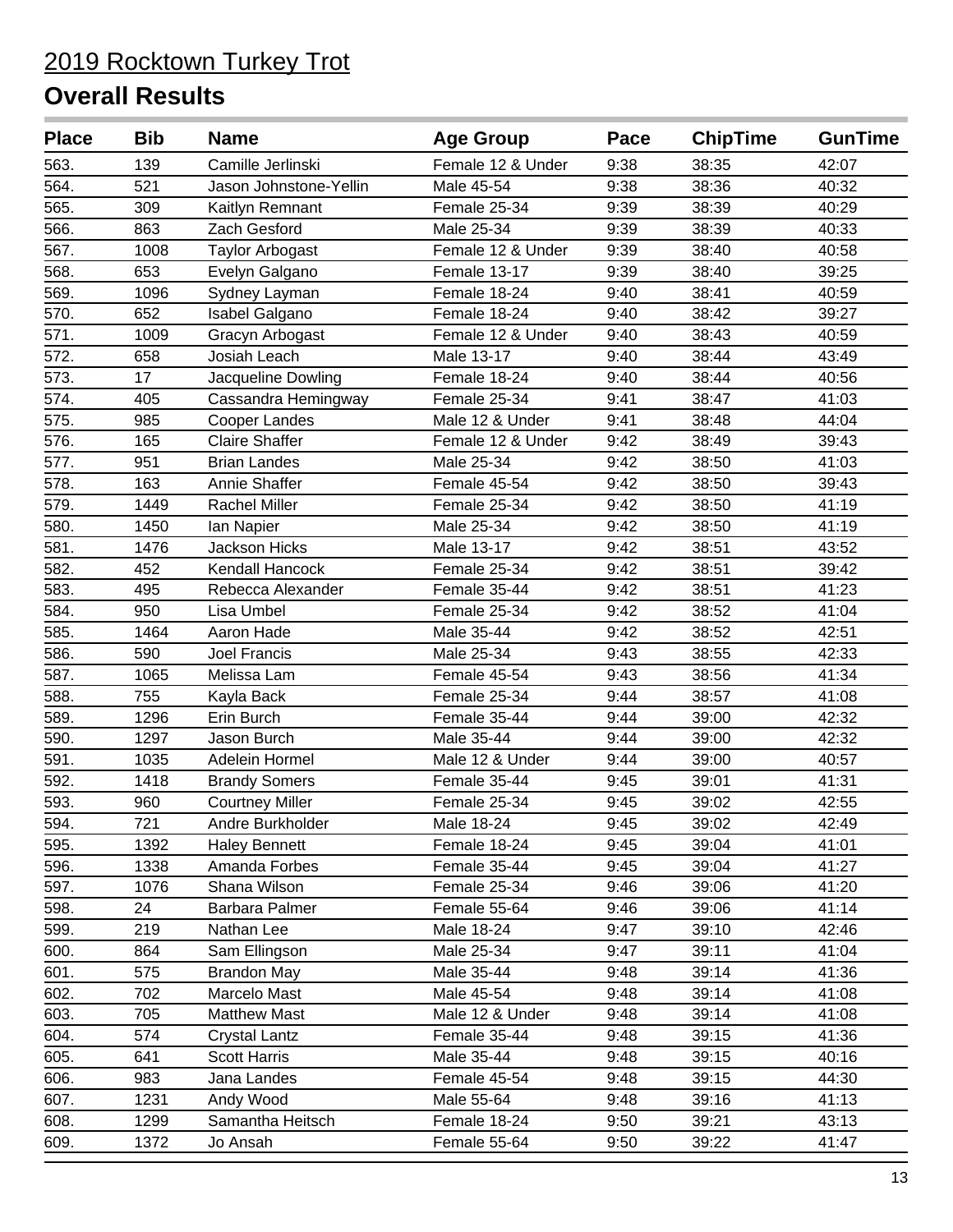| <b>Place</b> | <b>Bib</b> | <b>Name</b>              | <b>Age Group</b>  | Pace  | <b>ChipTime</b> | <b>GunTime</b> |
|--------------|------------|--------------------------|-------------------|-------|-----------------|----------------|
| 610.         | 588        | Jessica Desper           | Female 25-34      | 9:50  | 39:22           | 41:38          |
| 611.         | 343        | Sheila Showalter         | Female 25-34      | 9:50  | 39:22           | 43:31          |
| 612.         | 1339       | <b>Harvie Andrews</b>    | Male 35-44        | 9:50  | 39:24           | 40:07          |
| 613.         | 429        | <b>Mattie Marie Mast</b> | Female 65+        | 9:51  | 39:28           | 44:13          |
| 614.         | 241        | <b>Michael Alexiou</b>   | Male 45-54        | 9:52  | 39:29           | 40:37          |
| 615.         | 275        | Kiersten Campbell        | Female 25-34      | 9:53  | 39:33           | 43:37          |
| 616.         | 505        | Jackson Comfort          | Male 12 & Under   | 9:53  | 39:36           | 45:48          |
| 617.         | 867        | Sonia Shifflett          | Female 35-44      | 9:54  | 39:38           | 43:45          |
| 618.         | 732        | Abigail Martin           | Female 25-34      | 9:54  | 39:39           | 43:21          |
| 619.         | 409        | <b>Emily Knupp</b>       | Female 25-34      | 9:54  | 39:39           | 43:29          |
| 620.         | 1173       | Kory Hensley             | Male 25-34        | 9:54  | 39:39           | 42:03          |
| 621.         | 599        | Leon Kieltra             | Male 18-24        | 9:54  | 39:39           | 41:59          |
| 622.         | 284        | <b>Elsie Corriston</b>   | Female 12 & Under | 9:54  | 39:40           | 43:50          |
| 623.         | 1099       | Shannon Lokey            | Male 45-54        | 9:54  | 39:40           | 42:03          |
| 624.         | 597        | Adam Imeson              | Male 25-34        | 9:54  | 39:40           | 41:58          |
| 625.         | 1281       | Donica Hadley            | Female 35-44      | 9:54  | 39:40           | 41:40          |
| 626.         | 1230       | <b>Byron Peachey</b>     | Male 55-64        | 9:56  | 39:46           | 42:16          |
| 627.         | 506        | Kathryn Morrow           | Female 45-54      | 9:56  | 39:46           | 43:44          |
| 628.         | 195        | Rachel Pennington        | Female 25-34      | 9:57  | 39:51           | 39:51          |
| 629.         | 1232       | <b>Hailey Simmons</b>    | Female 25-34      | 9:58  | 39:53           | 41:58          |
| 630.         | 598        | Karin Elwood             | Female 25-34      | 9:58  | 39:53           | 42:12          |
| 631.         | 596        | Gwen Elwood              | Female 25-34      | 9:58  | 39:54           | 42:12          |
| 632.         | 604        | William Hill             | Male 35-44        | 9:58  | 39:55           | 43:43          |
| 633.         | 138        | Jared Jerlinski          | Male 25-34        | 9:58  | 39:55           | 43:30          |
| 634.         | 889        | Reatha Whitcomb          | Female 35-44      | 9:59  | 39:58           | 44:04          |
| 635.         | 1192       | Tonya Lambert Delp       | Female 25-34      | 9:59  | 39:59           | 43:29          |
| 636.         | 1520       | <b>Tripp Hanger</b>      | Male 12 & Under   | 9:59  | 40:00           | 43:49          |
| 637.         | 699        | Michelle McCready        | Female 35-44      | 10:00 | 40:01           | 42:11          |
| 638.         | 426        | <b>Tyler Shifflett</b>   | Male 25-34        | 10:00 | 40:02           | 42:13          |
| 639.         | 397        | Amy Taylor               | Female 35-44      | 10:00 | 40:03           | 41:59          |
| 640.         | 577        | Elizabeth Grabau         | Female 25-34      | 10:01 | 40:06           | 42:10          |
| 641.         | 1248       | Teresa Klansek           | Female 55-64      | 10:01 | 40:07           | 42:08          |
| 642.         | 561        | Sadie Mayhew             | Female 13-17      | 10:01 | 40:08           | 42:09          |
| 643.         | 335        | Jessica Lewellen         | Female 35-44      | 10:01 | 40:08           | 42:00          |
| 644.         | 559        | <b>Frederick Mayhew</b>  | Male 45-54        | 10:02 | 40:09           | 42:10          |
| 645.         | 164        | Rennie Shaffer           | Female 13-17      | 10:02 | 40:10           | 41:03          |
| 646.         | 518        | Rowan Kennedy            | Male 13-17        | 10:02 | 40:11           | 45:09          |
| 647.         | 772        | <b>Trevor Breeden</b>    | Male 18-24        | 10:02 | 40:11           | 42:11          |
| 648.         | 1477       | Madeleine Hicks          | Female 13-17      | 10:03 | 40:16           | 45:19          |
| 649.         | 657        | Declan Leach             | Male 13-17        | 10:03 | 40:16           | 43:47          |
| 650.         | 218        | Nicolas Lee              | Male 18-24        | 10:04 | 40:20           | 43:57          |
| 651.         | 202        | Kristen Myers            | Female 25-34      | 10:06 | 40:26           | 42:20          |
| 652.         | 707        | Veronica Paulson         | Female 25-34      | 10:06 | 40:27           | 44:32          |
| 653.         | 194        | Jessica Fitzgerald       | Female 25-34      | 10:06 | 40:28           | 42:21          |
| 654.         | 42         | <b>Emily Suttles</b>     | Female 25-34      | 10:06 | 40:28           | 42:22          |
| 655.         | 1384       | <b>Barb Frye</b>         | Female 55-64      | 10:07 | 40:32           | 42:35          |
| 656.         | 268        | <b>Cameron Williams</b>  | Male 25-34        | 10:08 | 40:33           | 46:31          |
|              |            |                          |                   |       |                 |                |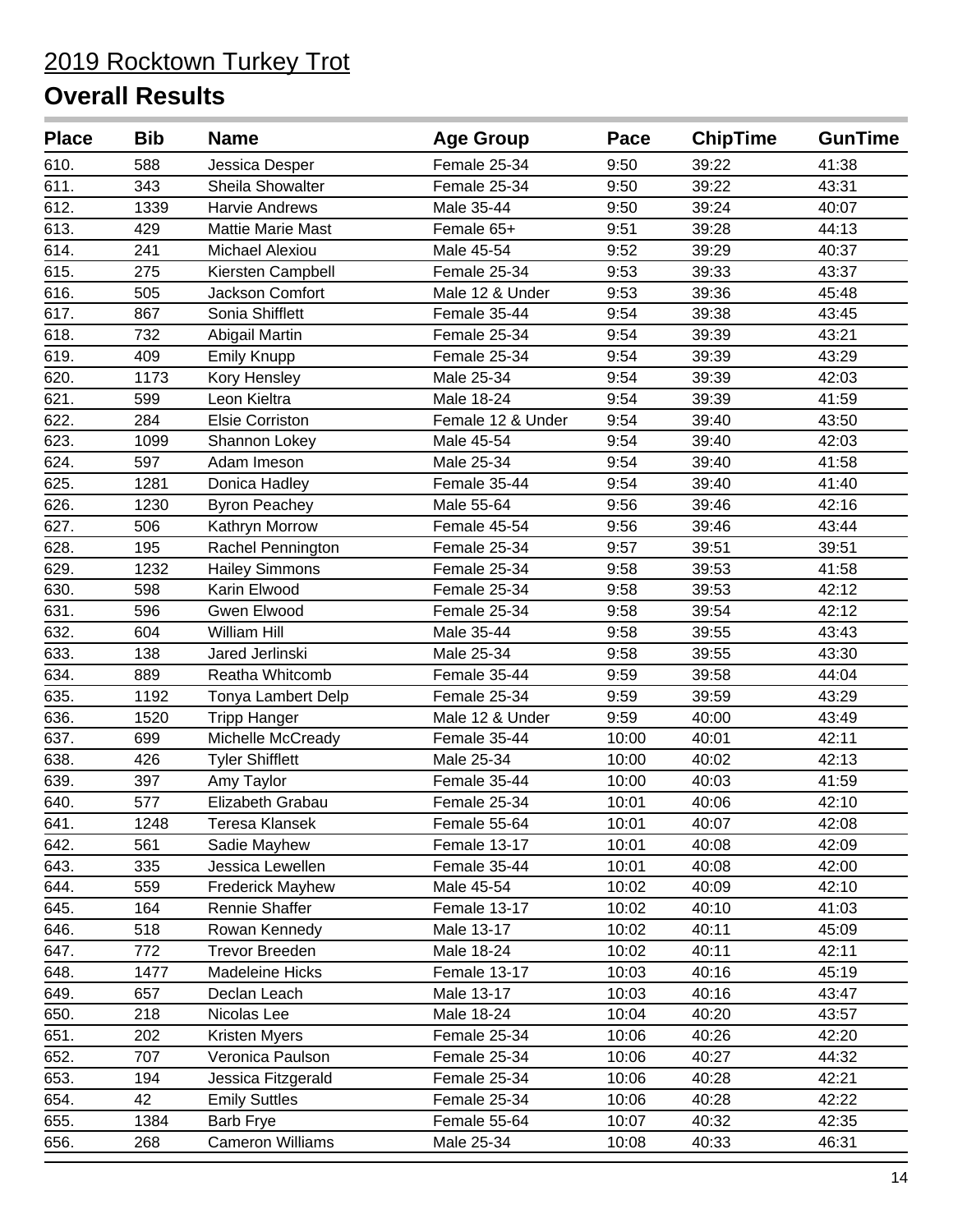| Female 25-34<br>267<br>Jennifer Williams<br>10:08<br>40:35<br>46:31<br>658.<br>1245<br>10:08<br>40:36<br>43:14<br>Tanya Thompson<br>Female 45-54<br>419<br>Robin Vilt<br>Female 25-34<br>10:09<br>40:37<br>44:30<br>660.<br>1235<br>Yelena Mazur<br>Female 25-34<br>10:09<br>40:38<br>44:22<br>661.<br><b>Ben Yoder</b><br>Male 12 & Under<br>10:10<br>40:43<br>44:54<br>940<br>662.<br>10:10<br>40:43<br>1331<br>Greg Jesteadt<br>Male 45-54<br>43:07<br>663.<br>311<br>Female 45-54<br>10:10<br>40:44<br>44:20<br><b>Judy Onestak</b><br>664.<br>870<br>Darla Turner<br>Female 45-54<br>10:11<br>40:45<br>44:46<br>665.<br>939<br>Alex Yoder<br>Male 35-44<br>10:11<br>40:46<br>44:56<br>666.<br>525<br><b>Griffin Walsh</b><br>Male 12 & Under<br>10:11<br>40:47<br>45:02<br>667.<br>1136<br><b>Harrison Cople</b><br>Male 18-24<br>10:11<br>40:48<br>43:06<br>668.<br>1137<br>10:12<br>Deanna Botkin<br>Female 18-24<br>40:49<br>43:06<br>669.<br>1376<br><b>Brad Walsh</b><br>Male 35-44<br>10:12<br>40:50<br>45:04<br>174<br>Samuel Castaneda<br>Male 12 & Under<br>10:12<br>40:50<br>43:23<br>171<br><b>Phillip Nisly</b><br>Male 35-44<br>10:12<br>40:51<br>43:23<br>672.<br>173<br>Daniel Castaneda<br>Male 12 & Under<br>10:12<br>40:52<br>43:23<br>1443<br>40:53<br>44:36<br>Sarah Mlcoch<br>Female 18-24<br>10:13<br>674.<br>444<br>Female 25-34<br>10:13<br>40:56<br>44:41<br>Krista Blakely<br>675.<br>363<br>lan Zook<br>Male 35-44<br>45:45<br>10:14<br>40:57<br>10:14<br>45:46<br>366<br>Callum Zook<br>Male 12 & Under<br>40:58<br>677.<br>1340<br>Leah Barker<br>Female 25-34<br>10:14<br>40:59<br>43:07<br>678.<br>1123<br>Female 35-44<br>10:14<br>40:59<br>44:49<br>Stephanie Farrell<br>679.<br>1113<br><b>Dominic Davies</b><br>Male 12 & Under<br>10:14<br>41:00<br>42:02<br>680.<br>355<br>Female 35-44<br>10:14<br>41:00<br>Kristi Strang<br>44:50<br>681.<br>1514<br>Susanne Hiscock<br>Female 45-54<br>10:15<br>41:02<br>44:41<br>682.<br>1515<br><b>William Hiscock</b><br>Male 12 & Under<br>41:03<br>44:42<br>10:15<br>683.<br>605<br>Kara Hill<br>Female 25-34<br>10:15<br>41:04<br>44:52<br>23<br>41:06<br>43:27<br>Cecilia Valdez<br>Female 18-24<br>10:16<br>1013<br>Male 35-44<br>10:16<br>41:07<br>47:29<br>Christopher Burri<br>53<br>Stephanie Dixon<br>Female 25-34<br>43:15<br>10:16<br>41:07<br>687.<br>1492<br>Amanda See<br>Female 25-34<br>10:16<br>41:08<br>43:32<br>688.<br>41:12<br>169<br>10:17<br>43:41<br>Female 25-34<br>Kristin Leap<br>1518<br>10:17<br>41:12<br>John Hanger<br>Male 35-44<br>45:05<br>41:13<br>1521<br>Caroline Hanger<br>Female 12 & Under<br>10:18<br>45:05<br>777<br>Female 25-34<br>10:18<br>41:14<br>43:37<br>Meghan See<br>692.<br>356<br><b>Carrie Dedrick</b><br>Female 25-34<br>10:18<br>41:14<br>43:05<br>693.<br>228<br>Female 25-34<br>10:19<br>41:20<br>44:49<br>Jenny DuVon<br>694.<br>231<br>Daniel Rohrer<br>Male 18-24<br>10:20<br>41:21<br>44:50<br>1435<br>Male 35-44<br>10:20<br>45:07<br>Jeff Jennings<br>41:21<br>136<br>10:20<br>44:47<br>Greg Blosser<br>Male 25-34<br>41:21<br>Eric DuVon<br>10:20<br>229<br>Male 25-34<br>41:21<br>44:50<br>698.<br>1438<br>Parker Jennings<br>Female 12 & Under<br>10:20<br>41:21<br>45:07<br>910<br>Female 12 & Under<br>10:20<br>41:24<br>47:04<br><b>Aubrey Eberly</b><br>Female 35-44<br>700.<br>236<br><b>Ellen Blosser</b><br>10:20<br>41:24<br>44:47<br>701.<br>237<br>Jesse Blosser<br>Male 35-44<br>10:20<br>41:24<br>44:47<br>702.<br>Lewis Slater<br>10:21<br>45:23<br>1504<br>Male 13-17<br>41:26<br>Gabriella Davies<br>Female 12 & Under<br>42:31<br>703.<br>1114<br>10:21<br>41:28 | <b>Place</b> | <b>Bib</b> | <b>Name</b> | <b>Age Group</b> | Pace | <b>ChipTime</b> | <b>GunTime</b> |
|--------------------------------------------------------------------------------------------------------------------------------------------------------------------------------------------------------------------------------------------------------------------------------------------------------------------------------------------------------------------------------------------------------------------------------------------------------------------------------------------------------------------------------------------------------------------------------------------------------------------------------------------------------------------------------------------------------------------------------------------------------------------------------------------------------------------------------------------------------------------------------------------------------------------------------------------------------------------------------------------------------------------------------------------------------------------------------------------------------------------------------------------------------------------------------------------------------------------------------------------------------------------------------------------------------------------------------------------------------------------------------------------------------------------------------------------------------------------------------------------------------------------------------------------------------------------------------------------------------------------------------------------------------------------------------------------------------------------------------------------------------------------------------------------------------------------------------------------------------------------------------------------------------------------------------------------------------------------------------------------------------------------------------------------------------------------------------------------------------------------------------------------------------------------------------------------------------------------------------------------------------------------------------------------------------------------------------------------------------------------------------------------------------------------------------------------------------------------------------------------------------------------------------------------------------------------------------------------------------------------------------------------------------------------------------------------------------------------------------------------------------------------------------------------------------------------------------------------------------------------------------------------------------------------------------------------------------------------------------------------------------------------------------------------------------------------------------------------------------------------------------------------------------------------------------------------------------------------------------------------------------------------------------------------------------------------------------------------------------------------------------------------------------------------------------------------------------------------------------------------------------------------------------------------------------------------------------------------------------------------------------------|--------------|------------|-------------|------------------|------|-----------------|----------------|
|                                                                                                                                                                                                                                                                                                                                                                                                                                                                                                                                                                                                                                                                                                                                                                                                                                                                                                                                                                                                                                                                                                                                                                                                                                                                                                                                                                                                                                                                                                                                                                                                                                                                                                                                                                                                                                                                                                                                                                                                                                                                                                                                                                                                                                                                                                                                                                                                                                                                                                                                                                                                                                                                                                                                                                                                                                                                                                                                                                                                                                                                                                                                                                                                                                                                                                                                                                                                                                                                                                                                                                                                                                      | 657.         |            |             |                  |      |                 |                |
|                                                                                                                                                                                                                                                                                                                                                                                                                                                                                                                                                                                                                                                                                                                                                                                                                                                                                                                                                                                                                                                                                                                                                                                                                                                                                                                                                                                                                                                                                                                                                                                                                                                                                                                                                                                                                                                                                                                                                                                                                                                                                                                                                                                                                                                                                                                                                                                                                                                                                                                                                                                                                                                                                                                                                                                                                                                                                                                                                                                                                                                                                                                                                                                                                                                                                                                                                                                                                                                                                                                                                                                                                                      |              |            |             |                  |      |                 |                |
|                                                                                                                                                                                                                                                                                                                                                                                                                                                                                                                                                                                                                                                                                                                                                                                                                                                                                                                                                                                                                                                                                                                                                                                                                                                                                                                                                                                                                                                                                                                                                                                                                                                                                                                                                                                                                                                                                                                                                                                                                                                                                                                                                                                                                                                                                                                                                                                                                                                                                                                                                                                                                                                                                                                                                                                                                                                                                                                                                                                                                                                                                                                                                                                                                                                                                                                                                                                                                                                                                                                                                                                                                                      | 659.         |            |             |                  |      |                 |                |
|                                                                                                                                                                                                                                                                                                                                                                                                                                                                                                                                                                                                                                                                                                                                                                                                                                                                                                                                                                                                                                                                                                                                                                                                                                                                                                                                                                                                                                                                                                                                                                                                                                                                                                                                                                                                                                                                                                                                                                                                                                                                                                                                                                                                                                                                                                                                                                                                                                                                                                                                                                                                                                                                                                                                                                                                                                                                                                                                                                                                                                                                                                                                                                                                                                                                                                                                                                                                                                                                                                                                                                                                                                      |              |            |             |                  |      |                 |                |
|                                                                                                                                                                                                                                                                                                                                                                                                                                                                                                                                                                                                                                                                                                                                                                                                                                                                                                                                                                                                                                                                                                                                                                                                                                                                                                                                                                                                                                                                                                                                                                                                                                                                                                                                                                                                                                                                                                                                                                                                                                                                                                                                                                                                                                                                                                                                                                                                                                                                                                                                                                                                                                                                                                                                                                                                                                                                                                                                                                                                                                                                                                                                                                                                                                                                                                                                                                                                                                                                                                                                                                                                                                      |              |            |             |                  |      |                 |                |
|                                                                                                                                                                                                                                                                                                                                                                                                                                                                                                                                                                                                                                                                                                                                                                                                                                                                                                                                                                                                                                                                                                                                                                                                                                                                                                                                                                                                                                                                                                                                                                                                                                                                                                                                                                                                                                                                                                                                                                                                                                                                                                                                                                                                                                                                                                                                                                                                                                                                                                                                                                                                                                                                                                                                                                                                                                                                                                                                                                                                                                                                                                                                                                                                                                                                                                                                                                                                                                                                                                                                                                                                                                      |              |            |             |                  |      |                 |                |
|                                                                                                                                                                                                                                                                                                                                                                                                                                                                                                                                                                                                                                                                                                                                                                                                                                                                                                                                                                                                                                                                                                                                                                                                                                                                                                                                                                                                                                                                                                                                                                                                                                                                                                                                                                                                                                                                                                                                                                                                                                                                                                                                                                                                                                                                                                                                                                                                                                                                                                                                                                                                                                                                                                                                                                                                                                                                                                                                                                                                                                                                                                                                                                                                                                                                                                                                                                                                                                                                                                                                                                                                                                      |              |            |             |                  |      |                 |                |
|                                                                                                                                                                                                                                                                                                                                                                                                                                                                                                                                                                                                                                                                                                                                                                                                                                                                                                                                                                                                                                                                                                                                                                                                                                                                                                                                                                                                                                                                                                                                                                                                                                                                                                                                                                                                                                                                                                                                                                                                                                                                                                                                                                                                                                                                                                                                                                                                                                                                                                                                                                                                                                                                                                                                                                                                                                                                                                                                                                                                                                                                                                                                                                                                                                                                                                                                                                                                                                                                                                                                                                                                                                      |              |            |             |                  |      |                 |                |
|                                                                                                                                                                                                                                                                                                                                                                                                                                                                                                                                                                                                                                                                                                                                                                                                                                                                                                                                                                                                                                                                                                                                                                                                                                                                                                                                                                                                                                                                                                                                                                                                                                                                                                                                                                                                                                                                                                                                                                                                                                                                                                                                                                                                                                                                                                                                                                                                                                                                                                                                                                                                                                                                                                                                                                                                                                                                                                                                                                                                                                                                                                                                                                                                                                                                                                                                                                                                                                                                                                                                                                                                                                      |              |            |             |                  |      |                 |                |
|                                                                                                                                                                                                                                                                                                                                                                                                                                                                                                                                                                                                                                                                                                                                                                                                                                                                                                                                                                                                                                                                                                                                                                                                                                                                                                                                                                                                                                                                                                                                                                                                                                                                                                                                                                                                                                                                                                                                                                                                                                                                                                                                                                                                                                                                                                                                                                                                                                                                                                                                                                                                                                                                                                                                                                                                                                                                                                                                                                                                                                                                                                                                                                                                                                                                                                                                                                                                                                                                                                                                                                                                                                      |              |            |             |                  |      |                 |                |
|                                                                                                                                                                                                                                                                                                                                                                                                                                                                                                                                                                                                                                                                                                                                                                                                                                                                                                                                                                                                                                                                                                                                                                                                                                                                                                                                                                                                                                                                                                                                                                                                                                                                                                                                                                                                                                                                                                                                                                                                                                                                                                                                                                                                                                                                                                                                                                                                                                                                                                                                                                                                                                                                                                                                                                                                                                                                                                                                                                                                                                                                                                                                                                                                                                                                                                                                                                                                                                                                                                                                                                                                                                      |              |            |             |                  |      |                 |                |
|                                                                                                                                                                                                                                                                                                                                                                                                                                                                                                                                                                                                                                                                                                                                                                                                                                                                                                                                                                                                                                                                                                                                                                                                                                                                                                                                                                                                                                                                                                                                                                                                                                                                                                                                                                                                                                                                                                                                                                                                                                                                                                                                                                                                                                                                                                                                                                                                                                                                                                                                                                                                                                                                                                                                                                                                                                                                                                                                                                                                                                                                                                                                                                                                                                                                                                                                                                                                                                                                                                                                                                                                                                      |              |            |             |                  |      |                 |                |
|                                                                                                                                                                                                                                                                                                                                                                                                                                                                                                                                                                                                                                                                                                                                                                                                                                                                                                                                                                                                                                                                                                                                                                                                                                                                                                                                                                                                                                                                                                                                                                                                                                                                                                                                                                                                                                                                                                                                                                                                                                                                                                                                                                                                                                                                                                                                                                                                                                                                                                                                                                                                                                                                                                                                                                                                                                                                                                                                                                                                                                                                                                                                                                                                                                                                                                                                                                                                                                                                                                                                                                                                                                      |              |            |             |                  |      |                 |                |
|                                                                                                                                                                                                                                                                                                                                                                                                                                                                                                                                                                                                                                                                                                                                                                                                                                                                                                                                                                                                                                                                                                                                                                                                                                                                                                                                                                                                                                                                                                                                                                                                                                                                                                                                                                                                                                                                                                                                                                                                                                                                                                                                                                                                                                                                                                                                                                                                                                                                                                                                                                                                                                                                                                                                                                                                                                                                                                                                                                                                                                                                                                                                                                                                                                                                                                                                                                                                                                                                                                                                                                                                                                      | 670.         |            |             |                  |      |                 |                |
|                                                                                                                                                                                                                                                                                                                                                                                                                                                                                                                                                                                                                                                                                                                                                                                                                                                                                                                                                                                                                                                                                                                                                                                                                                                                                                                                                                                                                                                                                                                                                                                                                                                                                                                                                                                                                                                                                                                                                                                                                                                                                                                                                                                                                                                                                                                                                                                                                                                                                                                                                                                                                                                                                                                                                                                                                                                                                                                                                                                                                                                                                                                                                                                                                                                                                                                                                                                                                                                                                                                                                                                                                                      | 671.         |            |             |                  |      |                 |                |
|                                                                                                                                                                                                                                                                                                                                                                                                                                                                                                                                                                                                                                                                                                                                                                                                                                                                                                                                                                                                                                                                                                                                                                                                                                                                                                                                                                                                                                                                                                                                                                                                                                                                                                                                                                                                                                                                                                                                                                                                                                                                                                                                                                                                                                                                                                                                                                                                                                                                                                                                                                                                                                                                                                                                                                                                                                                                                                                                                                                                                                                                                                                                                                                                                                                                                                                                                                                                                                                                                                                                                                                                                                      |              |            |             |                  |      |                 |                |
|                                                                                                                                                                                                                                                                                                                                                                                                                                                                                                                                                                                                                                                                                                                                                                                                                                                                                                                                                                                                                                                                                                                                                                                                                                                                                                                                                                                                                                                                                                                                                                                                                                                                                                                                                                                                                                                                                                                                                                                                                                                                                                                                                                                                                                                                                                                                                                                                                                                                                                                                                                                                                                                                                                                                                                                                                                                                                                                                                                                                                                                                                                                                                                                                                                                                                                                                                                                                                                                                                                                                                                                                                                      | 673.         |            |             |                  |      |                 |                |
|                                                                                                                                                                                                                                                                                                                                                                                                                                                                                                                                                                                                                                                                                                                                                                                                                                                                                                                                                                                                                                                                                                                                                                                                                                                                                                                                                                                                                                                                                                                                                                                                                                                                                                                                                                                                                                                                                                                                                                                                                                                                                                                                                                                                                                                                                                                                                                                                                                                                                                                                                                                                                                                                                                                                                                                                                                                                                                                                                                                                                                                                                                                                                                                                                                                                                                                                                                                                                                                                                                                                                                                                                                      |              |            |             |                  |      |                 |                |
|                                                                                                                                                                                                                                                                                                                                                                                                                                                                                                                                                                                                                                                                                                                                                                                                                                                                                                                                                                                                                                                                                                                                                                                                                                                                                                                                                                                                                                                                                                                                                                                                                                                                                                                                                                                                                                                                                                                                                                                                                                                                                                                                                                                                                                                                                                                                                                                                                                                                                                                                                                                                                                                                                                                                                                                                                                                                                                                                                                                                                                                                                                                                                                                                                                                                                                                                                                                                                                                                                                                                                                                                                                      |              |            |             |                  |      |                 |                |
|                                                                                                                                                                                                                                                                                                                                                                                                                                                                                                                                                                                                                                                                                                                                                                                                                                                                                                                                                                                                                                                                                                                                                                                                                                                                                                                                                                                                                                                                                                                                                                                                                                                                                                                                                                                                                                                                                                                                                                                                                                                                                                                                                                                                                                                                                                                                                                                                                                                                                                                                                                                                                                                                                                                                                                                                                                                                                                                                                                                                                                                                                                                                                                                                                                                                                                                                                                                                                                                                                                                                                                                                                                      | 676.         |            |             |                  |      |                 |                |
|                                                                                                                                                                                                                                                                                                                                                                                                                                                                                                                                                                                                                                                                                                                                                                                                                                                                                                                                                                                                                                                                                                                                                                                                                                                                                                                                                                                                                                                                                                                                                                                                                                                                                                                                                                                                                                                                                                                                                                                                                                                                                                                                                                                                                                                                                                                                                                                                                                                                                                                                                                                                                                                                                                                                                                                                                                                                                                                                                                                                                                                                                                                                                                                                                                                                                                                                                                                                                                                                                                                                                                                                                                      |              |            |             |                  |      |                 |                |
|                                                                                                                                                                                                                                                                                                                                                                                                                                                                                                                                                                                                                                                                                                                                                                                                                                                                                                                                                                                                                                                                                                                                                                                                                                                                                                                                                                                                                                                                                                                                                                                                                                                                                                                                                                                                                                                                                                                                                                                                                                                                                                                                                                                                                                                                                                                                                                                                                                                                                                                                                                                                                                                                                                                                                                                                                                                                                                                                                                                                                                                                                                                                                                                                                                                                                                                                                                                                                                                                                                                                                                                                                                      |              |            |             |                  |      |                 |                |
|                                                                                                                                                                                                                                                                                                                                                                                                                                                                                                                                                                                                                                                                                                                                                                                                                                                                                                                                                                                                                                                                                                                                                                                                                                                                                                                                                                                                                                                                                                                                                                                                                                                                                                                                                                                                                                                                                                                                                                                                                                                                                                                                                                                                                                                                                                                                                                                                                                                                                                                                                                                                                                                                                                                                                                                                                                                                                                                                                                                                                                                                                                                                                                                                                                                                                                                                                                                                                                                                                                                                                                                                                                      |              |            |             |                  |      |                 |                |
|                                                                                                                                                                                                                                                                                                                                                                                                                                                                                                                                                                                                                                                                                                                                                                                                                                                                                                                                                                                                                                                                                                                                                                                                                                                                                                                                                                                                                                                                                                                                                                                                                                                                                                                                                                                                                                                                                                                                                                                                                                                                                                                                                                                                                                                                                                                                                                                                                                                                                                                                                                                                                                                                                                                                                                                                                                                                                                                                                                                                                                                                                                                                                                                                                                                                                                                                                                                                                                                                                                                                                                                                                                      |              |            |             |                  |      |                 |                |
|                                                                                                                                                                                                                                                                                                                                                                                                                                                                                                                                                                                                                                                                                                                                                                                                                                                                                                                                                                                                                                                                                                                                                                                                                                                                                                                                                                                                                                                                                                                                                                                                                                                                                                                                                                                                                                                                                                                                                                                                                                                                                                                                                                                                                                                                                                                                                                                                                                                                                                                                                                                                                                                                                                                                                                                                                                                                                                                                                                                                                                                                                                                                                                                                                                                                                                                                                                                                                                                                                                                                                                                                                                      |              |            |             |                  |      |                 |                |
|                                                                                                                                                                                                                                                                                                                                                                                                                                                                                                                                                                                                                                                                                                                                                                                                                                                                                                                                                                                                                                                                                                                                                                                                                                                                                                                                                                                                                                                                                                                                                                                                                                                                                                                                                                                                                                                                                                                                                                                                                                                                                                                                                                                                                                                                                                                                                                                                                                                                                                                                                                                                                                                                                                                                                                                                                                                                                                                                                                                                                                                                                                                                                                                                                                                                                                                                                                                                                                                                                                                                                                                                                                      |              |            |             |                  |      |                 |                |
|                                                                                                                                                                                                                                                                                                                                                                                                                                                                                                                                                                                                                                                                                                                                                                                                                                                                                                                                                                                                                                                                                                                                                                                                                                                                                                                                                                                                                                                                                                                                                                                                                                                                                                                                                                                                                                                                                                                                                                                                                                                                                                                                                                                                                                                                                                                                                                                                                                                                                                                                                                                                                                                                                                                                                                                                                                                                                                                                                                                                                                                                                                                                                                                                                                                                                                                                                                                                                                                                                                                                                                                                                                      |              |            |             |                  |      |                 |                |
|                                                                                                                                                                                                                                                                                                                                                                                                                                                                                                                                                                                                                                                                                                                                                                                                                                                                                                                                                                                                                                                                                                                                                                                                                                                                                                                                                                                                                                                                                                                                                                                                                                                                                                                                                                                                                                                                                                                                                                                                                                                                                                                                                                                                                                                                                                                                                                                                                                                                                                                                                                                                                                                                                                                                                                                                                                                                                                                                                                                                                                                                                                                                                                                                                                                                                                                                                                                                                                                                                                                                                                                                                                      | 684.         |            |             |                  |      |                 |                |
|                                                                                                                                                                                                                                                                                                                                                                                                                                                                                                                                                                                                                                                                                                                                                                                                                                                                                                                                                                                                                                                                                                                                                                                                                                                                                                                                                                                                                                                                                                                                                                                                                                                                                                                                                                                                                                                                                                                                                                                                                                                                                                                                                                                                                                                                                                                                                                                                                                                                                                                                                                                                                                                                                                                                                                                                                                                                                                                                                                                                                                                                                                                                                                                                                                                                                                                                                                                                                                                                                                                                                                                                                                      | 685.         |            |             |                  |      |                 |                |
|                                                                                                                                                                                                                                                                                                                                                                                                                                                                                                                                                                                                                                                                                                                                                                                                                                                                                                                                                                                                                                                                                                                                                                                                                                                                                                                                                                                                                                                                                                                                                                                                                                                                                                                                                                                                                                                                                                                                                                                                                                                                                                                                                                                                                                                                                                                                                                                                                                                                                                                                                                                                                                                                                                                                                                                                                                                                                                                                                                                                                                                                                                                                                                                                                                                                                                                                                                                                                                                                                                                                                                                                                                      | 686.         |            |             |                  |      |                 |                |
|                                                                                                                                                                                                                                                                                                                                                                                                                                                                                                                                                                                                                                                                                                                                                                                                                                                                                                                                                                                                                                                                                                                                                                                                                                                                                                                                                                                                                                                                                                                                                                                                                                                                                                                                                                                                                                                                                                                                                                                                                                                                                                                                                                                                                                                                                                                                                                                                                                                                                                                                                                                                                                                                                                                                                                                                                                                                                                                                                                                                                                                                                                                                                                                                                                                                                                                                                                                                                                                                                                                                                                                                                                      |              |            |             |                  |      |                 |                |
|                                                                                                                                                                                                                                                                                                                                                                                                                                                                                                                                                                                                                                                                                                                                                                                                                                                                                                                                                                                                                                                                                                                                                                                                                                                                                                                                                                                                                                                                                                                                                                                                                                                                                                                                                                                                                                                                                                                                                                                                                                                                                                                                                                                                                                                                                                                                                                                                                                                                                                                                                                                                                                                                                                                                                                                                                                                                                                                                                                                                                                                                                                                                                                                                                                                                                                                                                                                                                                                                                                                                                                                                                                      |              |            |             |                  |      |                 |                |
|                                                                                                                                                                                                                                                                                                                                                                                                                                                                                                                                                                                                                                                                                                                                                                                                                                                                                                                                                                                                                                                                                                                                                                                                                                                                                                                                                                                                                                                                                                                                                                                                                                                                                                                                                                                                                                                                                                                                                                                                                                                                                                                                                                                                                                                                                                                                                                                                                                                                                                                                                                                                                                                                                                                                                                                                                                                                                                                                                                                                                                                                                                                                                                                                                                                                                                                                                                                                                                                                                                                                                                                                                                      | 689.         |            |             |                  |      |                 |                |
|                                                                                                                                                                                                                                                                                                                                                                                                                                                                                                                                                                                                                                                                                                                                                                                                                                                                                                                                                                                                                                                                                                                                                                                                                                                                                                                                                                                                                                                                                                                                                                                                                                                                                                                                                                                                                                                                                                                                                                                                                                                                                                                                                                                                                                                                                                                                                                                                                                                                                                                                                                                                                                                                                                                                                                                                                                                                                                                                                                                                                                                                                                                                                                                                                                                                                                                                                                                                                                                                                                                                                                                                                                      | 690.         |            |             |                  |      |                 |                |
|                                                                                                                                                                                                                                                                                                                                                                                                                                                                                                                                                                                                                                                                                                                                                                                                                                                                                                                                                                                                                                                                                                                                                                                                                                                                                                                                                                                                                                                                                                                                                                                                                                                                                                                                                                                                                                                                                                                                                                                                                                                                                                                                                                                                                                                                                                                                                                                                                                                                                                                                                                                                                                                                                                                                                                                                                                                                                                                                                                                                                                                                                                                                                                                                                                                                                                                                                                                                                                                                                                                                                                                                                                      | 691.         |            |             |                  |      |                 |                |
|                                                                                                                                                                                                                                                                                                                                                                                                                                                                                                                                                                                                                                                                                                                                                                                                                                                                                                                                                                                                                                                                                                                                                                                                                                                                                                                                                                                                                                                                                                                                                                                                                                                                                                                                                                                                                                                                                                                                                                                                                                                                                                                                                                                                                                                                                                                                                                                                                                                                                                                                                                                                                                                                                                                                                                                                                                                                                                                                                                                                                                                                                                                                                                                                                                                                                                                                                                                                                                                                                                                                                                                                                                      |              |            |             |                  |      |                 |                |
|                                                                                                                                                                                                                                                                                                                                                                                                                                                                                                                                                                                                                                                                                                                                                                                                                                                                                                                                                                                                                                                                                                                                                                                                                                                                                                                                                                                                                                                                                                                                                                                                                                                                                                                                                                                                                                                                                                                                                                                                                                                                                                                                                                                                                                                                                                                                                                                                                                                                                                                                                                                                                                                                                                                                                                                                                                                                                                                                                                                                                                                                                                                                                                                                                                                                                                                                                                                                                                                                                                                                                                                                                                      |              |            |             |                  |      |                 |                |
|                                                                                                                                                                                                                                                                                                                                                                                                                                                                                                                                                                                                                                                                                                                                                                                                                                                                                                                                                                                                                                                                                                                                                                                                                                                                                                                                                                                                                                                                                                                                                                                                                                                                                                                                                                                                                                                                                                                                                                                                                                                                                                                                                                                                                                                                                                                                                                                                                                                                                                                                                                                                                                                                                                                                                                                                                                                                                                                                                                                                                                                                                                                                                                                                                                                                                                                                                                                                                                                                                                                                                                                                                                      |              |            |             |                  |      |                 |                |
|                                                                                                                                                                                                                                                                                                                                                                                                                                                                                                                                                                                                                                                                                                                                                                                                                                                                                                                                                                                                                                                                                                                                                                                                                                                                                                                                                                                                                                                                                                                                                                                                                                                                                                                                                                                                                                                                                                                                                                                                                                                                                                                                                                                                                                                                                                                                                                                                                                                                                                                                                                                                                                                                                                                                                                                                                                                                                                                                                                                                                                                                                                                                                                                                                                                                                                                                                                                                                                                                                                                                                                                                                                      | 695.         |            |             |                  |      |                 |                |
|                                                                                                                                                                                                                                                                                                                                                                                                                                                                                                                                                                                                                                                                                                                                                                                                                                                                                                                                                                                                                                                                                                                                                                                                                                                                                                                                                                                                                                                                                                                                                                                                                                                                                                                                                                                                                                                                                                                                                                                                                                                                                                                                                                                                                                                                                                                                                                                                                                                                                                                                                                                                                                                                                                                                                                                                                                                                                                                                                                                                                                                                                                                                                                                                                                                                                                                                                                                                                                                                                                                                                                                                                                      | 696.         |            |             |                  |      |                 |                |
|                                                                                                                                                                                                                                                                                                                                                                                                                                                                                                                                                                                                                                                                                                                                                                                                                                                                                                                                                                                                                                                                                                                                                                                                                                                                                                                                                                                                                                                                                                                                                                                                                                                                                                                                                                                                                                                                                                                                                                                                                                                                                                                                                                                                                                                                                                                                                                                                                                                                                                                                                                                                                                                                                                                                                                                                                                                                                                                                                                                                                                                                                                                                                                                                                                                                                                                                                                                                                                                                                                                                                                                                                                      | 697.         |            |             |                  |      |                 |                |
|                                                                                                                                                                                                                                                                                                                                                                                                                                                                                                                                                                                                                                                                                                                                                                                                                                                                                                                                                                                                                                                                                                                                                                                                                                                                                                                                                                                                                                                                                                                                                                                                                                                                                                                                                                                                                                                                                                                                                                                                                                                                                                                                                                                                                                                                                                                                                                                                                                                                                                                                                                                                                                                                                                                                                                                                                                                                                                                                                                                                                                                                                                                                                                                                                                                                                                                                                                                                                                                                                                                                                                                                                                      |              |            |             |                  |      |                 |                |
|                                                                                                                                                                                                                                                                                                                                                                                                                                                                                                                                                                                                                                                                                                                                                                                                                                                                                                                                                                                                                                                                                                                                                                                                                                                                                                                                                                                                                                                                                                                                                                                                                                                                                                                                                                                                                                                                                                                                                                                                                                                                                                                                                                                                                                                                                                                                                                                                                                                                                                                                                                                                                                                                                                                                                                                                                                                                                                                                                                                                                                                                                                                                                                                                                                                                                                                                                                                                                                                                                                                                                                                                                                      | 699.         |            |             |                  |      |                 |                |
|                                                                                                                                                                                                                                                                                                                                                                                                                                                                                                                                                                                                                                                                                                                                                                                                                                                                                                                                                                                                                                                                                                                                                                                                                                                                                                                                                                                                                                                                                                                                                                                                                                                                                                                                                                                                                                                                                                                                                                                                                                                                                                                                                                                                                                                                                                                                                                                                                                                                                                                                                                                                                                                                                                                                                                                                                                                                                                                                                                                                                                                                                                                                                                                                                                                                                                                                                                                                                                                                                                                                                                                                                                      |              |            |             |                  |      |                 |                |
|                                                                                                                                                                                                                                                                                                                                                                                                                                                                                                                                                                                                                                                                                                                                                                                                                                                                                                                                                                                                                                                                                                                                                                                                                                                                                                                                                                                                                                                                                                                                                                                                                                                                                                                                                                                                                                                                                                                                                                                                                                                                                                                                                                                                                                                                                                                                                                                                                                                                                                                                                                                                                                                                                                                                                                                                                                                                                                                                                                                                                                                                                                                                                                                                                                                                                                                                                                                                                                                                                                                                                                                                                                      |              |            |             |                  |      |                 |                |
|                                                                                                                                                                                                                                                                                                                                                                                                                                                                                                                                                                                                                                                                                                                                                                                                                                                                                                                                                                                                                                                                                                                                                                                                                                                                                                                                                                                                                                                                                                                                                                                                                                                                                                                                                                                                                                                                                                                                                                                                                                                                                                                                                                                                                                                                                                                                                                                                                                                                                                                                                                                                                                                                                                                                                                                                                                                                                                                                                                                                                                                                                                                                                                                                                                                                                                                                                                                                                                                                                                                                                                                                                                      |              |            |             |                  |      |                 |                |
|                                                                                                                                                                                                                                                                                                                                                                                                                                                                                                                                                                                                                                                                                                                                                                                                                                                                                                                                                                                                                                                                                                                                                                                                                                                                                                                                                                                                                                                                                                                                                                                                                                                                                                                                                                                                                                                                                                                                                                                                                                                                                                                                                                                                                                                                                                                                                                                                                                                                                                                                                                                                                                                                                                                                                                                                                                                                                                                                                                                                                                                                                                                                                                                                                                                                                                                                                                                                                                                                                                                                                                                                                                      |              |            |             |                  |      |                 |                |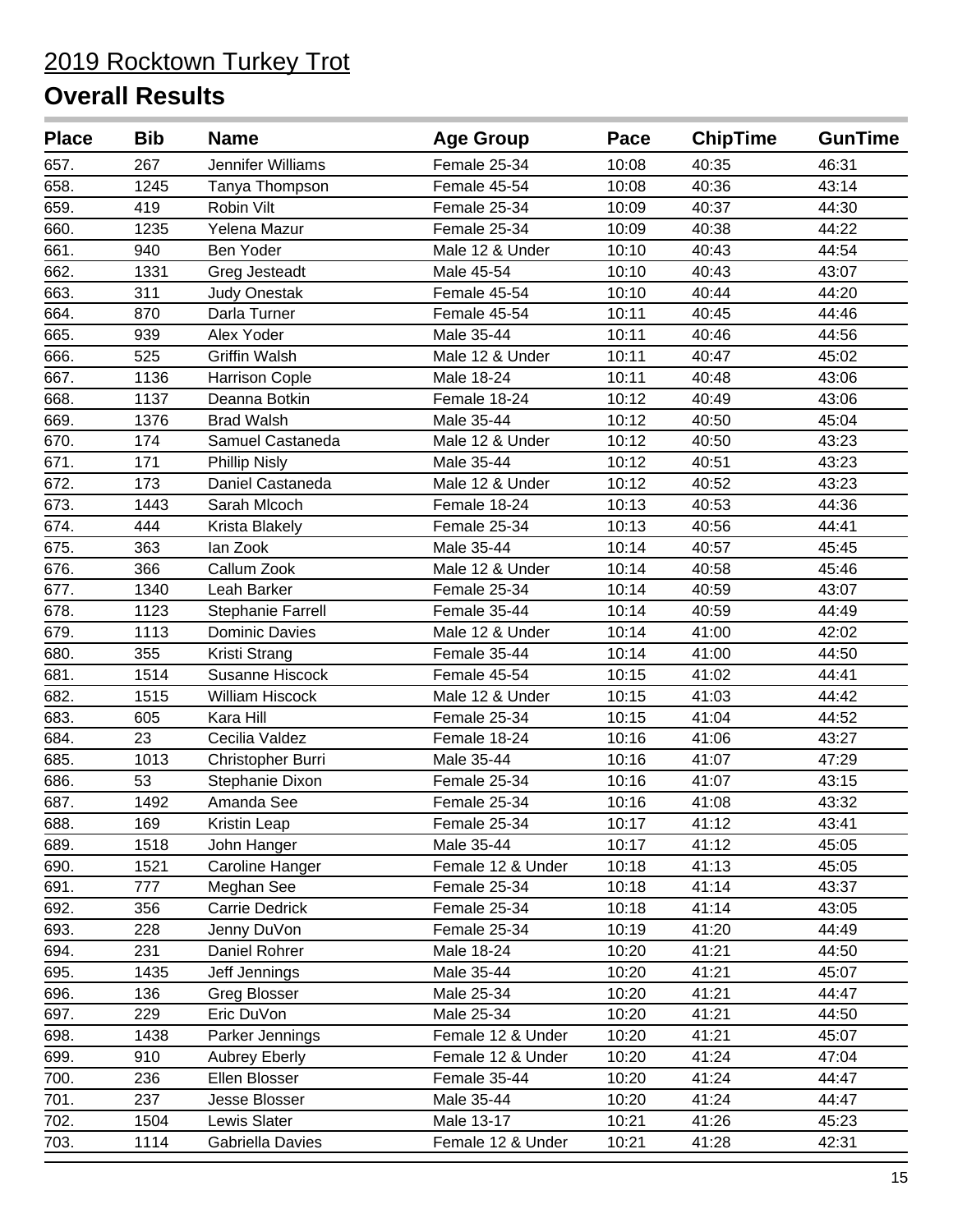| <b>Place</b> | <b>Bib</b> | <b>Name</b>                | <b>Age Group</b>  | Pace  | <b>ChipTime</b> | <b>GunTime</b> |
|--------------|------------|----------------------------|-------------------|-------|-----------------|----------------|
| 704.         | 720        | <b>CLAIRE MILER</b>        | Female 12 & Under | 10:22 | 41:30           | 45:38          |
| 705.         | 718        | <b>MELISSA MILLER</b>      | Female 25-34      | 10:22 | 41:30           | 45:39          |
| 706.         | 1377       | Anaid Cordova              | Female 35-44      | 10:23 | 41:34           | 45:29          |
| 707.         | 1472       | <b>Eden Terrien</b>        | Female 12 & Under | 10:23 | 41:35           | 47:16          |
| 708.         | 1469       | Melanie Terrien            | Female 35-44      | 10:23 | 41:36           | 47:16          |
| 709.         | 1038       | Andrea Baker               | Female 35-44      | 10:24 | 41:37           | 45:21          |
| 710.         | 1287       | <b>Bonnie Smith</b>        | Female 55-64      | 10:24 | 41:37           | 45:17          |
| 711.         | 516        | Natalie Escobar            | Female 45-54      | 10:24 | 41:38           | 46:36          |
| 712.         | 991        | Jordan Mongold             | Female 13-17      | 10:24 | 41:40           | 45:39          |
| 713.         | 806        | Luke Snider                | Male 12 & Under   | 10:25 | 41:44           | 41:44          |
| 714.         | 913        | Alfonso Alfini             | Male 35-44        | 10:25 | 41:44           | 42:53          |
| 715.         | 796        | <b>Bob Coakley</b>         | Male 65+          | 10:26 | 41:45           | 43:40          |
| 716.         | 805        | <b>Colin Snider</b>        | Male 12 & Under   | 10:26 | 41:47           | 41:47          |
| 717.         | 803        | Shawn Snider               | Male 35-44        | 10:26 | 41:47           | 41:47          |
| 718.         | 804        | Sarah Snider               | Female 35-44      | 10:27 | 41:49           | 41:49          |
| 719.         | 988        | Cyerra Britt               | Female 35-44      | 10:28 | 41:53           | 45:54          |
| 720.         | 1033       | <b>Justin Hormel</b>       | Male 35-44        | 10:29 | 41:57           | 43:54          |
| 721.         | 1037       | <b>Calvin Hormel</b>       | Male 12 & Under   | 10:29 | 41:57           | 43:54          |
| 722.         | 1260       | <b>Heather Offenbacker</b> | Female 25-34      | 10:29 | 41:59           | 45:42          |
| 723.         | 1264       | <b>Stacy Pangle</b>        | Male 45-54        | 10:29 | 42:00           | 45:41          |
| 724.         | 946        | Olivia Behm                | Female 25-34      | 10:30 | 42:02           | 48:03          |
| 725.         | 564        | Meade Nelsen               | Male 25-34        | 10:30 | 42:02           | 45:42          |
| 726.         | 904        | Vanessa Heatwole           | Female 25-34      | 10:30 | 42:03           | 45:35          |
| 727.         | 626        | Amy Heatwole               | Female 25-34      | 10:30 | 42:03           | 45:35          |
| 728.         | 563        | Erin Nelsen                | Female 25-34      | 10:30 | 42:03           | 45:42          |
| 729.         | 1361       | Mary Kulp                  | Female 35-44      | 10:30 | 42:04           | 42:59          |
| 730.         | 820        | Reggie Blackmon            | Male 45-54        | 10:31 | 42:05           | 45:45          |
| 731.         | 876        | <b>Elizabeth Pawlak</b>    | Female 65+        | 10:31 | 42:07           | 46:59          |
| 732.         | 1441       | Kelsey Buxton              | Female 25-34      | 10:31 | 42:07           | 45:34          |
| 733.         | 828        | <b>MELISSA WAMPLER</b>     | Female 35-44      | 10:31 | 42:08           | 45:35          |
| 734.         | 538        | Jessica Keown              | Female 35-44      | 10:31 | 42:08           | 46:19          |
| 735.         | 1445       | Anna St. Ours              | Female 25-34      | 10:32 | 42:09           | 45:37          |
| 736.         | 368        | Rachel Linden              | Female 35-44      | 10:32 | 42:12           | 45:49          |
| 737.         | 749        | Angie Rhodes               | Female 45-54      | 10:33 | 42:14           | 44:49          |
| 738.         | 1458       | Christopher Spiller        | Male 35-44        | 10:33 | 42:16           | 46:06          |
| 739.         | 909        | Nicole Eberly              | Female 25-34      | 10:34 | 42:18           | 47:59          |
| 740.         | 730        | Michelle Showalter         | Female 45-54      | 10:34 | 42:18           | 46:01          |
| 741.         | 1294       | Jackie Funkhouser          | Female 35-44      | 10:34 | 42:19           | 45:59          |
| 742.         | 1081       | Jackie Gulino              | Female 35-44      | 10:34 | 42:19           | 45:59          |
| 743.         | 1371       | Scott Robohn               | Male 45-54        | 10:34 | 42:20           | 48:24          |
| 744.         | 1398       | Chiedo John                | Male 25-34        | 10:34 | 42:20           | 48:24          |
| 745.         | 1118       | Andrea Wenger              | Female 55-64      | 10:35 | 42:22           | 43:23          |
| 746.         | 1326       | Ann Schaeffer              | Female 45-54      | 10:35 | 42:24           | 46:18          |
| 747.         | 38         | <b>Lindsey Sodikoff</b>    | Female 35-44      | 10:36 | 42:27           | 44:18          |
| 748.         | 89         | Logan Phelps               | Male 18-24        | 10:36 | 42:28           | 46:09          |
| 749.         | 746        | Margaret Bergen            | Female 25-34      | 10:37 | 42:30           | 43:33          |
| 750.         | 1277       | Ryan Quimby                | Male 13-17        | 10:37 | 42:30           | 45:00          |
|              |            |                            |                   |       |                 |                |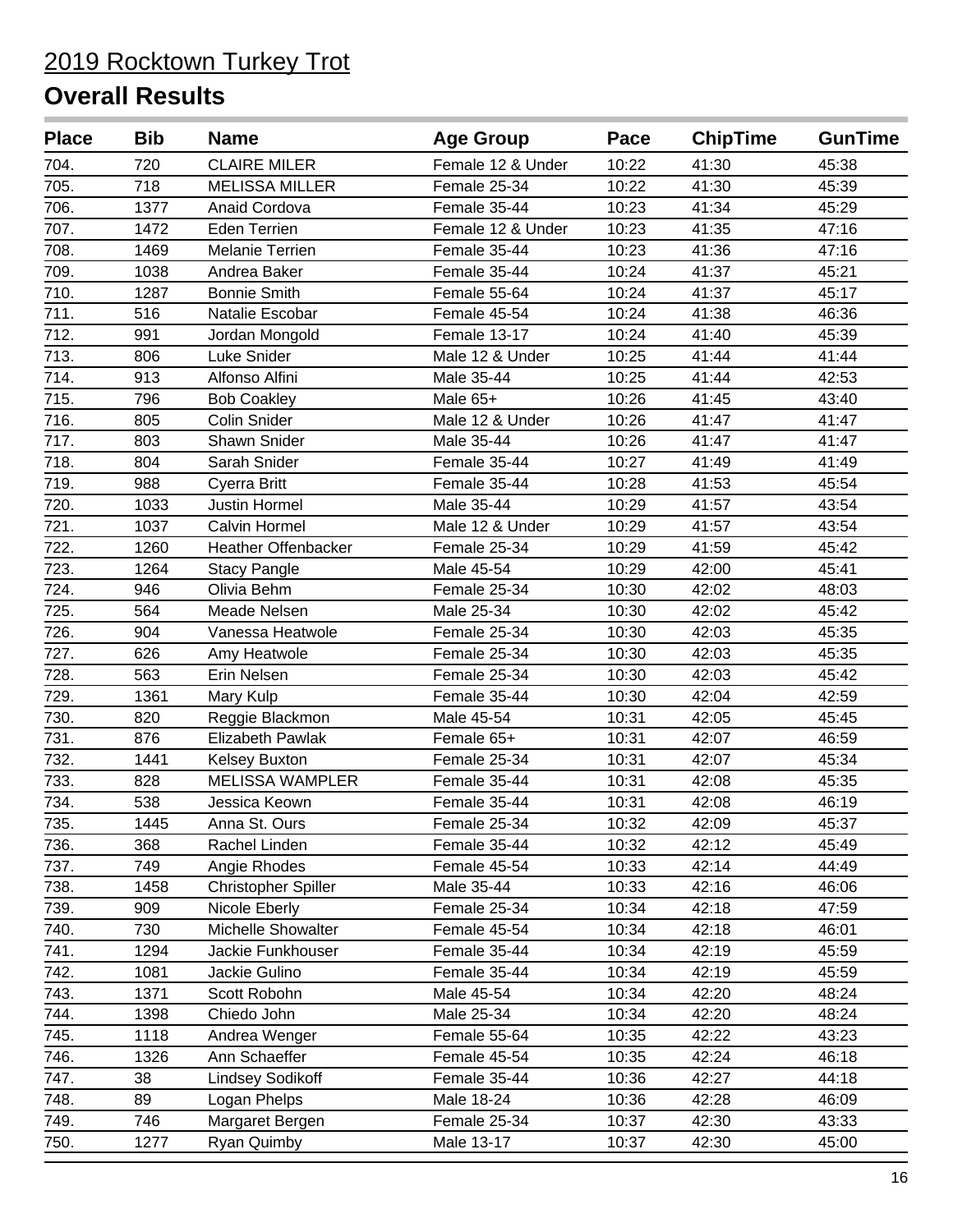| 751.<br>496<br>Male 35-44<br>10:37<br>Justin Alexander<br>42:32<br>45:01<br>752.<br>1276<br>Alan Quimby<br>Male 45-54<br>10:38<br>42:34<br>45:03<br>753.<br>374<br>Male 45-54<br>10:38<br>42:35<br>45:14<br><b>Steve McClay</b><br>754.<br>1060<br>Male 12 & Under<br>10:38<br>42:35<br>42:37<br><b>Tyler Miller</b><br>755.<br>373<br>Katie Roy<br>Female 25-34<br>10:38<br>42:36<br>45:14<br>756.<br>562<br>David Rosenberg<br>Male 65+<br>10:39<br>42:38<br>46:29<br>757.<br>Ahmad Salman<br>Male 35-44<br>10:40<br>42:41<br>968<br>46:05<br>758.<br>349<br>Chelsea Spade<br>Female 25-34<br>10:40<br>42:42<br>46:38<br>759.<br>1351<br>Jennifer Whetzel<br>10:42<br>46:47<br>Female 45-54<br>42:49<br>760.<br>1496<br>Female 25-34<br>10:42<br>42:51<br>45:15<br><b>Taylor Fix</b><br>761.<br>42:52<br>47:03<br>291<br>Samantha Lamas<br>Female 25-34<br>10:42<br>762.<br>1007<br>Female 35-44<br>10:42<br>42:52<br>45:11<br>Margaret Arbogast<br>763.<br>954<br>Female 35-44<br>46:46<br><b>Tina Humphreys</b><br>10:43<br>42:55<br>764.<br>958<br>Alisa Kimmel<br>42:56<br>Female 45-54<br>10:43<br>46:46<br>765.<br>1503<br><b>Wyatt Cole</b><br>10:44<br>43:00<br>44:54<br>Male 13-17<br>766.<br>45<br>Sarah Defnall<br>Female 25-34<br>10:45<br>43:01<br>45:40<br>767.<br>46<br><b>Josh Defnall</b><br>Male 25-34<br>10:45<br>43:01<br>45:40<br>768.<br>86<br><b>Brian Phelps</b><br>Male 45-54<br>10:45<br>43:03<br>46:45<br>769.<br>661<br>Corban Leach<br>Male 25-34<br>10:46<br>43:06<br>46:37<br>770.<br>40<br>Female 25-34<br>10:48<br>43:13<br>43:13<br>Kate Bailey<br>771.<br>Male 25-34<br>43:14<br>43:14<br>41<br><b>Tyler Bailey</b><br>10:48<br>772.<br>845<br>43:26<br>46:07<br>Greg Arehart<br>Male 45-54<br>10:51<br>773.<br>300<br><b>Christopher Smith</b><br>Male 35-44<br>10:51<br>43:27<br>46:00<br>774.<br>303<br><b>Brandon Smith</b><br>Male 12 & Under<br>10:52<br>43:29<br>46:02<br>775.<br>1140<br>Dana Neff<br>Female 45-54<br>10:53<br>43:33<br>47:32<br>776.<br>43:33<br>1143<br>Kendra Neff<br>Female 18-24<br>10:53<br>47:32<br>777.<br>125<br><b>Quillon Hall</b><br>Male 45-54<br>10:53<br>43:36<br>45:50<br>778.<br>912<br>Jennifer Guida<br>Female 25-34<br>10:55<br>43:42<br>44:50<br>779.<br>45:44<br>398<br><b>Bella Taylor</b><br>Female 18-24<br>10:56<br>43:48<br>780.<br>403<br>Tatiana Posada<br>Female 13-17<br>10:56<br>43:48<br>44:52<br>781.<br>Male 55-64<br>893<br>Chuck Heckman<br>43:49<br>44:59<br>10:57<br>47:55<br>782.<br>1089<br>43:54<br>Candela Gomez Crummett<br>Female 12 & Under<br>10:58<br>783.<br>324<br>10:58<br>43:55<br>48:40<br>Jim Maynard<br>Male 55-64<br>784.<br>1088<br>10:58<br>43:55<br>47:55<br>Sara Crummett<br>Female 35-44<br>785.<br>272<br>Jessica Browne<br>Female 35-44<br>10:59<br>43:57<br>46:35<br>1341<br>786.<br>Taylor Morgan<br>Male 13-17<br>10:59<br>43:58<br>47:56<br>787.<br>Female 25-34<br>10:59<br>43:59<br>61<br>Emma Maynard<br>46:04<br>788.<br>1119<br>Male 55-64<br>10:59<br>44:00<br>45:01<br>Delbert Wenger<br>789.<br>Jordan Back<br>Female 18-24<br>11:00<br>44:01<br>46:14<br>756<br>790.<br>258<br><b>Bryce Whetzel</b><br>Male 25-34<br>11:01<br>44:06<br>49:03<br>791.<br><b>Gian Riley Sirico</b><br>Male 12 & Under<br>11:01<br>48:20<br>1047<br>44:08<br>792.<br>Angelina Bell<br>154<br>Female 55-64<br>11:02<br>44:09<br>48:05<br>793.<br>938<br><b>Taylor Fletcher</b><br>Female 13-17<br>11:02<br>44:10<br>49:22<br>794.<br>1414<br>Nicole Davis<br>Female 25-34<br>11:02<br>44:11<br>46:31<br>795.<br>11:03<br>44:13<br>49:22<br>937<br>Jessica Fletcher<br>Female 35-44<br>796.<br>137<br>Chloe Jerlinski<br>Female 25-34<br>11:05<br>44:22<br>47:56<br>11:05<br>797.<br>1135<br>Lane Wollerton<br>Female 25-34<br>44:23<br>48:32 | <b>Place</b> | <b>Bib</b> | <b>Name</b> | <b>Age Group</b> | Pace | <b>ChipTime</b> | <b>GunTime</b> |
|-------------------------------------------------------------------------------------------------------------------------------------------------------------------------------------------------------------------------------------------------------------------------------------------------------------------------------------------------------------------------------------------------------------------------------------------------------------------------------------------------------------------------------------------------------------------------------------------------------------------------------------------------------------------------------------------------------------------------------------------------------------------------------------------------------------------------------------------------------------------------------------------------------------------------------------------------------------------------------------------------------------------------------------------------------------------------------------------------------------------------------------------------------------------------------------------------------------------------------------------------------------------------------------------------------------------------------------------------------------------------------------------------------------------------------------------------------------------------------------------------------------------------------------------------------------------------------------------------------------------------------------------------------------------------------------------------------------------------------------------------------------------------------------------------------------------------------------------------------------------------------------------------------------------------------------------------------------------------------------------------------------------------------------------------------------------------------------------------------------------------------------------------------------------------------------------------------------------------------------------------------------------------------------------------------------------------------------------------------------------------------------------------------------------------------------------------------------------------------------------------------------------------------------------------------------------------------------------------------------------------------------------------------------------------------------------------------------------------------------------------------------------------------------------------------------------------------------------------------------------------------------------------------------------------------------------------------------------------------------------------------------------------------------------------------------------------------------------------------------------------------------------------------------------------------------------------------------------------------------------------------------------------------------------------------------------------------------------------------------------------------------------------------------------------------------------------------------------------------------------------------------------------------------------------------------------------------------------------------------------------------------------------------------------------------------------------------------------------------------------------------------------|--------------|------------|-------------|------------------|------|-----------------|----------------|
|                                                                                                                                                                                                                                                                                                                                                                                                                                                                                                                                                                                                                                                                                                                                                                                                                                                                                                                                                                                                                                                                                                                                                                                                                                                                                                                                                                                                                                                                                                                                                                                                                                                                                                                                                                                                                                                                                                                                                                                                                                                                                                                                                                                                                                                                                                                                                                                                                                                                                                                                                                                                                                                                                                                                                                                                                                                                                                                                                                                                                                                                                                                                                                                                                                                                                                                                                                                                                                                                                                                                                                                                                                                                                                                                                                   |              |            |             |                  |      |                 |                |
|                                                                                                                                                                                                                                                                                                                                                                                                                                                                                                                                                                                                                                                                                                                                                                                                                                                                                                                                                                                                                                                                                                                                                                                                                                                                                                                                                                                                                                                                                                                                                                                                                                                                                                                                                                                                                                                                                                                                                                                                                                                                                                                                                                                                                                                                                                                                                                                                                                                                                                                                                                                                                                                                                                                                                                                                                                                                                                                                                                                                                                                                                                                                                                                                                                                                                                                                                                                                                                                                                                                                                                                                                                                                                                                                                                   |              |            |             |                  |      |                 |                |
|                                                                                                                                                                                                                                                                                                                                                                                                                                                                                                                                                                                                                                                                                                                                                                                                                                                                                                                                                                                                                                                                                                                                                                                                                                                                                                                                                                                                                                                                                                                                                                                                                                                                                                                                                                                                                                                                                                                                                                                                                                                                                                                                                                                                                                                                                                                                                                                                                                                                                                                                                                                                                                                                                                                                                                                                                                                                                                                                                                                                                                                                                                                                                                                                                                                                                                                                                                                                                                                                                                                                                                                                                                                                                                                                                                   |              |            |             |                  |      |                 |                |
|                                                                                                                                                                                                                                                                                                                                                                                                                                                                                                                                                                                                                                                                                                                                                                                                                                                                                                                                                                                                                                                                                                                                                                                                                                                                                                                                                                                                                                                                                                                                                                                                                                                                                                                                                                                                                                                                                                                                                                                                                                                                                                                                                                                                                                                                                                                                                                                                                                                                                                                                                                                                                                                                                                                                                                                                                                                                                                                                                                                                                                                                                                                                                                                                                                                                                                                                                                                                                                                                                                                                                                                                                                                                                                                                                                   |              |            |             |                  |      |                 |                |
|                                                                                                                                                                                                                                                                                                                                                                                                                                                                                                                                                                                                                                                                                                                                                                                                                                                                                                                                                                                                                                                                                                                                                                                                                                                                                                                                                                                                                                                                                                                                                                                                                                                                                                                                                                                                                                                                                                                                                                                                                                                                                                                                                                                                                                                                                                                                                                                                                                                                                                                                                                                                                                                                                                                                                                                                                                                                                                                                                                                                                                                                                                                                                                                                                                                                                                                                                                                                                                                                                                                                                                                                                                                                                                                                                                   |              |            |             |                  |      |                 |                |
|                                                                                                                                                                                                                                                                                                                                                                                                                                                                                                                                                                                                                                                                                                                                                                                                                                                                                                                                                                                                                                                                                                                                                                                                                                                                                                                                                                                                                                                                                                                                                                                                                                                                                                                                                                                                                                                                                                                                                                                                                                                                                                                                                                                                                                                                                                                                                                                                                                                                                                                                                                                                                                                                                                                                                                                                                                                                                                                                                                                                                                                                                                                                                                                                                                                                                                                                                                                                                                                                                                                                                                                                                                                                                                                                                                   |              |            |             |                  |      |                 |                |
|                                                                                                                                                                                                                                                                                                                                                                                                                                                                                                                                                                                                                                                                                                                                                                                                                                                                                                                                                                                                                                                                                                                                                                                                                                                                                                                                                                                                                                                                                                                                                                                                                                                                                                                                                                                                                                                                                                                                                                                                                                                                                                                                                                                                                                                                                                                                                                                                                                                                                                                                                                                                                                                                                                                                                                                                                                                                                                                                                                                                                                                                                                                                                                                                                                                                                                                                                                                                                                                                                                                                                                                                                                                                                                                                                                   |              |            |             |                  |      |                 |                |
|                                                                                                                                                                                                                                                                                                                                                                                                                                                                                                                                                                                                                                                                                                                                                                                                                                                                                                                                                                                                                                                                                                                                                                                                                                                                                                                                                                                                                                                                                                                                                                                                                                                                                                                                                                                                                                                                                                                                                                                                                                                                                                                                                                                                                                                                                                                                                                                                                                                                                                                                                                                                                                                                                                                                                                                                                                                                                                                                                                                                                                                                                                                                                                                                                                                                                                                                                                                                                                                                                                                                                                                                                                                                                                                                                                   |              |            |             |                  |      |                 |                |
|                                                                                                                                                                                                                                                                                                                                                                                                                                                                                                                                                                                                                                                                                                                                                                                                                                                                                                                                                                                                                                                                                                                                                                                                                                                                                                                                                                                                                                                                                                                                                                                                                                                                                                                                                                                                                                                                                                                                                                                                                                                                                                                                                                                                                                                                                                                                                                                                                                                                                                                                                                                                                                                                                                                                                                                                                                                                                                                                                                                                                                                                                                                                                                                                                                                                                                                                                                                                                                                                                                                                                                                                                                                                                                                                                                   |              |            |             |                  |      |                 |                |
|                                                                                                                                                                                                                                                                                                                                                                                                                                                                                                                                                                                                                                                                                                                                                                                                                                                                                                                                                                                                                                                                                                                                                                                                                                                                                                                                                                                                                                                                                                                                                                                                                                                                                                                                                                                                                                                                                                                                                                                                                                                                                                                                                                                                                                                                                                                                                                                                                                                                                                                                                                                                                                                                                                                                                                                                                                                                                                                                                                                                                                                                                                                                                                                                                                                                                                                                                                                                                                                                                                                                                                                                                                                                                                                                                                   |              |            |             |                  |      |                 |                |
|                                                                                                                                                                                                                                                                                                                                                                                                                                                                                                                                                                                                                                                                                                                                                                                                                                                                                                                                                                                                                                                                                                                                                                                                                                                                                                                                                                                                                                                                                                                                                                                                                                                                                                                                                                                                                                                                                                                                                                                                                                                                                                                                                                                                                                                                                                                                                                                                                                                                                                                                                                                                                                                                                                                                                                                                                                                                                                                                                                                                                                                                                                                                                                                                                                                                                                                                                                                                                                                                                                                                                                                                                                                                                                                                                                   |              |            |             |                  |      |                 |                |
|                                                                                                                                                                                                                                                                                                                                                                                                                                                                                                                                                                                                                                                                                                                                                                                                                                                                                                                                                                                                                                                                                                                                                                                                                                                                                                                                                                                                                                                                                                                                                                                                                                                                                                                                                                                                                                                                                                                                                                                                                                                                                                                                                                                                                                                                                                                                                                                                                                                                                                                                                                                                                                                                                                                                                                                                                                                                                                                                                                                                                                                                                                                                                                                                                                                                                                                                                                                                                                                                                                                                                                                                                                                                                                                                                                   |              |            |             |                  |      |                 |                |
|                                                                                                                                                                                                                                                                                                                                                                                                                                                                                                                                                                                                                                                                                                                                                                                                                                                                                                                                                                                                                                                                                                                                                                                                                                                                                                                                                                                                                                                                                                                                                                                                                                                                                                                                                                                                                                                                                                                                                                                                                                                                                                                                                                                                                                                                                                                                                                                                                                                                                                                                                                                                                                                                                                                                                                                                                                                                                                                                                                                                                                                                                                                                                                                                                                                                                                                                                                                                                                                                                                                                                                                                                                                                                                                                                                   |              |            |             |                  |      |                 |                |
|                                                                                                                                                                                                                                                                                                                                                                                                                                                                                                                                                                                                                                                                                                                                                                                                                                                                                                                                                                                                                                                                                                                                                                                                                                                                                                                                                                                                                                                                                                                                                                                                                                                                                                                                                                                                                                                                                                                                                                                                                                                                                                                                                                                                                                                                                                                                                                                                                                                                                                                                                                                                                                                                                                                                                                                                                                                                                                                                                                                                                                                                                                                                                                                                                                                                                                                                                                                                                                                                                                                                                                                                                                                                                                                                                                   |              |            |             |                  |      |                 |                |
|                                                                                                                                                                                                                                                                                                                                                                                                                                                                                                                                                                                                                                                                                                                                                                                                                                                                                                                                                                                                                                                                                                                                                                                                                                                                                                                                                                                                                                                                                                                                                                                                                                                                                                                                                                                                                                                                                                                                                                                                                                                                                                                                                                                                                                                                                                                                                                                                                                                                                                                                                                                                                                                                                                                                                                                                                                                                                                                                                                                                                                                                                                                                                                                                                                                                                                                                                                                                                                                                                                                                                                                                                                                                                                                                                                   |              |            |             |                  |      |                 |                |
|                                                                                                                                                                                                                                                                                                                                                                                                                                                                                                                                                                                                                                                                                                                                                                                                                                                                                                                                                                                                                                                                                                                                                                                                                                                                                                                                                                                                                                                                                                                                                                                                                                                                                                                                                                                                                                                                                                                                                                                                                                                                                                                                                                                                                                                                                                                                                                                                                                                                                                                                                                                                                                                                                                                                                                                                                                                                                                                                                                                                                                                                                                                                                                                                                                                                                                                                                                                                                                                                                                                                                                                                                                                                                                                                                                   |              |            |             |                  |      |                 |                |
|                                                                                                                                                                                                                                                                                                                                                                                                                                                                                                                                                                                                                                                                                                                                                                                                                                                                                                                                                                                                                                                                                                                                                                                                                                                                                                                                                                                                                                                                                                                                                                                                                                                                                                                                                                                                                                                                                                                                                                                                                                                                                                                                                                                                                                                                                                                                                                                                                                                                                                                                                                                                                                                                                                                                                                                                                                                                                                                                                                                                                                                                                                                                                                                                                                                                                                                                                                                                                                                                                                                                                                                                                                                                                                                                                                   |              |            |             |                  |      |                 |                |
|                                                                                                                                                                                                                                                                                                                                                                                                                                                                                                                                                                                                                                                                                                                                                                                                                                                                                                                                                                                                                                                                                                                                                                                                                                                                                                                                                                                                                                                                                                                                                                                                                                                                                                                                                                                                                                                                                                                                                                                                                                                                                                                                                                                                                                                                                                                                                                                                                                                                                                                                                                                                                                                                                                                                                                                                                                                                                                                                                                                                                                                                                                                                                                                                                                                                                                                                                                                                                                                                                                                                                                                                                                                                                                                                                                   |              |            |             |                  |      |                 |                |
|                                                                                                                                                                                                                                                                                                                                                                                                                                                                                                                                                                                                                                                                                                                                                                                                                                                                                                                                                                                                                                                                                                                                                                                                                                                                                                                                                                                                                                                                                                                                                                                                                                                                                                                                                                                                                                                                                                                                                                                                                                                                                                                                                                                                                                                                                                                                                                                                                                                                                                                                                                                                                                                                                                                                                                                                                                                                                                                                                                                                                                                                                                                                                                                                                                                                                                                                                                                                                                                                                                                                                                                                                                                                                                                                                                   |              |            |             |                  |      |                 |                |
|                                                                                                                                                                                                                                                                                                                                                                                                                                                                                                                                                                                                                                                                                                                                                                                                                                                                                                                                                                                                                                                                                                                                                                                                                                                                                                                                                                                                                                                                                                                                                                                                                                                                                                                                                                                                                                                                                                                                                                                                                                                                                                                                                                                                                                                                                                                                                                                                                                                                                                                                                                                                                                                                                                                                                                                                                                                                                                                                                                                                                                                                                                                                                                                                                                                                                                                                                                                                                                                                                                                                                                                                                                                                                                                                                                   |              |            |             |                  |      |                 |                |
|                                                                                                                                                                                                                                                                                                                                                                                                                                                                                                                                                                                                                                                                                                                                                                                                                                                                                                                                                                                                                                                                                                                                                                                                                                                                                                                                                                                                                                                                                                                                                                                                                                                                                                                                                                                                                                                                                                                                                                                                                                                                                                                                                                                                                                                                                                                                                                                                                                                                                                                                                                                                                                                                                                                                                                                                                                                                                                                                                                                                                                                                                                                                                                                                                                                                                                                                                                                                                                                                                                                                                                                                                                                                                                                                                                   |              |            |             |                  |      |                 |                |
|                                                                                                                                                                                                                                                                                                                                                                                                                                                                                                                                                                                                                                                                                                                                                                                                                                                                                                                                                                                                                                                                                                                                                                                                                                                                                                                                                                                                                                                                                                                                                                                                                                                                                                                                                                                                                                                                                                                                                                                                                                                                                                                                                                                                                                                                                                                                                                                                                                                                                                                                                                                                                                                                                                                                                                                                                                                                                                                                                                                                                                                                                                                                                                                                                                                                                                                                                                                                                                                                                                                                                                                                                                                                                                                                                                   |              |            |             |                  |      |                 |                |
|                                                                                                                                                                                                                                                                                                                                                                                                                                                                                                                                                                                                                                                                                                                                                                                                                                                                                                                                                                                                                                                                                                                                                                                                                                                                                                                                                                                                                                                                                                                                                                                                                                                                                                                                                                                                                                                                                                                                                                                                                                                                                                                                                                                                                                                                                                                                                                                                                                                                                                                                                                                                                                                                                                                                                                                                                                                                                                                                                                                                                                                                                                                                                                                                                                                                                                                                                                                                                                                                                                                                                                                                                                                                                                                                                                   |              |            |             |                  |      |                 |                |
|                                                                                                                                                                                                                                                                                                                                                                                                                                                                                                                                                                                                                                                                                                                                                                                                                                                                                                                                                                                                                                                                                                                                                                                                                                                                                                                                                                                                                                                                                                                                                                                                                                                                                                                                                                                                                                                                                                                                                                                                                                                                                                                                                                                                                                                                                                                                                                                                                                                                                                                                                                                                                                                                                                                                                                                                                                                                                                                                                                                                                                                                                                                                                                                                                                                                                                                                                                                                                                                                                                                                                                                                                                                                                                                                                                   |              |            |             |                  |      |                 |                |
|                                                                                                                                                                                                                                                                                                                                                                                                                                                                                                                                                                                                                                                                                                                                                                                                                                                                                                                                                                                                                                                                                                                                                                                                                                                                                                                                                                                                                                                                                                                                                                                                                                                                                                                                                                                                                                                                                                                                                                                                                                                                                                                                                                                                                                                                                                                                                                                                                                                                                                                                                                                                                                                                                                                                                                                                                                                                                                                                                                                                                                                                                                                                                                                                                                                                                                                                                                                                                                                                                                                                                                                                                                                                                                                                                                   |              |            |             |                  |      |                 |                |
|                                                                                                                                                                                                                                                                                                                                                                                                                                                                                                                                                                                                                                                                                                                                                                                                                                                                                                                                                                                                                                                                                                                                                                                                                                                                                                                                                                                                                                                                                                                                                                                                                                                                                                                                                                                                                                                                                                                                                                                                                                                                                                                                                                                                                                                                                                                                                                                                                                                                                                                                                                                                                                                                                                                                                                                                                                                                                                                                                                                                                                                                                                                                                                                                                                                                                                                                                                                                                                                                                                                                                                                                                                                                                                                                                                   |              |            |             |                  |      |                 |                |
|                                                                                                                                                                                                                                                                                                                                                                                                                                                                                                                                                                                                                                                                                                                                                                                                                                                                                                                                                                                                                                                                                                                                                                                                                                                                                                                                                                                                                                                                                                                                                                                                                                                                                                                                                                                                                                                                                                                                                                                                                                                                                                                                                                                                                                                                                                                                                                                                                                                                                                                                                                                                                                                                                                                                                                                                                                                                                                                                                                                                                                                                                                                                                                                                                                                                                                                                                                                                                                                                                                                                                                                                                                                                                                                                                                   |              |            |             |                  |      |                 |                |
|                                                                                                                                                                                                                                                                                                                                                                                                                                                                                                                                                                                                                                                                                                                                                                                                                                                                                                                                                                                                                                                                                                                                                                                                                                                                                                                                                                                                                                                                                                                                                                                                                                                                                                                                                                                                                                                                                                                                                                                                                                                                                                                                                                                                                                                                                                                                                                                                                                                                                                                                                                                                                                                                                                                                                                                                                                                                                                                                                                                                                                                                                                                                                                                                                                                                                                                                                                                                                                                                                                                                                                                                                                                                                                                                                                   |              |            |             |                  |      |                 |                |
|                                                                                                                                                                                                                                                                                                                                                                                                                                                                                                                                                                                                                                                                                                                                                                                                                                                                                                                                                                                                                                                                                                                                                                                                                                                                                                                                                                                                                                                                                                                                                                                                                                                                                                                                                                                                                                                                                                                                                                                                                                                                                                                                                                                                                                                                                                                                                                                                                                                                                                                                                                                                                                                                                                                                                                                                                                                                                                                                                                                                                                                                                                                                                                                                                                                                                                                                                                                                                                                                                                                                                                                                                                                                                                                                                                   |              |            |             |                  |      |                 |                |
|                                                                                                                                                                                                                                                                                                                                                                                                                                                                                                                                                                                                                                                                                                                                                                                                                                                                                                                                                                                                                                                                                                                                                                                                                                                                                                                                                                                                                                                                                                                                                                                                                                                                                                                                                                                                                                                                                                                                                                                                                                                                                                                                                                                                                                                                                                                                                                                                                                                                                                                                                                                                                                                                                                                                                                                                                                                                                                                                                                                                                                                                                                                                                                                                                                                                                                                                                                                                                                                                                                                                                                                                                                                                                                                                                                   |              |            |             |                  |      |                 |                |
|                                                                                                                                                                                                                                                                                                                                                                                                                                                                                                                                                                                                                                                                                                                                                                                                                                                                                                                                                                                                                                                                                                                                                                                                                                                                                                                                                                                                                                                                                                                                                                                                                                                                                                                                                                                                                                                                                                                                                                                                                                                                                                                                                                                                                                                                                                                                                                                                                                                                                                                                                                                                                                                                                                                                                                                                                                                                                                                                                                                                                                                                                                                                                                                                                                                                                                                                                                                                                                                                                                                                                                                                                                                                                                                                                                   |              |            |             |                  |      |                 |                |
|                                                                                                                                                                                                                                                                                                                                                                                                                                                                                                                                                                                                                                                                                                                                                                                                                                                                                                                                                                                                                                                                                                                                                                                                                                                                                                                                                                                                                                                                                                                                                                                                                                                                                                                                                                                                                                                                                                                                                                                                                                                                                                                                                                                                                                                                                                                                                                                                                                                                                                                                                                                                                                                                                                                                                                                                                                                                                                                                                                                                                                                                                                                                                                                                                                                                                                                                                                                                                                                                                                                                                                                                                                                                                                                                                                   |              |            |             |                  |      |                 |                |
|                                                                                                                                                                                                                                                                                                                                                                                                                                                                                                                                                                                                                                                                                                                                                                                                                                                                                                                                                                                                                                                                                                                                                                                                                                                                                                                                                                                                                                                                                                                                                                                                                                                                                                                                                                                                                                                                                                                                                                                                                                                                                                                                                                                                                                                                                                                                                                                                                                                                                                                                                                                                                                                                                                                                                                                                                                                                                                                                                                                                                                                                                                                                                                                                                                                                                                                                                                                                                                                                                                                                                                                                                                                                                                                                                                   |              |            |             |                  |      |                 |                |
|                                                                                                                                                                                                                                                                                                                                                                                                                                                                                                                                                                                                                                                                                                                                                                                                                                                                                                                                                                                                                                                                                                                                                                                                                                                                                                                                                                                                                                                                                                                                                                                                                                                                                                                                                                                                                                                                                                                                                                                                                                                                                                                                                                                                                                                                                                                                                                                                                                                                                                                                                                                                                                                                                                                                                                                                                                                                                                                                                                                                                                                                                                                                                                                                                                                                                                                                                                                                                                                                                                                                                                                                                                                                                                                                                                   |              |            |             |                  |      |                 |                |
|                                                                                                                                                                                                                                                                                                                                                                                                                                                                                                                                                                                                                                                                                                                                                                                                                                                                                                                                                                                                                                                                                                                                                                                                                                                                                                                                                                                                                                                                                                                                                                                                                                                                                                                                                                                                                                                                                                                                                                                                                                                                                                                                                                                                                                                                                                                                                                                                                                                                                                                                                                                                                                                                                                                                                                                                                                                                                                                                                                                                                                                                                                                                                                                                                                                                                                                                                                                                                                                                                                                                                                                                                                                                                                                                                                   |              |            |             |                  |      |                 |                |
|                                                                                                                                                                                                                                                                                                                                                                                                                                                                                                                                                                                                                                                                                                                                                                                                                                                                                                                                                                                                                                                                                                                                                                                                                                                                                                                                                                                                                                                                                                                                                                                                                                                                                                                                                                                                                                                                                                                                                                                                                                                                                                                                                                                                                                                                                                                                                                                                                                                                                                                                                                                                                                                                                                                                                                                                                                                                                                                                                                                                                                                                                                                                                                                                                                                                                                                                                                                                                                                                                                                                                                                                                                                                                                                                                                   |              |            |             |                  |      |                 |                |
|                                                                                                                                                                                                                                                                                                                                                                                                                                                                                                                                                                                                                                                                                                                                                                                                                                                                                                                                                                                                                                                                                                                                                                                                                                                                                                                                                                                                                                                                                                                                                                                                                                                                                                                                                                                                                                                                                                                                                                                                                                                                                                                                                                                                                                                                                                                                                                                                                                                                                                                                                                                                                                                                                                                                                                                                                                                                                                                                                                                                                                                                                                                                                                                                                                                                                                                                                                                                                                                                                                                                                                                                                                                                                                                                                                   |              |            |             |                  |      |                 |                |
|                                                                                                                                                                                                                                                                                                                                                                                                                                                                                                                                                                                                                                                                                                                                                                                                                                                                                                                                                                                                                                                                                                                                                                                                                                                                                                                                                                                                                                                                                                                                                                                                                                                                                                                                                                                                                                                                                                                                                                                                                                                                                                                                                                                                                                                                                                                                                                                                                                                                                                                                                                                                                                                                                                                                                                                                                                                                                                                                                                                                                                                                                                                                                                                                                                                                                                                                                                                                                                                                                                                                                                                                                                                                                                                                                                   |              |            |             |                  |      |                 |                |
|                                                                                                                                                                                                                                                                                                                                                                                                                                                                                                                                                                                                                                                                                                                                                                                                                                                                                                                                                                                                                                                                                                                                                                                                                                                                                                                                                                                                                                                                                                                                                                                                                                                                                                                                                                                                                                                                                                                                                                                                                                                                                                                                                                                                                                                                                                                                                                                                                                                                                                                                                                                                                                                                                                                                                                                                                                                                                                                                                                                                                                                                                                                                                                                                                                                                                                                                                                                                                                                                                                                                                                                                                                                                                                                                                                   |              |            |             |                  |      |                 |                |
|                                                                                                                                                                                                                                                                                                                                                                                                                                                                                                                                                                                                                                                                                                                                                                                                                                                                                                                                                                                                                                                                                                                                                                                                                                                                                                                                                                                                                                                                                                                                                                                                                                                                                                                                                                                                                                                                                                                                                                                                                                                                                                                                                                                                                                                                                                                                                                                                                                                                                                                                                                                                                                                                                                                                                                                                                                                                                                                                                                                                                                                                                                                                                                                                                                                                                                                                                                                                                                                                                                                                                                                                                                                                                                                                                                   |              |            |             |                  |      |                 |                |
|                                                                                                                                                                                                                                                                                                                                                                                                                                                                                                                                                                                                                                                                                                                                                                                                                                                                                                                                                                                                                                                                                                                                                                                                                                                                                                                                                                                                                                                                                                                                                                                                                                                                                                                                                                                                                                                                                                                                                                                                                                                                                                                                                                                                                                                                                                                                                                                                                                                                                                                                                                                                                                                                                                                                                                                                                                                                                                                                                                                                                                                                                                                                                                                                                                                                                                                                                                                                                                                                                                                                                                                                                                                                                                                                                                   |              |            |             |                  |      |                 |                |
|                                                                                                                                                                                                                                                                                                                                                                                                                                                                                                                                                                                                                                                                                                                                                                                                                                                                                                                                                                                                                                                                                                                                                                                                                                                                                                                                                                                                                                                                                                                                                                                                                                                                                                                                                                                                                                                                                                                                                                                                                                                                                                                                                                                                                                                                                                                                                                                                                                                                                                                                                                                                                                                                                                                                                                                                                                                                                                                                                                                                                                                                                                                                                                                                                                                                                                                                                                                                                                                                                                                                                                                                                                                                                                                                                                   |              |            |             |                  |      |                 |                |
|                                                                                                                                                                                                                                                                                                                                                                                                                                                                                                                                                                                                                                                                                                                                                                                                                                                                                                                                                                                                                                                                                                                                                                                                                                                                                                                                                                                                                                                                                                                                                                                                                                                                                                                                                                                                                                                                                                                                                                                                                                                                                                                                                                                                                                                                                                                                                                                                                                                                                                                                                                                                                                                                                                                                                                                                                                                                                                                                                                                                                                                                                                                                                                                                                                                                                                                                                                                                                                                                                                                                                                                                                                                                                                                                                                   |              |            |             |                  |      |                 |                |
|                                                                                                                                                                                                                                                                                                                                                                                                                                                                                                                                                                                                                                                                                                                                                                                                                                                                                                                                                                                                                                                                                                                                                                                                                                                                                                                                                                                                                                                                                                                                                                                                                                                                                                                                                                                                                                                                                                                                                                                                                                                                                                                                                                                                                                                                                                                                                                                                                                                                                                                                                                                                                                                                                                                                                                                                                                                                                                                                                                                                                                                                                                                                                                                                                                                                                                                                                                                                                                                                                                                                                                                                                                                                                                                                                                   |              |            |             |                  |      |                 |                |
|                                                                                                                                                                                                                                                                                                                                                                                                                                                                                                                                                                                                                                                                                                                                                                                                                                                                                                                                                                                                                                                                                                                                                                                                                                                                                                                                                                                                                                                                                                                                                                                                                                                                                                                                                                                                                                                                                                                                                                                                                                                                                                                                                                                                                                                                                                                                                                                                                                                                                                                                                                                                                                                                                                                                                                                                                                                                                                                                                                                                                                                                                                                                                                                                                                                                                                                                                                                                                                                                                                                                                                                                                                                                                                                                                                   |              |            |             |                  |      |                 |                |
|                                                                                                                                                                                                                                                                                                                                                                                                                                                                                                                                                                                                                                                                                                                                                                                                                                                                                                                                                                                                                                                                                                                                                                                                                                                                                                                                                                                                                                                                                                                                                                                                                                                                                                                                                                                                                                                                                                                                                                                                                                                                                                                                                                                                                                                                                                                                                                                                                                                                                                                                                                                                                                                                                                                                                                                                                                                                                                                                                                                                                                                                                                                                                                                                                                                                                                                                                                                                                                                                                                                                                                                                                                                                                                                                                                   |              |            |             |                  |      |                 |                |
|                                                                                                                                                                                                                                                                                                                                                                                                                                                                                                                                                                                                                                                                                                                                                                                                                                                                                                                                                                                                                                                                                                                                                                                                                                                                                                                                                                                                                                                                                                                                                                                                                                                                                                                                                                                                                                                                                                                                                                                                                                                                                                                                                                                                                                                                                                                                                                                                                                                                                                                                                                                                                                                                                                                                                                                                                                                                                                                                                                                                                                                                                                                                                                                                                                                                                                                                                                                                                                                                                                                                                                                                                                                                                                                                                                   |              |            |             |                  |      |                 |                |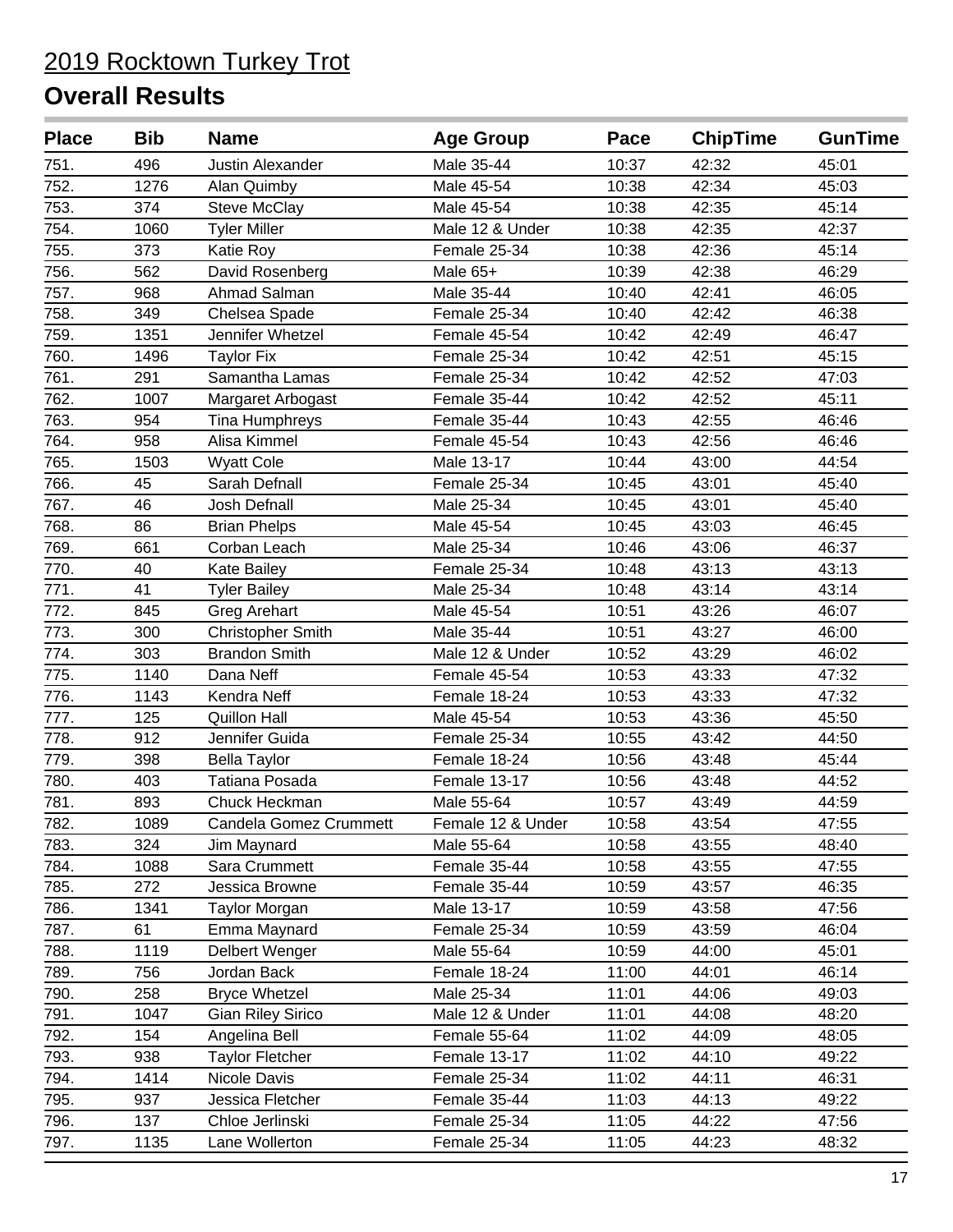| <b>Place</b> | <b>Bib</b> | <b>Name</b>             | <b>Age Group</b>  | Pace  | <b>ChipTime</b> | <b>GunTime</b> |
|--------------|------------|-------------------------|-------------------|-------|-----------------|----------------|
| 798.         | 1513       | Nick Brown              | Male 25-34        | 11:06 | 44:25           | 48:32          |
| 799.         | 1134       | Jan Krumsiek            | Male 35-44        | 11:06 | 44:25           | 48:32          |
| 800.         | 528        | <b>Bonnie Ayers</b>     | Female 65+        | 11:06 | 44:25           | 47:00          |
| 801.         | 1512       | Hannah Leigh            | Female 25-34      | 11:06 | 44:25           | 48:32          |
| 802.         | 710        | Carolyn Poirot          | Female 45-54      | 11:06 | 44:27           | 49:24          |
| 803.         | 1516       | Jennifer Perry          | Female 35-44      | 11:06 | 44:28           | 51:00          |
| 804.         | 767        | Simon Parmer            | Male 18-24        | 11:08 | 44:36           | 48:22          |
| 805.         | 766        | Max Parmer              | Male 18-24        | 11:09 | 44:37           | 48:22          |
| 806.         | 1461       | <b>SHirley Shenk</b>    | Female 55-64      | 11:10 | 44:43           | 46:42          |
| 807.         | 1460       | jacob shenk             | Male 55-64        | 11:10 | 44:44           | 46:42          |
| 808.         | 52         | <b>Austin Shifflett</b> | Male 25-34        | 11:11 | 44:45           | 48:08          |
| 809.         | 51         | Olivia Shifflett        | Female 18-24      | 11:11 | 44:45           | 48:08          |
| 810.         | 1251       | Jeremy Donaldson        | Male 25-34        | 11:11 | 44:48           | 46:40          |
| 811.         | 1431       | Laura Schick            | Female 45-54      | 11:12 | 44:50           | 49:52          |
| 812.         | 259        | Ellen Whetzel           | Female 25-34      | 11:13 | 44:53           | 49:51          |
| 813.         | 369        | <b>Becki Miller</b>     | Female 45-54      | 11:13 | 44:54           | 48:45          |
| 814.         | 1023       | Andrea Meredith         | Female 45-54      | 11:13 | 44:55           | 48:50          |
| 815.         | 198        | Kim Rutherford          | Female 45-54      | 11:14 | 44:57           | 48:50          |
| 816.         | 197        | Lucie Rutherford        | Female 18-24      | 11:14 | 44:58           | 48:49          |
| 817.         | 498        | Irina Logvinovich       | Female 18-24      | 11:14 | 45:00           | 46:57          |
| 818.         | 1336       | Maggie Sovany           | Female 12 & Under | 11:15 | 45:01           | 47:27          |
| 819.         | 1335       | Katlyn Weaver           | Female 18-24      | 11:15 | 45:01           | 45:48          |
| 820.         | 790        | Sharla Wenger           | Female 35-44      | 11:15 | 45:01           | 48:55          |
| 821.         | 1298       | Stephanie Bowman        | Female 35-44      | 11:16 | 45:05           | 48:47          |
| 822.         | 668        | Justin Uglow            | Male 18-24        | 11:16 | 45:08           | 49:04          |
| 823.         | 998        | Rebekah Stoner          | Female 18-24      | 11:17 | 45:09           | 47:24          |
| 824.         | 969        | Cari Covelli            | Female 35-44      | 11:17 | 45:10           | 47:50          |
| 825.         | 1320       | <b>Holly Harold</b>     | Female 35-44      | 11:18 | 45:14           | 47:06          |
| 826.         | 306        | <b>Tara Brinkley</b>    | Female 35-44      | 11:19 | 45:17           | 51:04          |
| 827.         | 1172       | <b>JENNA LOKEY</b>      | Female 18-24      | 11:19 | 45:17           | 47:40          |
| 828.         | 1098       | Dawn Lokey              | Female 45-54      | 11:19 | 45:18           | 47:40          |
| 829.         | 280        | Dana Roderick           | Female 35-44      | 11:19 | 45:18           | 51:05          |
| 830.         | 1103       | Alyssa Butler           | Female 18-24      | 11:19 | 45:19           | 47:40          |
| 831.         | 240        | Amanda Simmons          | Female 45-54      | 11:19 | 45:20           | 51:06          |
| 832.         | 685        | <b>Ruth Garber</b>      | Female 55-64      | 11:20 | 45:21           | 50:36          |
| 833.         | 62         | Heidi King              | Female 18-24      | 11:20 | 45:23           | 50:10          |
| 834.         | 667        | Kaylee Yates            | Female 25-34      | 11:21 | 45:25           | 49:22          |
| 835.         | 83         | <b>Brooke Newman</b>    | Female 45-54      | 11:21 | 45:26           | 50:40          |
| 836.         | 1343       | Linda Wenger            | Female 18-24      | 11:21 | 45:28           | 50:34          |
| 837.         | 1426       | Jenny Arteaga           | Female 18-24      | 11:22 | 45:29           | 50:15          |
| 838.         | 87         | Megan Phelps            | Female 18-24      | 11:23 | 45:36           | 49:16          |
| 839.         | 88         | <b>Shelby Smith</b>     | Female 18-24      | 11:23 | 45:36           | 49:16          |
| 840.         | 719        | <b>ADDISON MILLER</b>   | Female 12 & Under | 11:23 | 45:36           | 49:46          |
| 841.         | 847        | <b>Caroline Dickens</b> | Female 25-34      | 11:24 | 45:37           | 50:28          |
| 842.         | 717        | <b>BRENT MILLER</b>     | Male 35-44        | 11:24 | 45:39           | 49:49          |
| 843.         | 1026       | Dorita Webster          | Female 45-54      | 11:25 | 45:44           | 50:49          |
| 844.         | 1457       | Lulu Fitzgerald         | Female 12 & Under | 11:27 | 45:49           | 47:58          |
|              |            |                         |                   |       |                 |                |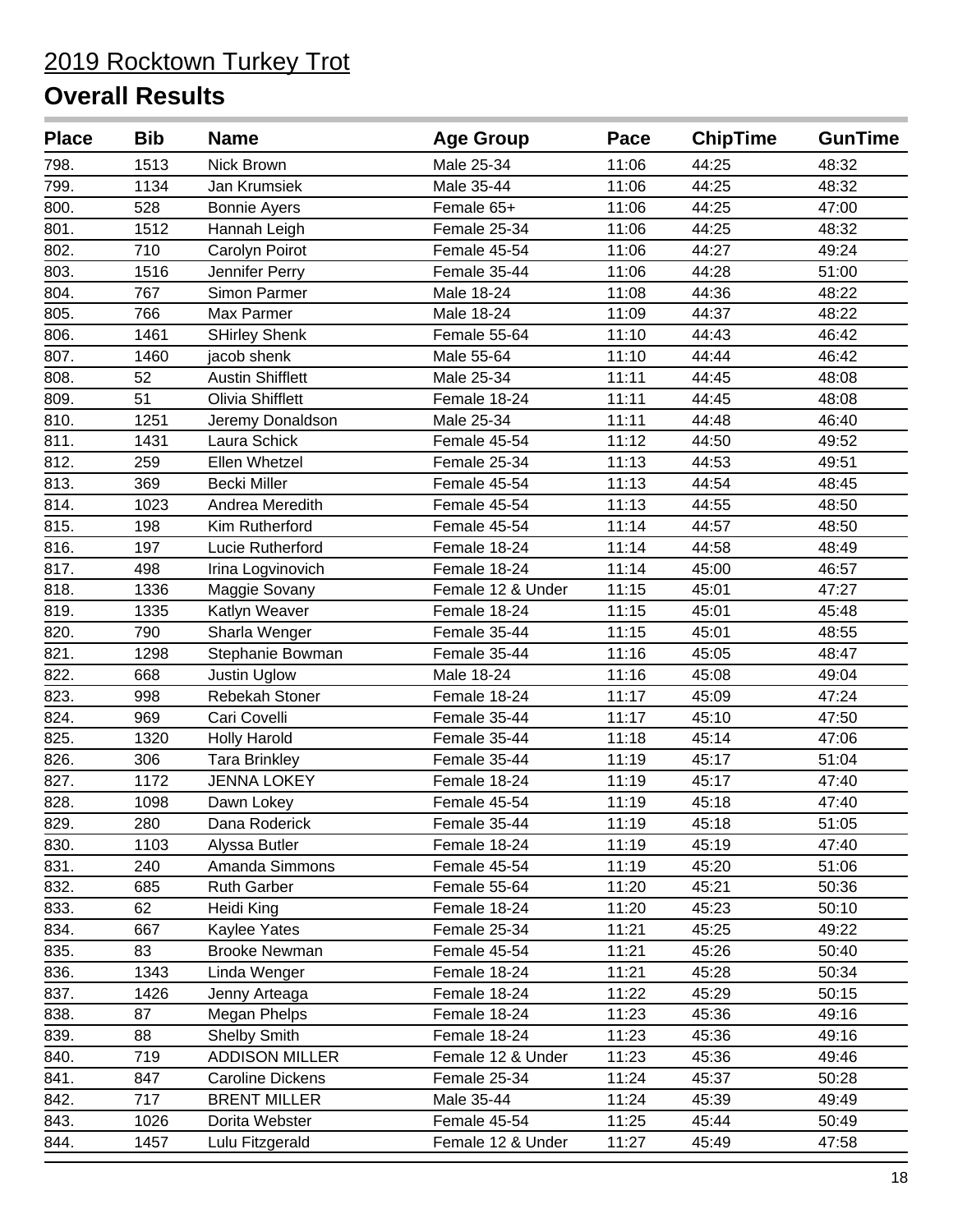| <b>Place</b> | <b>Bib</b> | <b>Name</b>               | <b>Age Group</b>  | Pace  | <b>ChipTime</b> | <b>GunTime</b> |
|--------------|------------|---------------------------|-------------------|-------|-----------------|----------------|
| 845.         | 534        | <b>Grace Tysinger</b>     | Female 12 & Under | 11:27 | 45:50           | 47:58          |
| 846.         | 279        | Evan Campbell             | Male 25-34        | 11:28 | 45:54           | 50:00          |
| 847.         | 277        | Ryan Campbell             | Male 25-34        | 11:28 | 45:55           | 50:00          |
| 848.         | 278        | Katelyn Campbell          | Female 25-34      | 11:30 | 46:01           | 50:07          |
| 849.         | 682        | <b>Brian Parrish</b>      | Male 25-34        | 11:30 | 46:03           | 48:17          |
| 850.         | 911        | Sarah Soper               | Female 35-44      | 11:31 | 46:06           | 52:44          |
| 851.         | 93         | Paul Kudlyuk              | Male 25-34        | 11:31 | 46:06           | 49:51          |
| 852.         | 914        | <b>Toby Soper</b>         | Male 35-44        | 11:31 | 46:07           | 52:43          |
| 853.         | 681        | Caitlin Parrish           | Female 25-34      | 11:31 | 46:07           | 48:17          |
| 854.         | 94         | Anita Kudlyuk             | Female 18-24      | 11:31 | 46:07           | 49:51          |
| 855.         | 423        | Lara Ressler Horst        | Female 35-44      | 11:32 | 46:09           | 48:44          |
| 856.         | 1390       | everett ressler           | Male 65+          | 11:32 | 46:09           | 48:44          |
| 857.         | 1109       | <b>Colton Leitzel</b>     | Male 25-34        | 11:32 | 46:10           | 49:48          |
| 858.         | 1359       | Keston Fulcher            | Male 35-44        | 11:32 | 46:11           | 51:56          |
| 859.         | 1107       | <b>Stacey Leitzel</b>     | Female 45-54      | 11:32 | 46:11           | 49:48          |
| 860.         | 692        | Lucy Ludwig               | Female 13-17      | 11:34 | 46:18           | 49:55          |
| 861.         | 690        | Frankie Ludwig            | Female 12 & Under | 11:34 | 46:18           | 49:54          |
| 862.         | 736        | Elizabeth Delawder        | Female 18-24      | 11:35 | 46:23           | 50:24          |
| 863.         | 445        | <b>Taylor Blakely</b>     | Male 25-34        | 11:35 | 46:24           | 50:10          |
| 864.         | 393        | Lila Hayes                | Female 12 & Under | 11:35 | 46:24           | 47:13          |
| 865.         | 416        | Angie Fox                 | Female 45-54      | 11:36 | 46:25           | 50:07          |
| 866.         | 415        | Lydia Fox                 | Female 18-24      | 11:36 | 46:26           | 50:07          |
| 867.         | 617        | Allysah Fox               | Female 18-24      | 11:36 | 46:26           | 50:07          |
| 868.         | 1322       | <b>Elaine Carr</b>        | Female 18-24      | 11:36 | 46:28           | 51:35          |
| 869.         | 1313       | Ina Funkhouser            | Female 18-24      | 11:37 | 46:30           | 51:35          |
| 870.         | 989        | <b>Eric Britt</b>         | Male 45-54        | 11:40 | 46:42           | 50:43          |
| 871.         | 1356       | <b>Gavin Showalter</b>    | Male 12 & Under   | 11:40 | 46:43           | 50:53          |
| 872.         | 29         | Steve Rehkemper           | Male 55-64        | 11:40 | 46:44           | 49:03          |
| 873.         | 1355       | Daren Showalter           | Male 35-44        | 11:40 | 46:44           | 50:54          |
| 874.         | 693        | Molly Ludwig              | Female 12 & Under | 11:41 | 46:46           | 50:23          |
| 875.         | 691        | Aaron Ludwig              | Male 45-54        | 11:41 | 46:47           | 50:24          |
| 876.         | 326        | Symantha Morell           | Female 25-34      | 11:41 | 46:48           | 50:59          |
| 877.         | 689        | Patrice Ludwig            | Female 45-54      | 11:41 | 46:48           | 50:24          |
| 878.         | 273        | <b>Christine Eckstein</b> | Female 25-34      | 11:42 | 46:50           | 49:12          |
| 879.         | 347        | Matt Whisman              | Male 35-44        | 11:42 | 46:50           | 47:50          |
| 880.         | 346        | Jamie Claytor             | Female 35-44      | 11:42 | 46:51           | 47:49          |
| 881.         | 161        | <b>Hunter Messick</b>     | Female 25-34      | 11:44 | 46:58           | 48:09          |
| 882.         | 1106       | Ashby Woodard             | Male 12 & Under   | 11:44 | 46:58           | 52:39          |
| 883.         | 1105       | Hunter Woodard            | Male 35-44        | 11:44 | 46:59           | 52:39          |
| 884.         | 1206       | Paola Amaya               | Female 25-34      | 11:44 | 47:00           | 54:59          |
| 885.         | 856        | Alisha Rexrode            | Female 25-34      | 11:45 | 47:02           | 50:34          |
| 886.         | 1044       | <b>CHRISTINE SUTER</b>    | Female 45-54      | 11:45 | 47:04           | 51:58          |
| 887.         | 1417       | <b>Brant Suter</b>        | Male 35-44        | 11:45 | 47:04           | 51:58          |
| 888.         | 1415       | Alex Shatto               | Female 18-24      | 11:45 | 47:04           | 50:34          |
| 889.         | 1416       | Julie Shatto              | Female 45-54      | 11:45 | 47:04           | 50:34          |
| 890.         | 754        | Elizabeth Luebben         | Female 25-34      | 11:46 | 47:06           | 49:40          |
| 891.         | 502        | Amy Strunk                | Female 35-44      | 11:46 | 47:07           | 52:07          |
|              |            |                           |                   |       |                 |                |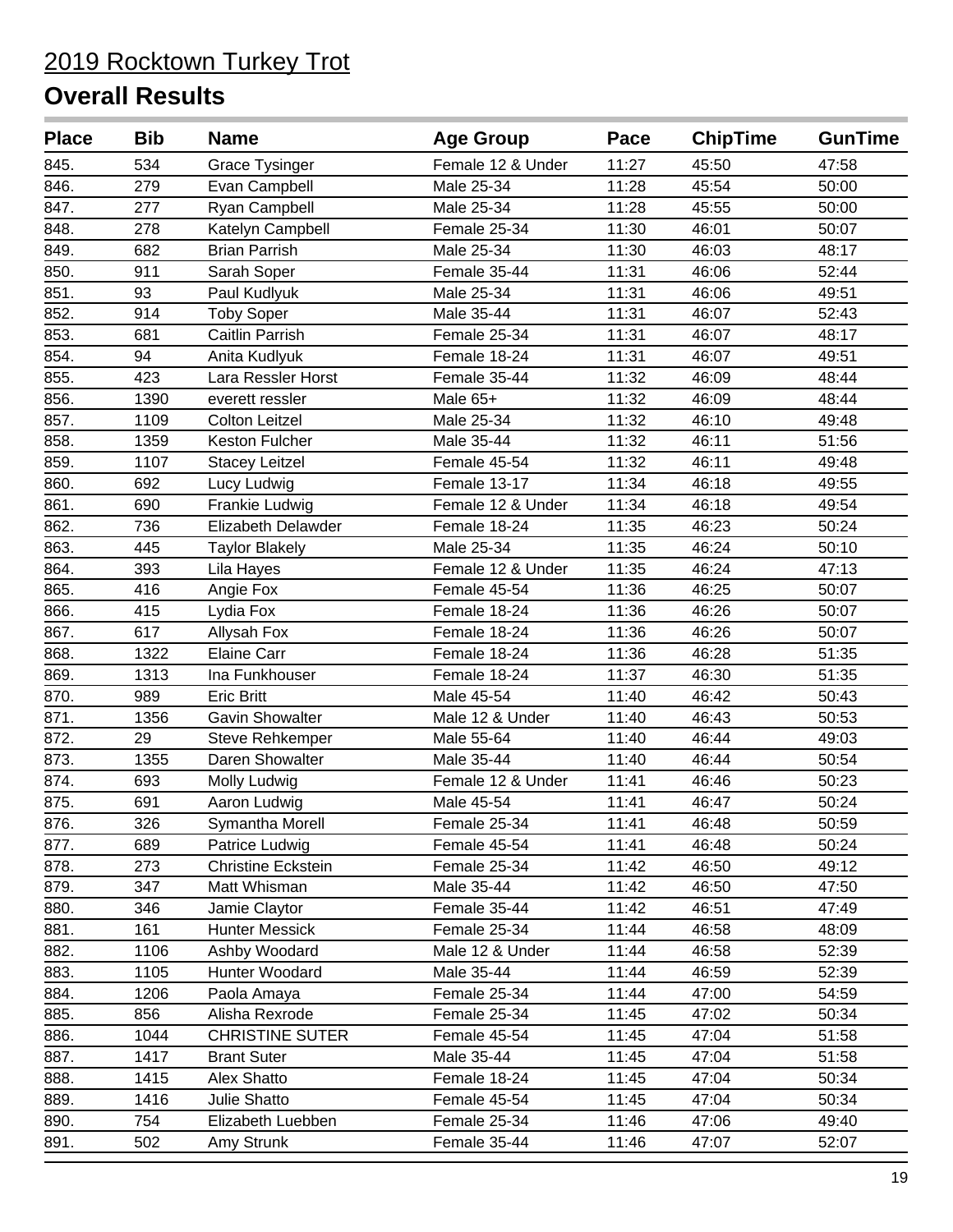| <b>Place</b> | <b>Bib</b>     | <b>Name</b>           | <b>Age Group</b>  | Pace  | <b>ChipTime</b> | <b>GunTime</b> |
|--------------|----------------|-----------------------|-------------------|-------|-----------------|----------------|
| 892.         | 1163           | Kevin Farren          | Male 45-54        | 11:46 | 47:07           | 49:44          |
| 893.         | 1138           | <b>Art Strunk</b>     | Male 55-64        | 11:46 | 47:07           | 52:07          |
| 894.         | 77             | Kristian Moore        | Male 25-34        | 11:46 | 47:08           | 50:32          |
| 895.         | 771            | Les Horning           | Male 55-64        | 11:46 | 47:08           | 52:15          |
| 896.         | 1197           | Heidi Uribe           | Female 35-44      | 11:47 | 47:09           | 52:22          |
| 897.         | 1046           | <b>Cindy Parks</b>    | Female 45-54      | 11:47 | 47:11           | 51:22          |
| 898.         | $\overline{7}$ | Randi Blanton         | Female 25-34      | 11:48 | 47:15           | 49:53          |
| 899.         | 150            | Alannah Miller        | Female 18-24      | 11:48 | 47:16           | 49:53          |
| 900.         | 984            | Phil Landes           | Male 55-64        | 11:49 | 47:19           | 52:36          |
| 901.         | 986            | <b>Tyson Landes</b>   | Male 13-17        | 11:49 | 47:19           | 52:36          |
| 902.         | 645            | <b>Jeff Myers</b>     | Male 45-54        | 11:49 | 47:19           | 49:20          |
| 903.         | 396            | Susan S Hammer        | Female 55-64      | 11:49 | 47:20           | 53:29          |
| 904.         | 395            | E C Hammer            | Female 25-34      | 11:50 | 47:23           | 53:29          |
| 905.         | 1304           | Ashley Leahman        | Female 18-24      | 11:51 | 47:25           | 53:49          |
| 906.         | 1054           | Lana Daniels          | Female 35-44      | 11:52 | 47:32           | 52:51          |
| 907.         | 1275           | Kennedy Joyner        | Female 12 & Under | 11:53 | 47:33           | 52:20          |
| 908.         | 1334           | Vaughan Jesteadt      | Female 12 & Under | 11:53 | 47:33           | 49:57          |
| 909.         | 230            | Lauren Rohrer         | Female 18-24      | 11:54 | 47:38           | 51:07          |
| 910.         | 881            | Katie Schmid          | Female 25-34      | 11:55 | 47:42           | 51:26          |
| 911.         | 779            | Mike Hurley           | Male 35-44        | 11:55 | 47:43           | 51:10          |
| 912.         | 655            | Annie Leach           | Female 45-54      | 11:55 | 47:44           | 52:50          |
| 913.         | 656            | <b>Bill Leach</b>     | Male 55-64        | 11:55 | 47:44           | 52:50          |
| 914.         | 880            | Lindsey FitzGerald    | Female 25-34      | 11:55 | 47:44           | 51:27          |
| 915.         | 1272           | Jennifer Joyner       | Female 35-44      | 11:56 | 47:45           | 52:33          |
| 916.         | 781            | <b>Hazel Hurley</b>   | Female 12 & Under | 11:56 | 47:45           | 51:11          |
| 917.         | 836            | <b>Gary Stanley</b>   | Male 55-64        | 11:57 | 47:51           | 51:28          |
| 918.         | 1220           | Dillon Ochoa          | Male 13-17        | 11:58 | 47:53           | 53:33          |
| 919.         | 1216           | Cody Ochoa            | Male 25-34        | 11:58 | 47:56           | 53:37          |
| 920.         | 49             | Julie Beck            | Female 18-24      | 11:58 | 47:56           | 52:41          |
| 921.         | 1221           | Eva Ochoa             | Female 13-17      | 11:59 | 47:58           | 53:37          |
| 922.         | 945            | Lauren Bunch          | Female 25-34      | 11:59 | 47:59           | 54:00          |
| 923.         | 780            | Leslie Johnston       | Female 65+        | 11:59 | 48:00           | 51:26          |
| 924.         | 964            | Bella Arenas          | Female 12 & Under | 12:00 | 48:01           | 52:01          |
| 925.         | 467            | Mackenzie Kinney      | Female 25-34      | 12:00 | 48:01           | 50:27          |
| 926.         | 962            | Denise Ladner         | Female 35-44      | 12:01 | 48:08           | 52:08          |
| 927.         | 1195           | Heidi Selders         | Female 18-24      | 12:02 | 48:09           | 51:43          |
| 928.         | 975            | <b>Ellen Dotas</b>    | Female 55-64      | 12:02 | 48:09           | 52:11          |
| 929.         | 274            | Jayne Miller          | Female 55-64      | 12:02 | 48:10           | 52:17          |
| 930.         | 1259           | Christina Leisen      | Female 13-17      | 12:02 | 48:11           | 53:08          |
| 931.         | 1257           | Melissa Leisen        | Female 35-44      | 12:02 | 48:11           | 53:08          |
| 932.         | 936            | Annabel Robinson      | Female 12 & Under | 12:02 | 48:12           | 53:47          |
| 933.         | 935            | Daniel Robinson       | Male 35-44        | 12:02 | 48:12           | 53:47          |
| 934.         | 934            | Kimberly Robinson     | Female 35-44      | 12:03 | 48:13           | 53:47          |
| 935.         | 759            | <b>Lindsey Hughes</b> | Female 25-34      | 12:04 | 48:17           | 51:53          |
| 936.         | 758            | Arlo Baker            | Male 25-34        | 12:04 | 48:18           | 51:53          |
| 937.         | 664            | Sam Huber             | Male 12 & Under   | 12:04 | 48:18           | 48:27          |
| 938.         | 1155           | <b>Grant Wiley</b>    | Male 18-24        | 12:05 | 48:24           | 50:32          |
|              |                |                       |                   |       |                 |                |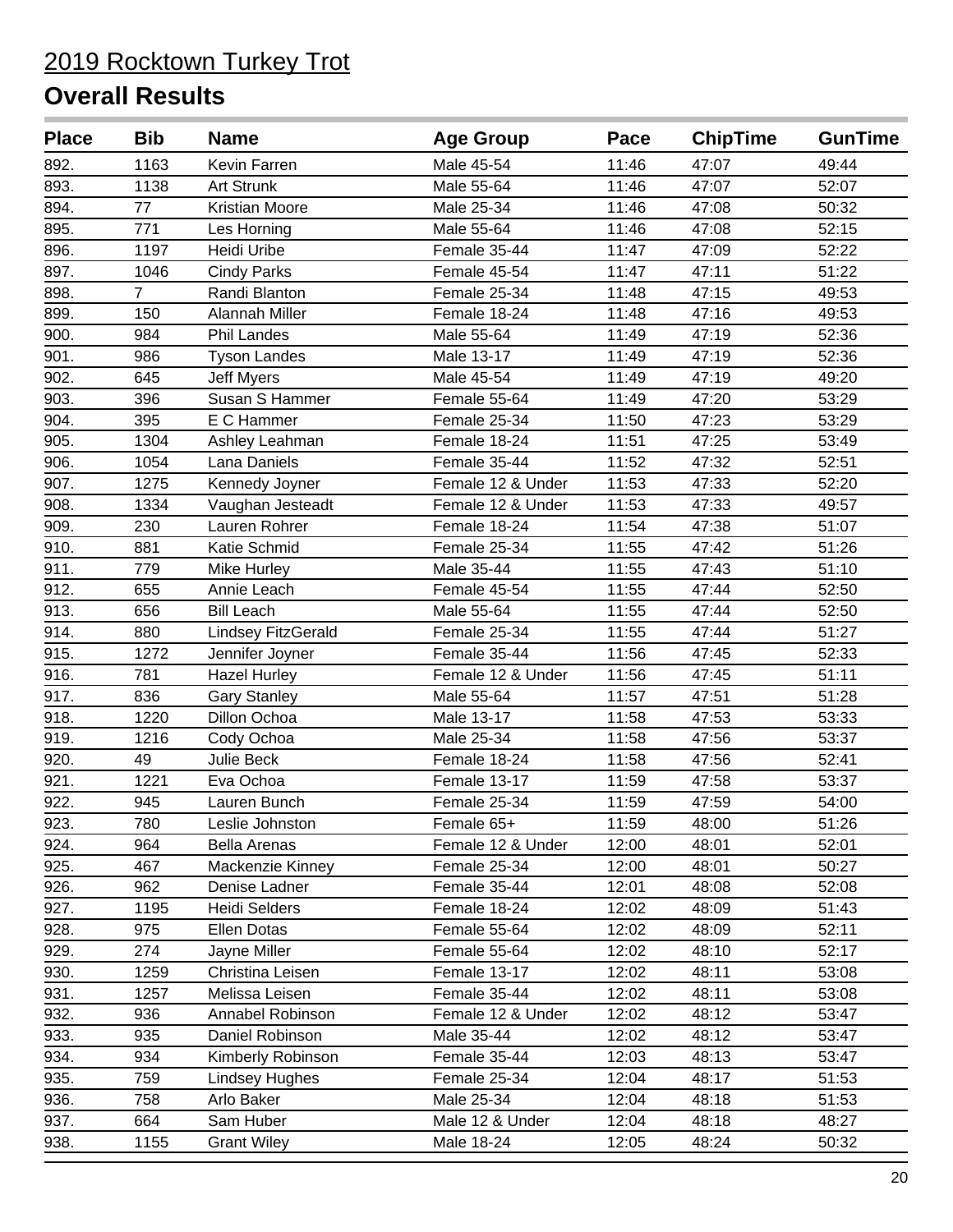| 939.<br>1154<br>Drew Wiley<br>Male 12 & Under<br>12:05<br>48:24<br>50:32<br>940.<br>48:24<br>1156<br>Noah Wiley<br>Male 18-24<br>12:05<br>50:32<br>941.<br>1527<br>Naomi Diaz<br>Female 18-24<br>48:25<br>56:26<br>12:06<br>942.<br>557<br>Male 12 & Under<br>12:06<br>48:26<br>48:37<br>Jay Lineweaver<br>943.<br>1519<br>Female 35-44<br>48:30<br>52:21<br>Allison Hanger<br>12:07<br>944.<br>549<br>Katie Grace Schwartz<br>Female 12 & Under<br>12:10<br>48:43<br>51:22<br>945.<br>315<br>Josh Harold<br>Male 35-44<br>12:11<br>48:45<br>53:46<br>946.<br>735<br><b>Allison Delawder</b><br>Female 18-24<br>12:11<br>48:46<br>52:50<br>947.<br>737<br><b>Jared Morris</b><br>Male 18-24<br>12:11<br>48:46<br>52:49<br>948.<br>1453<br>Heidi Yoder<br>Female 35-44<br>12:11<br>48:47<br>54:31<br>949.<br>1324<br>Kristen Fulton-Wright<br>Female 45-54<br>12:12<br>48:49<br>54:31<br>950.<br>554<br>Female 25-34<br>12:12<br>48:52<br>54:25<br>Logan Gabriel<br>951.<br>37<br>12:13<br>48:56<br>Jonathan McClinton<br>Male 25-34<br>52:33<br>952.<br>54:21<br>56<br>Male 18-24<br>12:14<br>49:00<br>Kyle Stephenson<br>953.<br>1146<br>Hunter Kallaur<br>Male 12 & Under<br>12:16<br>49:07<br>53:15<br>954.<br>370<br>Female 13-17<br><b>Avery Miller</b><br>12:16<br>49:08<br>53:00<br>955.<br>1180<br>49:10<br>Laura Huffman<br>Female 45-54<br>12:17<br>54:31<br>956.<br>791<br>Kristin Gibson<br>Female 35-44<br>12:17<br>49:12<br>51:43<br>957.<br>1128<br>Sue Barbet<br>Female 55-64<br>12:20<br>49:21<br>53:24<br>958.<br>354<br><b>Chris Ward</b><br>Male 25-34<br>12:20<br>49:21<br>54:20<br>959.<br>822<br>Addison Weldon<br>12:22<br>49:32<br>55:04<br>Female 12 & Under<br>960.<br>848<br>Female 25-34<br>12:23<br>49:35<br>56:16<br><b>Mallory Miller</b><br>961.<br>850<br><b>Jackson Bocock</b><br>Male 18-24<br>12:23<br>49:35<br>56:17<br>962.<br>849<br><b>Blaire Miller</b><br>Female 25-34<br>12:24<br>49:38<br>56:18<br>963.<br>646<br>12:25<br>49:43<br>55:13<br>Female 45-54<br><b>Audrey Myers</b><br>964.<br>623<br>Male 45-54<br>12:26<br>49:47<br>55:49<br>Danny Davis<br>965.<br>622<br><b>Betsy Davis</b><br>Female 45-54<br>12:26<br>49:47<br>55:48<br>966.<br>130<br>Female 35-44<br>12:27<br>49:52<br>52:24<br>Luda Shulgan<br>967.<br>461<br><b>Taylor Koontz</b><br>Female 18-24<br>12:28<br>49:55<br>51:11<br>968.<br>Rich McMunn<br>Male 65+<br>389<br>12:29<br>50:00<br>53:42<br>969.<br>Male 35-44<br>1117<br><b>Hunter Petrie</b><br>12:30<br>50:04<br>52:31<br>1385<br>970.<br>Male 25-34<br>12:31<br>50:08<br>54:57<br>Michael Carter<br>971.<br><b>Ginger Detrick</b><br>Female 12 & Under<br>12:31<br>50:08<br>54:59<br>223<br>972.<br>222<br><b>Winter Detrick</b><br>Female 12 & Under<br>12:31<br>50:08<br>54:59<br>973.<br>doug detrick<br>12:32<br>221<br>Male 45-54<br>50:09<br>55:00<br>974.<br>185<br><b>Ginger Myers</b><br>12:35<br>50:23<br>55:53<br>Female 45-54<br>975.<br>570<br><b>Aubrey Bradford</b><br>52:54<br>Female 25-34<br>12:35<br>50:24<br>Danielle Kallaur<br>976.<br>1149<br>Female 13-17<br>12:36<br>50:27<br>56:20<br>12:36<br>977.<br>1301<br>Stefen Bandrowski<br>Male 35-44<br>50:27<br>55:28<br>978.<br>12:36<br>1148<br>Alexia Kallaur<br>Female 13-17<br>50:28<br>56:20<br>979.<br>Female 35-44<br>12:36<br>50:28<br>55:27<br>1300<br>Robin Bandrowski<br>980.<br>453<br>Female 35-44<br>50:29<br>Pamela Lewis<br>12:37<br>55:43<br>981.<br>1530<br>Female 35-44<br>12:37<br>50:30<br>54:40<br>Katie Ameigh<br>982.<br>686<br><b>Justin Banks</b><br>Male 35-44<br>50:30<br>12:37<br>55:41<br>983.<br>319<br>Male 12 & Under<br>12:37<br>50:30<br>54:19<br><b>Grant Thompson</b><br>984.<br>317<br><b>Brady Thompson</b><br>Male 13-17<br>12:37<br>50:30<br>54:20<br>Female 12 & Under<br>985.<br>1531<br>Olivia Ameigh<br>12:37<br>50:31<br>54:40 | <b>Place</b> | <b>Bib</b> | <b>Name</b> | <b>Age Group</b> | Pace | <b>ChipTime</b> | <b>GunTime</b> |
|-------------------------------------------------------------------------------------------------------------------------------------------------------------------------------------------------------------------------------------------------------------------------------------------------------------------------------------------------------------------------------------------------------------------------------------------------------------------------------------------------------------------------------------------------------------------------------------------------------------------------------------------------------------------------------------------------------------------------------------------------------------------------------------------------------------------------------------------------------------------------------------------------------------------------------------------------------------------------------------------------------------------------------------------------------------------------------------------------------------------------------------------------------------------------------------------------------------------------------------------------------------------------------------------------------------------------------------------------------------------------------------------------------------------------------------------------------------------------------------------------------------------------------------------------------------------------------------------------------------------------------------------------------------------------------------------------------------------------------------------------------------------------------------------------------------------------------------------------------------------------------------------------------------------------------------------------------------------------------------------------------------------------------------------------------------------------------------------------------------------------------------------------------------------------------------------------------------------------------------------------------------------------------------------------------------------------------------------------------------------------------------------------------------------------------------------------------------------------------------------------------------------------------------------------------------------------------------------------------------------------------------------------------------------------------------------------------------------------------------------------------------------------------------------------------------------------------------------------------------------------------------------------------------------------------------------------------------------------------------------------------------------------------------------------------------------------------------------------------------------------------------------------------------------------------------------------------------------------------------------------------------------------------------------------------------------------------------------------------------------------------------------------------------------------------------------------------------------------------------------------------------------------------------------------------------------------------------------------------------------------------------------------------------------------------------------------------------------------------------------------------------------------------------------------------------------------------------|--------------|------------|-------------|------------------|------|-----------------|----------------|
|                                                                                                                                                                                                                                                                                                                                                                                                                                                                                                                                                                                                                                                                                                                                                                                                                                                                                                                                                                                                                                                                                                                                                                                                                                                                                                                                                                                                                                                                                                                                                                                                                                                                                                                                                                                                                                                                                                                                                                                                                                                                                                                                                                                                                                                                                                                                                                                                                                                                                                                                                                                                                                                                                                                                                                                                                                                                                                                                                                                                                                                                                                                                                                                                                                                                                                                                                                                                                                                                                                                                                                                                                                                                                                                                                                                                                                     |              |            |             |                  |      |                 |                |
|                                                                                                                                                                                                                                                                                                                                                                                                                                                                                                                                                                                                                                                                                                                                                                                                                                                                                                                                                                                                                                                                                                                                                                                                                                                                                                                                                                                                                                                                                                                                                                                                                                                                                                                                                                                                                                                                                                                                                                                                                                                                                                                                                                                                                                                                                                                                                                                                                                                                                                                                                                                                                                                                                                                                                                                                                                                                                                                                                                                                                                                                                                                                                                                                                                                                                                                                                                                                                                                                                                                                                                                                                                                                                                                                                                                                                                     |              |            |             |                  |      |                 |                |
|                                                                                                                                                                                                                                                                                                                                                                                                                                                                                                                                                                                                                                                                                                                                                                                                                                                                                                                                                                                                                                                                                                                                                                                                                                                                                                                                                                                                                                                                                                                                                                                                                                                                                                                                                                                                                                                                                                                                                                                                                                                                                                                                                                                                                                                                                                                                                                                                                                                                                                                                                                                                                                                                                                                                                                                                                                                                                                                                                                                                                                                                                                                                                                                                                                                                                                                                                                                                                                                                                                                                                                                                                                                                                                                                                                                                                                     |              |            |             |                  |      |                 |                |
|                                                                                                                                                                                                                                                                                                                                                                                                                                                                                                                                                                                                                                                                                                                                                                                                                                                                                                                                                                                                                                                                                                                                                                                                                                                                                                                                                                                                                                                                                                                                                                                                                                                                                                                                                                                                                                                                                                                                                                                                                                                                                                                                                                                                                                                                                                                                                                                                                                                                                                                                                                                                                                                                                                                                                                                                                                                                                                                                                                                                                                                                                                                                                                                                                                                                                                                                                                                                                                                                                                                                                                                                                                                                                                                                                                                                                                     |              |            |             |                  |      |                 |                |
|                                                                                                                                                                                                                                                                                                                                                                                                                                                                                                                                                                                                                                                                                                                                                                                                                                                                                                                                                                                                                                                                                                                                                                                                                                                                                                                                                                                                                                                                                                                                                                                                                                                                                                                                                                                                                                                                                                                                                                                                                                                                                                                                                                                                                                                                                                                                                                                                                                                                                                                                                                                                                                                                                                                                                                                                                                                                                                                                                                                                                                                                                                                                                                                                                                                                                                                                                                                                                                                                                                                                                                                                                                                                                                                                                                                                                                     |              |            |             |                  |      |                 |                |
|                                                                                                                                                                                                                                                                                                                                                                                                                                                                                                                                                                                                                                                                                                                                                                                                                                                                                                                                                                                                                                                                                                                                                                                                                                                                                                                                                                                                                                                                                                                                                                                                                                                                                                                                                                                                                                                                                                                                                                                                                                                                                                                                                                                                                                                                                                                                                                                                                                                                                                                                                                                                                                                                                                                                                                                                                                                                                                                                                                                                                                                                                                                                                                                                                                                                                                                                                                                                                                                                                                                                                                                                                                                                                                                                                                                                                                     |              |            |             |                  |      |                 |                |
|                                                                                                                                                                                                                                                                                                                                                                                                                                                                                                                                                                                                                                                                                                                                                                                                                                                                                                                                                                                                                                                                                                                                                                                                                                                                                                                                                                                                                                                                                                                                                                                                                                                                                                                                                                                                                                                                                                                                                                                                                                                                                                                                                                                                                                                                                                                                                                                                                                                                                                                                                                                                                                                                                                                                                                                                                                                                                                                                                                                                                                                                                                                                                                                                                                                                                                                                                                                                                                                                                                                                                                                                                                                                                                                                                                                                                                     |              |            |             |                  |      |                 |                |
|                                                                                                                                                                                                                                                                                                                                                                                                                                                                                                                                                                                                                                                                                                                                                                                                                                                                                                                                                                                                                                                                                                                                                                                                                                                                                                                                                                                                                                                                                                                                                                                                                                                                                                                                                                                                                                                                                                                                                                                                                                                                                                                                                                                                                                                                                                                                                                                                                                                                                                                                                                                                                                                                                                                                                                                                                                                                                                                                                                                                                                                                                                                                                                                                                                                                                                                                                                                                                                                                                                                                                                                                                                                                                                                                                                                                                                     |              |            |             |                  |      |                 |                |
|                                                                                                                                                                                                                                                                                                                                                                                                                                                                                                                                                                                                                                                                                                                                                                                                                                                                                                                                                                                                                                                                                                                                                                                                                                                                                                                                                                                                                                                                                                                                                                                                                                                                                                                                                                                                                                                                                                                                                                                                                                                                                                                                                                                                                                                                                                                                                                                                                                                                                                                                                                                                                                                                                                                                                                                                                                                                                                                                                                                                                                                                                                                                                                                                                                                                                                                                                                                                                                                                                                                                                                                                                                                                                                                                                                                                                                     |              |            |             |                  |      |                 |                |
|                                                                                                                                                                                                                                                                                                                                                                                                                                                                                                                                                                                                                                                                                                                                                                                                                                                                                                                                                                                                                                                                                                                                                                                                                                                                                                                                                                                                                                                                                                                                                                                                                                                                                                                                                                                                                                                                                                                                                                                                                                                                                                                                                                                                                                                                                                                                                                                                                                                                                                                                                                                                                                                                                                                                                                                                                                                                                                                                                                                                                                                                                                                                                                                                                                                                                                                                                                                                                                                                                                                                                                                                                                                                                                                                                                                                                                     |              |            |             |                  |      |                 |                |
|                                                                                                                                                                                                                                                                                                                                                                                                                                                                                                                                                                                                                                                                                                                                                                                                                                                                                                                                                                                                                                                                                                                                                                                                                                                                                                                                                                                                                                                                                                                                                                                                                                                                                                                                                                                                                                                                                                                                                                                                                                                                                                                                                                                                                                                                                                                                                                                                                                                                                                                                                                                                                                                                                                                                                                                                                                                                                                                                                                                                                                                                                                                                                                                                                                                                                                                                                                                                                                                                                                                                                                                                                                                                                                                                                                                                                                     |              |            |             |                  |      |                 |                |
|                                                                                                                                                                                                                                                                                                                                                                                                                                                                                                                                                                                                                                                                                                                                                                                                                                                                                                                                                                                                                                                                                                                                                                                                                                                                                                                                                                                                                                                                                                                                                                                                                                                                                                                                                                                                                                                                                                                                                                                                                                                                                                                                                                                                                                                                                                                                                                                                                                                                                                                                                                                                                                                                                                                                                                                                                                                                                                                                                                                                                                                                                                                                                                                                                                                                                                                                                                                                                                                                                                                                                                                                                                                                                                                                                                                                                                     |              |            |             |                  |      |                 |                |
|                                                                                                                                                                                                                                                                                                                                                                                                                                                                                                                                                                                                                                                                                                                                                                                                                                                                                                                                                                                                                                                                                                                                                                                                                                                                                                                                                                                                                                                                                                                                                                                                                                                                                                                                                                                                                                                                                                                                                                                                                                                                                                                                                                                                                                                                                                                                                                                                                                                                                                                                                                                                                                                                                                                                                                                                                                                                                                                                                                                                                                                                                                                                                                                                                                                                                                                                                                                                                                                                                                                                                                                                                                                                                                                                                                                                                                     |              |            |             |                  |      |                 |                |
|                                                                                                                                                                                                                                                                                                                                                                                                                                                                                                                                                                                                                                                                                                                                                                                                                                                                                                                                                                                                                                                                                                                                                                                                                                                                                                                                                                                                                                                                                                                                                                                                                                                                                                                                                                                                                                                                                                                                                                                                                                                                                                                                                                                                                                                                                                                                                                                                                                                                                                                                                                                                                                                                                                                                                                                                                                                                                                                                                                                                                                                                                                                                                                                                                                                                                                                                                                                                                                                                                                                                                                                                                                                                                                                                                                                                                                     |              |            |             |                  |      |                 |                |
|                                                                                                                                                                                                                                                                                                                                                                                                                                                                                                                                                                                                                                                                                                                                                                                                                                                                                                                                                                                                                                                                                                                                                                                                                                                                                                                                                                                                                                                                                                                                                                                                                                                                                                                                                                                                                                                                                                                                                                                                                                                                                                                                                                                                                                                                                                                                                                                                                                                                                                                                                                                                                                                                                                                                                                                                                                                                                                                                                                                                                                                                                                                                                                                                                                                                                                                                                                                                                                                                                                                                                                                                                                                                                                                                                                                                                                     |              |            |             |                  |      |                 |                |
|                                                                                                                                                                                                                                                                                                                                                                                                                                                                                                                                                                                                                                                                                                                                                                                                                                                                                                                                                                                                                                                                                                                                                                                                                                                                                                                                                                                                                                                                                                                                                                                                                                                                                                                                                                                                                                                                                                                                                                                                                                                                                                                                                                                                                                                                                                                                                                                                                                                                                                                                                                                                                                                                                                                                                                                                                                                                                                                                                                                                                                                                                                                                                                                                                                                                                                                                                                                                                                                                                                                                                                                                                                                                                                                                                                                                                                     |              |            |             |                  |      |                 |                |
|                                                                                                                                                                                                                                                                                                                                                                                                                                                                                                                                                                                                                                                                                                                                                                                                                                                                                                                                                                                                                                                                                                                                                                                                                                                                                                                                                                                                                                                                                                                                                                                                                                                                                                                                                                                                                                                                                                                                                                                                                                                                                                                                                                                                                                                                                                                                                                                                                                                                                                                                                                                                                                                                                                                                                                                                                                                                                                                                                                                                                                                                                                                                                                                                                                                                                                                                                                                                                                                                                                                                                                                                                                                                                                                                                                                                                                     |              |            |             |                  |      |                 |                |
|                                                                                                                                                                                                                                                                                                                                                                                                                                                                                                                                                                                                                                                                                                                                                                                                                                                                                                                                                                                                                                                                                                                                                                                                                                                                                                                                                                                                                                                                                                                                                                                                                                                                                                                                                                                                                                                                                                                                                                                                                                                                                                                                                                                                                                                                                                                                                                                                                                                                                                                                                                                                                                                                                                                                                                                                                                                                                                                                                                                                                                                                                                                                                                                                                                                                                                                                                                                                                                                                                                                                                                                                                                                                                                                                                                                                                                     |              |            |             |                  |      |                 |                |
|                                                                                                                                                                                                                                                                                                                                                                                                                                                                                                                                                                                                                                                                                                                                                                                                                                                                                                                                                                                                                                                                                                                                                                                                                                                                                                                                                                                                                                                                                                                                                                                                                                                                                                                                                                                                                                                                                                                                                                                                                                                                                                                                                                                                                                                                                                                                                                                                                                                                                                                                                                                                                                                                                                                                                                                                                                                                                                                                                                                                                                                                                                                                                                                                                                                                                                                                                                                                                                                                                                                                                                                                                                                                                                                                                                                                                                     |              |            |             |                  |      |                 |                |
|                                                                                                                                                                                                                                                                                                                                                                                                                                                                                                                                                                                                                                                                                                                                                                                                                                                                                                                                                                                                                                                                                                                                                                                                                                                                                                                                                                                                                                                                                                                                                                                                                                                                                                                                                                                                                                                                                                                                                                                                                                                                                                                                                                                                                                                                                                                                                                                                                                                                                                                                                                                                                                                                                                                                                                                                                                                                                                                                                                                                                                                                                                                                                                                                                                                                                                                                                                                                                                                                                                                                                                                                                                                                                                                                                                                                                                     |              |            |             |                  |      |                 |                |
|                                                                                                                                                                                                                                                                                                                                                                                                                                                                                                                                                                                                                                                                                                                                                                                                                                                                                                                                                                                                                                                                                                                                                                                                                                                                                                                                                                                                                                                                                                                                                                                                                                                                                                                                                                                                                                                                                                                                                                                                                                                                                                                                                                                                                                                                                                                                                                                                                                                                                                                                                                                                                                                                                                                                                                                                                                                                                                                                                                                                                                                                                                                                                                                                                                                                                                                                                                                                                                                                                                                                                                                                                                                                                                                                                                                                                                     |              |            |             |                  |      |                 |                |
|                                                                                                                                                                                                                                                                                                                                                                                                                                                                                                                                                                                                                                                                                                                                                                                                                                                                                                                                                                                                                                                                                                                                                                                                                                                                                                                                                                                                                                                                                                                                                                                                                                                                                                                                                                                                                                                                                                                                                                                                                                                                                                                                                                                                                                                                                                                                                                                                                                                                                                                                                                                                                                                                                                                                                                                                                                                                                                                                                                                                                                                                                                                                                                                                                                                                                                                                                                                                                                                                                                                                                                                                                                                                                                                                                                                                                                     |              |            |             |                  |      |                 |                |
|                                                                                                                                                                                                                                                                                                                                                                                                                                                                                                                                                                                                                                                                                                                                                                                                                                                                                                                                                                                                                                                                                                                                                                                                                                                                                                                                                                                                                                                                                                                                                                                                                                                                                                                                                                                                                                                                                                                                                                                                                                                                                                                                                                                                                                                                                                                                                                                                                                                                                                                                                                                                                                                                                                                                                                                                                                                                                                                                                                                                                                                                                                                                                                                                                                                                                                                                                                                                                                                                                                                                                                                                                                                                                                                                                                                                                                     |              |            |             |                  |      |                 |                |
|                                                                                                                                                                                                                                                                                                                                                                                                                                                                                                                                                                                                                                                                                                                                                                                                                                                                                                                                                                                                                                                                                                                                                                                                                                                                                                                                                                                                                                                                                                                                                                                                                                                                                                                                                                                                                                                                                                                                                                                                                                                                                                                                                                                                                                                                                                                                                                                                                                                                                                                                                                                                                                                                                                                                                                                                                                                                                                                                                                                                                                                                                                                                                                                                                                                                                                                                                                                                                                                                                                                                                                                                                                                                                                                                                                                                                                     |              |            |             |                  |      |                 |                |
|                                                                                                                                                                                                                                                                                                                                                                                                                                                                                                                                                                                                                                                                                                                                                                                                                                                                                                                                                                                                                                                                                                                                                                                                                                                                                                                                                                                                                                                                                                                                                                                                                                                                                                                                                                                                                                                                                                                                                                                                                                                                                                                                                                                                                                                                                                                                                                                                                                                                                                                                                                                                                                                                                                                                                                                                                                                                                                                                                                                                                                                                                                                                                                                                                                                                                                                                                                                                                                                                                                                                                                                                                                                                                                                                                                                                                                     |              |            |             |                  |      |                 |                |
|                                                                                                                                                                                                                                                                                                                                                                                                                                                                                                                                                                                                                                                                                                                                                                                                                                                                                                                                                                                                                                                                                                                                                                                                                                                                                                                                                                                                                                                                                                                                                                                                                                                                                                                                                                                                                                                                                                                                                                                                                                                                                                                                                                                                                                                                                                                                                                                                                                                                                                                                                                                                                                                                                                                                                                                                                                                                                                                                                                                                                                                                                                                                                                                                                                                                                                                                                                                                                                                                                                                                                                                                                                                                                                                                                                                                                                     |              |            |             |                  |      |                 |                |
|                                                                                                                                                                                                                                                                                                                                                                                                                                                                                                                                                                                                                                                                                                                                                                                                                                                                                                                                                                                                                                                                                                                                                                                                                                                                                                                                                                                                                                                                                                                                                                                                                                                                                                                                                                                                                                                                                                                                                                                                                                                                                                                                                                                                                                                                                                                                                                                                                                                                                                                                                                                                                                                                                                                                                                                                                                                                                                                                                                                                                                                                                                                                                                                                                                                                                                                                                                                                                                                                                                                                                                                                                                                                                                                                                                                                                                     |              |            |             |                  |      |                 |                |
|                                                                                                                                                                                                                                                                                                                                                                                                                                                                                                                                                                                                                                                                                                                                                                                                                                                                                                                                                                                                                                                                                                                                                                                                                                                                                                                                                                                                                                                                                                                                                                                                                                                                                                                                                                                                                                                                                                                                                                                                                                                                                                                                                                                                                                                                                                                                                                                                                                                                                                                                                                                                                                                                                                                                                                                                                                                                                                                                                                                                                                                                                                                                                                                                                                                                                                                                                                                                                                                                                                                                                                                                                                                                                                                                                                                                                                     |              |            |             |                  |      |                 |                |
|                                                                                                                                                                                                                                                                                                                                                                                                                                                                                                                                                                                                                                                                                                                                                                                                                                                                                                                                                                                                                                                                                                                                                                                                                                                                                                                                                                                                                                                                                                                                                                                                                                                                                                                                                                                                                                                                                                                                                                                                                                                                                                                                                                                                                                                                                                                                                                                                                                                                                                                                                                                                                                                                                                                                                                                                                                                                                                                                                                                                                                                                                                                                                                                                                                                                                                                                                                                                                                                                                                                                                                                                                                                                                                                                                                                                                                     |              |            |             |                  |      |                 |                |
|                                                                                                                                                                                                                                                                                                                                                                                                                                                                                                                                                                                                                                                                                                                                                                                                                                                                                                                                                                                                                                                                                                                                                                                                                                                                                                                                                                                                                                                                                                                                                                                                                                                                                                                                                                                                                                                                                                                                                                                                                                                                                                                                                                                                                                                                                                                                                                                                                                                                                                                                                                                                                                                                                                                                                                                                                                                                                                                                                                                                                                                                                                                                                                                                                                                                                                                                                                                                                                                                                                                                                                                                                                                                                                                                                                                                                                     |              |            |             |                  |      |                 |                |
|                                                                                                                                                                                                                                                                                                                                                                                                                                                                                                                                                                                                                                                                                                                                                                                                                                                                                                                                                                                                                                                                                                                                                                                                                                                                                                                                                                                                                                                                                                                                                                                                                                                                                                                                                                                                                                                                                                                                                                                                                                                                                                                                                                                                                                                                                                                                                                                                                                                                                                                                                                                                                                                                                                                                                                                                                                                                                                                                                                                                                                                                                                                                                                                                                                                                                                                                                                                                                                                                                                                                                                                                                                                                                                                                                                                                                                     |              |            |             |                  |      |                 |                |
|                                                                                                                                                                                                                                                                                                                                                                                                                                                                                                                                                                                                                                                                                                                                                                                                                                                                                                                                                                                                                                                                                                                                                                                                                                                                                                                                                                                                                                                                                                                                                                                                                                                                                                                                                                                                                                                                                                                                                                                                                                                                                                                                                                                                                                                                                                                                                                                                                                                                                                                                                                                                                                                                                                                                                                                                                                                                                                                                                                                                                                                                                                                                                                                                                                                                                                                                                                                                                                                                                                                                                                                                                                                                                                                                                                                                                                     |              |            |             |                  |      |                 |                |
|                                                                                                                                                                                                                                                                                                                                                                                                                                                                                                                                                                                                                                                                                                                                                                                                                                                                                                                                                                                                                                                                                                                                                                                                                                                                                                                                                                                                                                                                                                                                                                                                                                                                                                                                                                                                                                                                                                                                                                                                                                                                                                                                                                                                                                                                                                                                                                                                                                                                                                                                                                                                                                                                                                                                                                                                                                                                                                                                                                                                                                                                                                                                                                                                                                                                                                                                                                                                                                                                                                                                                                                                                                                                                                                                                                                                                                     |              |            |             |                  |      |                 |                |
|                                                                                                                                                                                                                                                                                                                                                                                                                                                                                                                                                                                                                                                                                                                                                                                                                                                                                                                                                                                                                                                                                                                                                                                                                                                                                                                                                                                                                                                                                                                                                                                                                                                                                                                                                                                                                                                                                                                                                                                                                                                                                                                                                                                                                                                                                                                                                                                                                                                                                                                                                                                                                                                                                                                                                                                                                                                                                                                                                                                                                                                                                                                                                                                                                                                                                                                                                                                                                                                                                                                                                                                                                                                                                                                                                                                                                                     |              |            |             |                  |      |                 |                |
|                                                                                                                                                                                                                                                                                                                                                                                                                                                                                                                                                                                                                                                                                                                                                                                                                                                                                                                                                                                                                                                                                                                                                                                                                                                                                                                                                                                                                                                                                                                                                                                                                                                                                                                                                                                                                                                                                                                                                                                                                                                                                                                                                                                                                                                                                                                                                                                                                                                                                                                                                                                                                                                                                                                                                                                                                                                                                                                                                                                                                                                                                                                                                                                                                                                                                                                                                                                                                                                                                                                                                                                                                                                                                                                                                                                                                                     |              |            |             |                  |      |                 |                |
|                                                                                                                                                                                                                                                                                                                                                                                                                                                                                                                                                                                                                                                                                                                                                                                                                                                                                                                                                                                                                                                                                                                                                                                                                                                                                                                                                                                                                                                                                                                                                                                                                                                                                                                                                                                                                                                                                                                                                                                                                                                                                                                                                                                                                                                                                                                                                                                                                                                                                                                                                                                                                                                                                                                                                                                                                                                                                                                                                                                                                                                                                                                                                                                                                                                                                                                                                                                                                                                                                                                                                                                                                                                                                                                                                                                                                                     |              |            |             |                  |      |                 |                |
|                                                                                                                                                                                                                                                                                                                                                                                                                                                                                                                                                                                                                                                                                                                                                                                                                                                                                                                                                                                                                                                                                                                                                                                                                                                                                                                                                                                                                                                                                                                                                                                                                                                                                                                                                                                                                                                                                                                                                                                                                                                                                                                                                                                                                                                                                                                                                                                                                                                                                                                                                                                                                                                                                                                                                                                                                                                                                                                                                                                                                                                                                                                                                                                                                                                                                                                                                                                                                                                                                                                                                                                                                                                                                                                                                                                                                                     |              |            |             |                  |      |                 |                |
|                                                                                                                                                                                                                                                                                                                                                                                                                                                                                                                                                                                                                                                                                                                                                                                                                                                                                                                                                                                                                                                                                                                                                                                                                                                                                                                                                                                                                                                                                                                                                                                                                                                                                                                                                                                                                                                                                                                                                                                                                                                                                                                                                                                                                                                                                                                                                                                                                                                                                                                                                                                                                                                                                                                                                                                                                                                                                                                                                                                                                                                                                                                                                                                                                                                                                                                                                                                                                                                                                                                                                                                                                                                                                                                                                                                                                                     |              |            |             |                  |      |                 |                |
|                                                                                                                                                                                                                                                                                                                                                                                                                                                                                                                                                                                                                                                                                                                                                                                                                                                                                                                                                                                                                                                                                                                                                                                                                                                                                                                                                                                                                                                                                                                                                                                                                                                                                                                                                                                                                                                                                                                                                                                                                                                                                                                                                                                                                                                                                                                                                                                                                                                                                                                                                                                                                                                                                                                                                                                                                                                                                                                                                                                                                                                                                                                                                                                                                                                                                                                                                                                                                                                                                                                                                                                                                                                                                                                                                                                                                                     |              |            |             |                  |      |                 |                |
|                                                                                                                                                                                                                                                                                                                                                                                                                                                                                                                                                                                                                                                                                                                                                                                                                                                                                                                                                                                                                                                                                                                                                                                                                                                                                                                                                                                                                                                                                                                                                                                                                                                                                                                                                                                                                                                                                                                                                                                                                                                                                                                                                                                                                                                                                                                                                                                                                                                                                                                                                                                                                                                                                                                                                                                                                                                                                                                                                                                                                                                                                                                                                                                                                                                                                                                                                                                                                                                                                                                                                                                                                                                                                                                                                                                                                                     |              |            |             |                  |      |                 |                |
|                                                                                                                                                                                                                                                                                                                                                                                                                                                                                                                                                                                                                                                                                                                                                                                                                                                                                                                                                                                                                                                                                                                                                                                                                                                                                                                                                                                                                                                                                                                                                                                                                                                                                                                                                                                                                                                                                                                                                                                                                                                                                                                                                                                                                                                                                                                                                                                                                                                                                                                                                                                                                                                                                                                                                                                                                                                                                                                                                                                                                                                                                                                                                                                                                                                                                                                                                                                                                                                                                                                                                                                                                                                                                                                                                                                                                                     |              |            |             |                  |      |                 |                |
|                                                                                                                                                                                                                                                                                                                                                                                                                                                                                                                                                                                                                                                                                                                                                                                                                                                                                                                                                                                                                                                                                                                                                                                                                                                                                                                                                                                                                                                                                                                                                                                                                                                                                                                                                                                                                                                                                                                                                                                                                                                                                                                                                                                                                                                                                                                                                                                                                                                                                                                                                                                                                                                                                                                                                                                                                                                                                                                                                                                                                                                                                                                                                                                                                                                                                                                                                                                                                                                                                                                                                                                                                                                                                                                                                                                                                                     |              |            |             |                  |      |                 |                |
|                                                                                                                                                                                                                                                                                                                                                                                                                                                                                                                                                                                                                                                                                                                                                                                                                                                                                                                                                                                                                                                                                                                                                                                                                                                                                                                                                                                                                                                                                                                                                                                                                                                                                                                                                                                                                                                                                                                                                                                                                                                                                                                                                                                                                                                                                                                                                                                                                                                                                                                                                                                                                                                                                                                                                                                                                                                                                                                                                                                                                                                                                                                                                                                                                                                                                                                                                                                                                                                                                                                                                                                                                                                                                                                                                                                                                                     |              |            |             |                  |      |                 |                |
|                                                                                                                                                                                                                                                                                                                                                                                                                                                                                                                                                                                                                                                                                                                                                                                                                                                                                                                                                                                                                                                                                                                                                                                                                                                                                                                                                                                                                                                                                                                                                                                                                                                                                                                                                                                                                                                                                                                                                                                                                                                                                                                                                                                                                                                                                                                                                                                                                                                                                                                                                                                                                                                                                                                                                                                                                                                                                                                                                                                                                                                                                                                                                                                                                                                                                                                                                                                                                                                                                                                                                                                                                                                                                                                                                                                                                                     |              |            |             |                  |      |                 |                |
|                                                                                                                                                                                                                                                                                                                                                                                                                                                                                                                                                                                                                                                                                                                                                                                                                                                                                                                                                                                                                                                                                                                                                                                                                                                                                                                                                                                                                                                                                                                                                                                                                                                                                                                                                                                                                                                                                                                                                                                                                                                                                                                                                                                                                                                                                                                                                                                                                                                                                                                                                                                                                                                                                                                                                                                                                                                                                                                                                                                                                                                                                                                                                                                                                                                                                                                                                                                                                                                                                                                                                                                                                                                                                                                                                                                                                                     |              |            |             |                  |      |                 |                |
|                                                                                                                                                                                                                                                                                                                                                                                                                                                                                                                                                                                                                                                                                                                                                                                                                                                                                                                                                                                                                                                                                                                                                                                                                                                                                                                                                                                                                                                                                                                                                                                                                                                                                                                                                                                                                                                                                                                                                                                                                                                                                                                                                                                                                                                                                                                                                                                                                                                                                                                                                                                                                                                                                                                                                                                                                                                                                                                                                                                                                                                                                                                                                                                                                                                                                                                                                                                                                                                                                                                                                                                                                                                                                                                                                                                                                                     |              |            |             |                  |      |                 |                |
|                                                                                                                                                                                                                                                                                                                                                                                                                                                                                                                                                                                                                                                                                                                                                                                                                                                                                                                                                                                                                                                                                                                                                                                                                                                                                                                                                                                                                                                                                                                                                                                                                                                                                                                                                                                                                                                                                                                                                                                                                                                                                                                                                                                                                                                                                                                                                                                                                                                                                                                                                                                                                                                                                                                                                                                                                                                                                                                                                                                                                                                                                                                                                                                                                                                                                                                                                                                                                                                                                                                                                                                                                                                                                                                                                                                                                                     |              |            |             |                  |      |                 |                |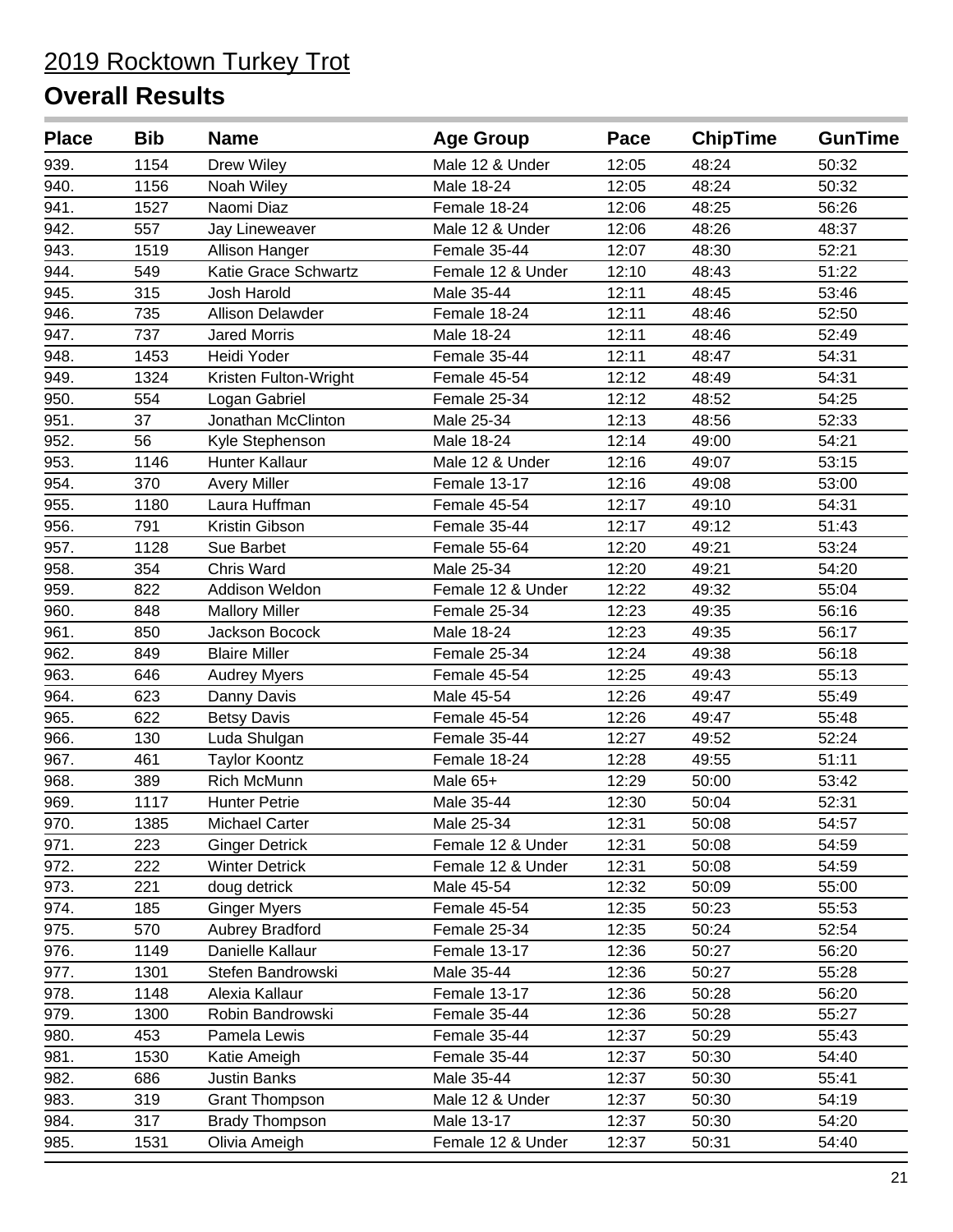| <b>Place</b> | <b>Bib</b> | <b>Name</b>                | <b>Age Group</b>  | Pace  | <b>ChipTime</b> | <b>GunTime</b> |
|--------------|------------|----------------------------|-------------------|-------|-----------------|----------------|
| 986.         | 1067       | Sheri Loomis               | Female 35-44      | 12:39 | 50:37           | 55:29          |
| 987.         | 1066       | <b>Curt Loomis</b>         | Male 35-44        | 12:39 | 50:38           | 55:30          |
| 988.         | 555        | Claudia Lineweaver         | Female 45-54      | 12:43 | 50:54           | 51:05          |
| 989.         | 1388       | Kyle Voorhes               | Male 35-44        | 12:43 | 50:56           | 56:43          |
| 990.         | 1468       | Maya Brown                 | Female 12 & Under | 12:45 | 51:01           | 55:04          |
| 991.         | 1386       | <b>Robert Strimer</b>      | Male 35-44        | 12:45 | 51:01           | 56:48          |
| 992.         | 1387       | Rebecca Strimer            | Female 35-44      | 12:45 | 51:01           | 56:48          |
| 993.         | 1467       | Joseph Brown               | Male 35-44        | 12:45 | 51:02           | 55:06          |
| 994.         | 885        | Don Shank                  | Male 55-64        | 12:45 | 51:04           | 55:55          |
| 995.         | 270        | Kenneth Shank              | Male 55-64        | 12:45 | 51:04           | 55:58          |
| 996.         | 316        | Angela Thompson            | Female 35-44      | 12:47 | 51:10           | 55:01          |
| 997.         | 54         | Logan Stoltzfus            | Male 25-34        | 12:47 | 51:12           | 56:08          |
| 998.         | 293        | Bethany Chupp              | Female 18-24      | 12:48 | 51:13           | 56:08          |
| 999.         | 437        | Natalie Blanton            | Female 18-24      | 12:48 | 51:14           | 53:51          |
| 1000.        | 5          | Valerie Blanton            | Female 45-54      | 12:48 | 51:14           | 53:51          |
| 1001.        | 1086       | Tania Koonin               | Female 65+        | 12:49 | 51:20           | 55:18          |
| 1002.        | 823        | <b>Riley Weldon</b>        | Female 12 & Under | 12:54 | 51:37           | 57:09          |
| 1003.        | 1333       | Charlotte Jesteadt         | Female 12 & Under | 12:54 | 51:38           | 53:59          |
| 1004.        | 589        | Ksenia Sasjaworsky         | Female 65+        | 12:55 | 51:41           | 55:20          |
| 1005.        | 160        | Anna Dintaman              | Female 35-44      | 12:56 | 51:46           | 57:50          |
| 1006.        | 105        | cory sodikoff              | Male 35-44        | 12:56 | 51:48           | 56:44          |
| 1007.        | 1095       | Alex Layman                | Female 18-24      | 12:56 | 51:48           | 54:06          |
| 1008.        | 104        | dara titus                 | Female 25-34      | 12:57 | 51:50           | 56:44          |
| 1009.        | 535        | Kevin Tysinger             | Male 45-54        | 12:57 | 51:52           | 55:30          |
| 1010.        | 990        | Jennifer Mongold           | Female 45-54      | 12:58 | 51:53           | 55:53          |
| 1011.        | 1090       | Luci Comer                 | Female 35-44      | 12:58 | 51:56           | 57:09          |
| 1012.        | 204        | Michaela Blosser           | Female 25-34      | 12:59 | 51:57           | 56:11          |
| 1013.        | 844        | Elizabeth Ryan             | Female 18-24      | 12:59 | 51:57           | 55:32          |
| 1014.        | 694        | Samantha Landram           | Female 13-17      | 13:01 | 52:05           | 57:08          |
| 1015.        | 255        | Abigail Sloan              | Female 35-44      | 13:01 | 52:05           | 57:08          |
| 1016.        | 211        | <b>Charlie Fairchild</b>   | Male 25-34        | 13:01 | 52:08           | 56:14          |
| 1017.        | 210        | Erin Fairchild             | Female 35-44      | 13:01 | 52:08           | 56:13          |
| 1018.        | 1285       | <b>Whitney Brooks</b>      | Female 35-44      | 13:02 | 52:10           | 58:16          |
| 1019.        | 1507       | Dara Albouyah              | Male 65+          | 13:02 | 52:12           | 57:57          |
| 1020.        | 903        | Sebastian George           | Male 12 & Under   | 13:03 | 52:13           | 57:00          |
| 1021.        | 149        | Andrea Estep               | Female 25-34      | 13:03 | 52:14           | 57:08          |
| 1022.        | 734        | Susan Delawder             | Female 45-54      | 13:07 | 52:29           | 56:29          |
| 1023.        | 48         | SeanThomas Mahon           | Male 12 & Under   | 13:08 | 52:34           | 58:31          |
| 1024.        | 1036       | <b>Wiley Hormel</b>        | Male 12 & Under   | 13:08 | 52:34           | 57:35          |
| 1025.        | 47         | Kimberly Mahon             | Female 35-44      | 13:08 | 52:35           | 58:31          |
| 1026.        | 1097       | <b>Esther Nizer</b>        | Female 65+        | 13:08 | 52:35           | 58:03          |
| 1027.        | 1034       | Ashley Hormel              | Female 35-44      | 13:10 | 52:41           | 57:42          |
| 1028.        | 122        | <b>Stephanie Southerly</b> | Female 55-64      | 13:11 | 52:46           | 57:59          |
| 1029.        | 1375       | Vance Lemasters            | Male 65+          | 13:11 | 52:47           | 55:20          |
| 1030.        | 290        | <b>Kelsey Miner</b>        | Female 25-34      | 13:11 | 52:47           | 58:00          |
| 1031.        | 289        | <b>Chloe Simmons</b>       | Female 18-24      | 13:11 | 52:47           | 57:59          |
| 1032.        | 288        | Laura Logan                | Female 45-54      | 13:11 | 52:47           | 57:59          |
|              |            |                            |                   |       |                 |                |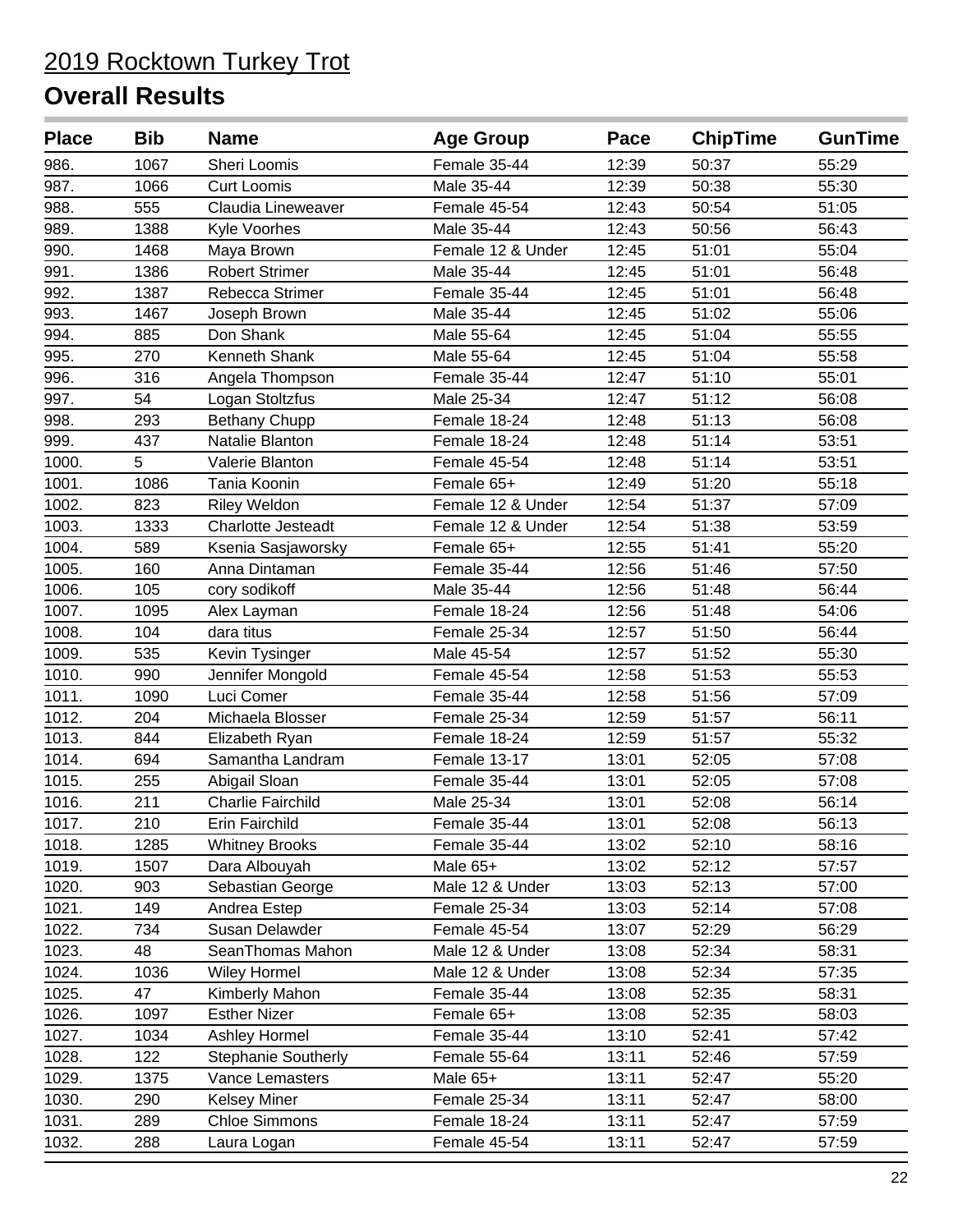| <b>Place</b> | <b>Bib</b> | <b>Name</b>          | <b>Age Group</b>  | Pace  | <b>ChipTime</b> | <b>GunTime</b> |
|--------------|------------|----------------------|-------------------|-------|-----------------|----------------|
| 1033.        | 1055       | <b>Grace Daniels</b> | Female 12 & Under | 13:11 | 52:48           | 53:32          |
| 1034.        | 146        | Naomi Domingus       | Female 12 & Under | 13:13 | 52:55           | 56:17          |
| 1035.        | 143        | Sarah Domingus       | Female 35-44      | 13:15 | 53:03           | 56:26          |
| 1036.        | 640        | <b>Becky Harris</b>  | Female 35-44      | 13:17 | 53:11           | 58:03          |
| 1037.        | 372        | <b>Chris Demaree</b> | Male 35-44        | 13:17 | 53:12           | 55:52          |
| 1038.        | 318        | Logan Steele         | Male 13-17        | 13:17 | 53:12           | 57:00          |
| 1039.        | 659        | Madeline Leach       | Female 18-24      | 13:18 | 53:15           | 56:49          |
| 1040.        | 918        | Sonya Baker          | Female 45-54      | 13:18 | 53:15           | 58:14          |
| 1041.        | 660        | Mikaela Leach        | Female 18-24      | 13:18 | 53:16           | 56:51          |
| 1042.        | 1508       | Roya Eldstien        | Female 55-64      | 13:19 | 53:19           | 59:05          |
| 1043.        | 1175       | Helen Penrod         | Female 55-64      | 13:19 | 53:20           | 58:33          |
| 1044.        | 764        | Kirsten Moore        | Female 45-54      | 13:20 | 53:22           | 58:13          |
| 1045.        | 765        | <b>Chris Moore</b>   | Male 45-54        | 13:20 | 53:24           | 58:13          |
| 1046.        | 873        | Michael Ruckman      | Male 45-54        | 13:21 | 53:28           | 57:04          |
| 1047.        | 874        | Mandy Ruckman        | Female 18-24      | 13:21 | 53:28           | 57:04          |
| 1048.        | 486        | John Gu              | Male 35-44        | 13:23 | 53:33           | 59:45          |
| 1049.        | 487        | April Chen           | Female 25-34      | 13:23 | 53:33           | 59:45          |
| 1050.        | 578        | Carey Dean           | Female 35-44      | 13:23 | 53:36           | 57:24          |
| 1051.        | 579        | Jaedyn Minor         | Female 18-24      | 13:24 | 53:37           | 57:24          |
| 1052.        | 639        | Robert Gu            | Male 35-44        | 13:24 | 53:40           | 59:46          |
| 1053.        | 256        | Amy Werner           | Female 45-54      | 13:24 | 53:40           | 59:00          |
| 1054.        | 527        | Isabelle burden      | Female 18-24      | 13:25 | 53:43           | 59:46          |
| 1055.        | 591        | Lea Dean             | Female 35-44      | 13:25 | 53:43           | 57:29          |
| 1056.        | 526        | Paul Kim             | Male 18-24        | 13:25 | 53:43           | 59:45          |
| 1057.        | 66         | William Gu           | Male 18-24        | 13:25 | 53:43           | 59:45          |
| 1058.        | 638        | George Kim           | Male 25-34        | 13:25 | 53:43           | 59:44          |
| 1059.        | 1506       | Neko Rafat           | Female 55-64      | 13:25 | 53:43           | 59:29          |
| 1060.        | 1505       | Nikoo Bakhtiar       | Female 55-64      | 13:26 | 53:45           | 59:29          |
| 1061.        | 297        | Megan Lyford         | Female 25-34      | 13:26 | 53:45           | 57:38          |
| 1062.        | 64         | Jack Gu              | Male 45-54        | 13:26 | 53:46           | 59:46          |
| 1063.        | 65         | <b>Emily Lee</b>     | Female 45-54      | 13:26 | 53:46           | 59:46          |
| 1064.        | 193        | Carse Lonett         | Female 25-34      | 13:27 | 53:52           | 55:44          |
| 1065.        | 768        | Jack Moore           | Male 13-17        | 13:28 | 53:53           | 57:37          |
| 1066.        | 1305       | Roxana Atwood        | Female 65+        | 13:28 | 53:54           | 58:51          |
| 1067.        | 695        | Kaycie Light         | Female 13-17      | 13:29 | 53:57           | 59:01          |
| 1068.        | 576        | Julie Liskey         | Female 55-64      | 13:29 | 53:58           | 57:46          |
| 1069.        | 446        | Jason Young          | Male 25-34        | 13:30 | 54:04           | 56:16          |
| 1070.        | 447        | Nattida Young        | Female 35-44      | 13:31 | 54:05           | 56:14          |
| 1071.        | 1396       | Jaiel Yoder          | Male 12 & Under   | 13:34 | 54:17           | 59:45          |
| 1072.        | 1028       | Innesa Yurchenko     | Female 18-24      | 13:40 | 54:42           | 59:32          |
| 1073.        | 1029       | Nadiya Demo          | Female 25-34      | 13:40 | 54:43           | 59:32          |
| 1074.        | 107        | <b>Heather Chico</b> | Female 25-34      | 13:41 | 54:45           | 59:57          |
| 1075.        | 1078       | Maria Pennington     | Female 25-34      | 13:41 | 54:47           | 54:47          |
| 1076.        | 1233       | Jay Pennington       | Male 25-34        | 13:41 | 54:48           | 54:48          |
| 1077.        | 1486       | Kathy Long           | Female 55-64      | 13:42 | 54:50           | 57:01          |
| 1078.        | 1490       | Sonya Shaver         | Female 45-54      | 13:44 | 54:59           | 1:00:29        |
| 1079.        | 44         | Emily Whistleman     | Female 35-44      | 13:47 | 55:09           | 56:21          |
|              |            |                      |                   |       |                 |                |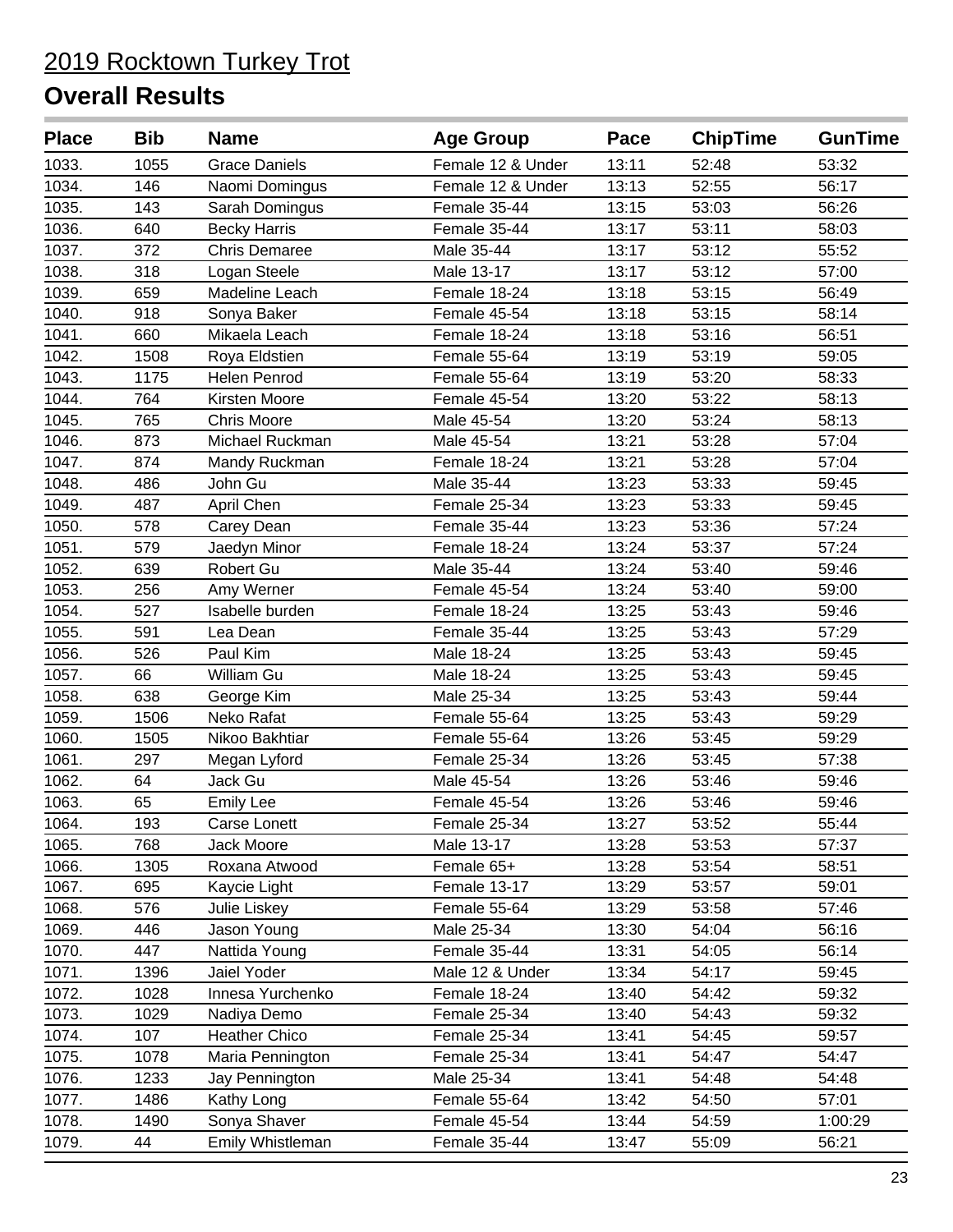| <b>Place</b> | <b>Bib</b> | <b>Name</b>                 | <b>Age Group</b> | Pace  | <b>ChipTime</b> | <b>GunTime</b> |
|--------------|------------|-----------------------------|------------------|-------|-----------------|----------------|
| 1080.        | 539        | Kara Cook                   | Female 35-44     | 13:50 | 55:22           | 1:00:41        |
| 1081.        | 1485       | Sandra Quigg                | Female 45-54     | 13:51 | 55:25           | 1:00:28        |
| 1082.        | 999        | Abby Striebig               | Female 35-44     | 13:51 | 55:26           | 1:00:28        |
| 1083.        | 789        | <b>Gail McClintock</b>      | Female 55-64     | 13:52 | 55:31           | 1:00:53        |
| 1084.        | 1368       | Kelli Zahn                  | Female 45-54     | 13:52 | 55:31           | 1:00:53        |
| 1085.        | 888        | Katherine Knicely           | Female 45-54     | 13:52 | 55:31           | 1:00:53        |
| 1086.        | 1517       | Laura Cangiano              | Female 35-44     | 13:53 | 55:35           | 1:01:05        |
| 1087.        | 1308       | <b>Scott Smith</b>          | Female 25-34     | 13:54 | 55:38           | 1:02:21        |
| 1088.        | 540        | <b>Kelly Cook</b>           | Female 35-44     | 13:57 | 55:51           | 1:01:12        |
| 1089.        | 153        | Maggie Kyger                | Female 55-64     | 13:59 | 55:58           | 1:00:47        |
| 1090.        | 819        | Susan Gouthro               | Female 35-44     | 14:02 | 56:10           | 59:49          |
| 1091.        | 253        | Lynne Defnall               | Female 55-64     | 14:04 | 56:18           | 58:58          |
| 1092.        | 1311       | <b>Stefanie Dove</b>        | Female 25-34     | 14:04 | 56:18           | 1:02:25        |
| 1093.        | 961        | Athena Cupp                 | Female 45-54     | 14:04 | 56:20           | 1:02:38        |
| 1094.        | 955        | <b>Bobbi Hottinger</b>      | Female 45-54     | 14:04 | 56:20           | 1:02:38        |
| 1095.        | 547        | <b>Mindy Schwartz</b>       | Female 35-44     | 14:05 | 56:24           | 59:04          |
| 1096.        | 662        | Lauren Huber                | Female 35-44     | 14:05 | 56:24           | 59:04          |
| 1097.        | 30         | Alexandra Rehkemper         | Female 18-24     | 14:09 | 56:40           | 1:02:03        |
| 1098.        | 55         | Lori Butler                 | Female 45-54     | 14:10 | 56:41           | 1:02:03        |
| 1099.        | 1189       | Jonathan Arteaga            | Male 25-34       | 14:10 | 56:41           | 1:01:26        |
| 1100.        | 28         | Jodi Rehkemper              | Female 45-54     | 14:10 | 56:41           | 1:02:04        |
| 1101.        | 1075       | <b>Bryce Tarmin</b>         | Male 18-24       | 14:12 | 56:52           | 1:02:26        |
| 1102.        | 1074       | Hannah Blosser              | Female 13-17     | 14:13 | 56:53           | 1:02:25        |
| 1103.        | 375        | Katie Frazier               | Female 35-44     | 14:13 | 56:55           | 1:01:44        |
| 1104.        | 342        | Alyssa Bosley               | Female 35-44     | 14:13 | 56:55           | 1:02:13        |
| 1105.        | 1222       | <b>Esther Butler-Miller</b> | Female 35-44     | 14:13 | 56:56           | 1:02:25        |
| 1106.        | 1100       | Natasha Butler              | Female 35-44     | 14:13 | 56:56           | 1:02:23        |
| 1107.        | 927        | <b>Galen Murton</b>         | Male 35-44       | 14:13 | 56:56           | 1:00:21        |
| 1108.        | 928        | <b>Ezzilin Murton Amato</b> | Male 12 & Under  | 14:14 | 56:57           | 1:00:20        |
| 1109.        | 350        | Liza Koonin                 | Female 25-34     | 14:14 | 56:58           | 1:00:57        |
| 1110.        | 1409       | <b>BRYAN ECKSTEIN</b>       | Male 55-64       | 14:15 | 57:02           | 1:01:58        |
| 1111.        | 1408       | Theresa Eckstein            | Female 55-64     | 14:15 | 57:03           | 1:01:58        |
| 1112.        | 1243       | <b>Brady Ray</b>            | Male 12 & Under  | 14:16 | 57:07           | 1:02:27        |
| 1113.        | 1242       | Rosalyn Ray                 | Female 35-44     | 14:16 | 57:08           | 1:02:27        |
| 1114.        | 1244       | Sebastian Ray               | Male 12 & Under  | 14:16 | 57:08           | 1:02:27        |
| 1115.        | 1369       | Veronica Schweitzer         | Female 35-44     | 14:17 | 57:10           | 1:02:17        |
| 1116.        | 1208       | <b>Tim Schmell</b>          | Male 25-34       | 14:19 | 57:17           | 1:03:51        |
| 1117.        | 582        | Sue Barber                  | Female 45-54     | 14:19 | 57:19           | 1:01:21        |
| 1118.        | 1432       | <b>Tammy Cieri</b>          | Female 45-54     | 14:19 | 57:19           | 59:39          |
| 1119.        | 1094       | Tracey Layman               | Female 45-54     | 14:19 | 57:20           | 59:39          |
| 1120.        | 1309       | Savanna Little              | Female 25-34     | 14:21 | 57:27           | 1:03:26        |
| 1121.        | 677        | <b>Gregory Slocum</b>       | Male 55-64       | 14:22 | 57:30           | 1:01:23        |
| 1122.        | 676        | Nancy McNabb                | Female 65+       | 14:22 | 57:31           | 1:01:24        |
| 1123.        | 595        | Sara Zelenka                | Female 45-54     | 14:24 | 57:39           | 1:01:40        |
| 1124.        | 320        | Sandy Warner                | Female 55-64     | 14:26 | 57:46           | 1:02:32        |
| 1125.        | 678        | Danielle Strickler          | Female 25-34     | 14:27 | 57:50           | 1:01:46        |
| 1126.        | 1116       | Meanda Petrie               | Female 35-44     | 14:30 | 58:03           | 1:03:08        |
|              |            |                             |                  |       |                 |                |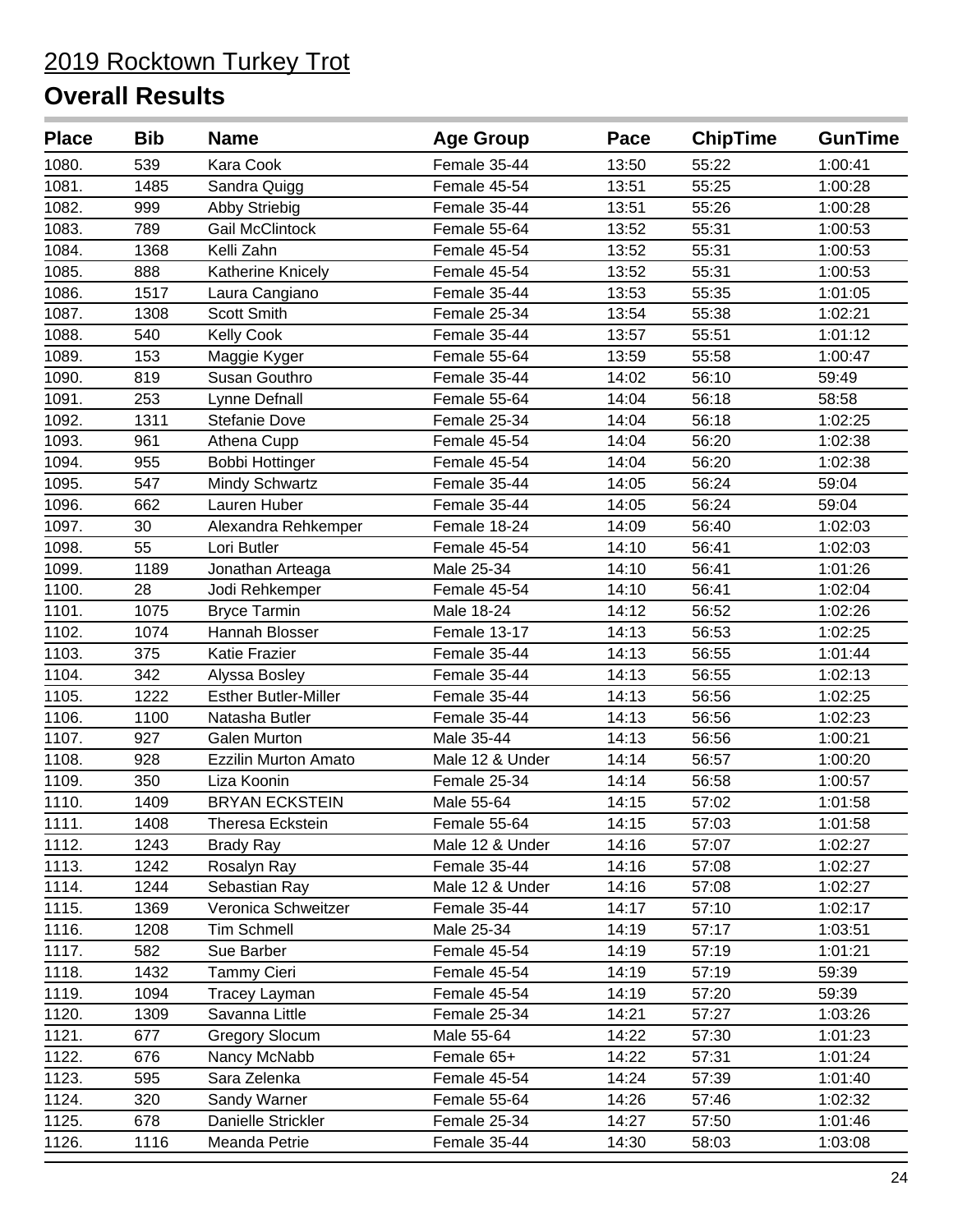| 1127.<br>Louise Corbo<br>Female 45-54<br>14:31<br>170<br>58:06<br>14:32<br>58:11<br>1128.<br>434<br><b>Heather Kite</b><br>Female 25-34<br>1129.<br>14:34<br>58:18<br>665<br>Kate Huber<br>Female 12 & Under<br>1130.<br>225<br>Ali Price<br>Female 18-24<br>14:34<br>58:18<br>1131.<br>550<br><b>Hattie Schwartz</b><br>Female 12 & Under<br>14:34<br>58:19<br>1132.<br>224<br>Lisa Price<br>Female 45-54<br>14:34<br>58:19<br>1133.<br>548<br><b>Matthew Schwartz</b><br>Male 35-44<br>14:34<br>58:19<br>1134.<br>1383<br>Female 45-54<br>14:35<br>JoDe Shirkey<br>58:21<br>1135.<br>Female 35-44<br>14:35<br>58:23<br>644<br>Amie Loving-Harpine<br>1136.<br>394<br>R C Hammer<br>Female 35-44<br>14:35<br>58:24<br>58:25<br>1137.<br>1420<br>Male 55-64<br>14:36<br>Doug Rhodes<br>1138.<br>180<br><b>Charity Derrow</b><br>Female 55-64<br>14:41<br>58:46<br>1139.<br>252<br>Lori Skladanowski<br>14:44<br>58:59<br>Female 45-54<br>1140.<br>Maria Skladanowski<br>14:44<br>128<br>Female 18-24<br>59:00<br>1141.<br>238<br>14:46<br>59:05<br>Mitchell Skladanowski<br>Male 25-34<br>1142.<br>Female 25-34<br>14:46<br>59:05<br>239<br>Amy Skladanowski<br>1143.<br>79<br>Keeana Moore<br>Female 18-24<br>14:48<br>59:14<br>1144.<br>382<br>Cara Shrum<br>59:21<br>Female 35-44<br>14:50<br>1145.<br>381<br>Phil Quagliariello<br>Male 35-44<br>14:50<br>59:21<br>1146.<br>987<br>Michael Landes<br>59:27<br>Male 18-24<br>14:51<br>1147.<br>Male 18-24<br>14:54<br>59:39<br>281<br><b>Carter McNeely</b><br>1148.<br>1447<br>14:54<br>59:40<br><b>Samuel Glover</b><br>Male 25-34<br>1149.<br>471<br>Jason Moore<br>Male 12 & Under<br>14:55<br>59:41<br>1150.<br>472<br>Liam Moore<br>Male 12 & Under<br>14:55<br>59:44<br>1151.<br>663<br>14:56<br>59:47<br>Mary Huber<br>Female 12 & Under<br>1152.<br>1122<br>Female 45-54<br>14:56<br>59:48<br>Angela Knupp<br>1153.<br>1073<br>Monica Reis-Bergan<br>14:57<br>Female 45-54<br>59:49<br>1154.<br>1072<br>Jessica Bergan<br>Female 18-24<br>14:57<br>59:50<br>1155.<br>473<br>Marie Moore<br>Female 12 & Under<br>14:59<br>59:57<br>1156.<br>469<br>Female 35-44<br>14:59<br><b>Hilary Moore</b><br>59:57<br>1157.<br>470<br>Jason Moore<br>Male 35-44<br>59:58<br>14:59<br>532<br>59:58<br>1158.<br>Female 25-34<br>14:59<br>Megan Shepard<br>1159.<br>189<br>59:58<br>Amy Taylor<br>Female 25-34<br>14:59<br>1160.<br>95<br><b>MACKENZIE Grimes</b><br>14:59<br>59:58<br>Female 25-34<br>Male 25-34<br>15:00<br>1161.<br>190<br>1:00:01<br>Dustin Taylor<br>1162.<br>619<br><b>Chris Arndt</b><br>Male 55-64<br>15:00<br>1:00:02<br>1163.<br>1307<br><b>Allison Smith</b><br>Female 25-34<br>15:00<br>1:00:02<br>1164.<br>Female 45-54<br>15:00<br>618<br>Andi Arndt<br>1:00:03<br>1:00:04<br>1165.<br>606<br>Calissa Getz<br>Female 35-44<br>15:00<br>1166.<br>15:01<br>1:00:08<br>76<br>Helen Moore<br>Female 55-64<br>1167.<br>454<br>Female 25-34<br>15:02<br>1:00:10<br>Talia Baltazar<br>15:02<br>1168.<br>1310<br><b>Cindy Little</b><br>Female 55-64<br>1:00:12<br>744<br>15:03<br>1:00:16<br>1169.<br>Amy Leap Miller<br>Female 25-34<br><b>DEBRA LEAP</b><br>15:04<br>1:00:17<br>1170.<br>257<br>Female 65+<br>1171.<br>837<br>Lorie Miller<br>Female 55-64<br>15:04<br>1:00:20 | <b>Place</b> | <b>Bib</b> | <b>Name</b> | <b>Age Group</b> | Pace  | <b>ChipTime</b> | <b>GunTime</b> |
|-------------------------------------------------------------------------------------------------------------------------------------------------------------------------------------------------------------------------------------------------------------------------------------------------------------------------------------------------------------------------------------------------------------------------------------------------------------------------------------------------------------------------------------------------------------------------------------------------------------------------------------------------------------------------------------------------------------------------------------------------------------------------------------------------------------------------------------------------------------------------------------------------------------------------------------------------------------------------------------------------------------------------------------------------------------------------------------------------------------------------------------------------------------------------------------------------------------------------------------------------------------------------------------------------------------------------------------------------------------------------------------------------------------------------------------------------------------------------------------------------------------------------------------------------------------------------------------------------------------------------------------------------------------------------------------------------------------------------------------------------------------------------------------------------------------------------------------------------------------------------------------------------------------------------------------------------------------------------------------------------------------------------------------------------------------------------------------------------------------------------------------------------------------------------------------------------------------------------------------------------------------------------------------------------------------------------------------------------------------------------------------------------------------------------------------------------------------------------------------------------------------------------------------------------------------------------------------------------------------------------------------------------------------------------------------------------------------------------------------------------------------------------------------------------------------------------------------------------------------------------------------------------------------------------------------------------------------------------------------------------------------------------------------------------------------------------------------------------------------------------------------------------------------------------------------------------------------------------------------------------------|--------------|------------|-------------|------------------|-------|-----------------|----------------|
|                                                                                                                                                                                                                                                                                                                                                                                                                                                                                                                                                                                                                                                                                                                                                                                                                                                                                                                                                                                                                                                                                                                                                                                                                                                                                                                                                                                                                                                                                                                                                                                                                                                                                                                                                                                                                                                                                                                                                                                                                                                                                                                                                                                                                                                                                                                                                                                                                                                                                                                                                                                                                                                                                                                                                                                                                                                                                                                                                                                                                                                                                                                                                                                                                                                       |              |            |             |                  |       |                 | 1:03:54        |
|                                                                                                                                                                                                                                                                                                                                                                                                                                                                                                                                                                                                                                                                                                                                                                                                                                                                                                                                                                                                                                                                                                                                                                                                                                                                                                                                                                                                                                                                                                                                                                                                                                                                                                                                                                                                                                                                                                                                                                                                                                                                                                                                                                                                                                                                                                                                                                                                                                                                                                                                                                                                                                                                                                                                                                                                                                                                                                                                                                                                                                                                                                                                                                                                                                                       |              |            |             |                  |       |                 | 1:03:18        |
|                                                                                                                                                                                                                                                                                                                                                                                                                                                                                                                                                                                                                                                                                                                                                                                                                                                                                                                                                                                                                                                                                                                                                                                                                                                                                                                                                                                                                                                                                                                                                                                                                                                                                                                                                                                                                                                                                                                                                                                                                                                                                                                                                                                                                                                                                                                                                                                                                                                                                                                                                                                                                                                                                                                                                                                                                                                                                                                                                                                                                                                                                                                                                                                                                                                       |              |            |             |                  |       |                 | 1:03:15        |
|                                                                                                                                                                                                                                                                                                                                                                                                                                                                                                                                                                                                                                                                                                                                                                                                                                                                                                                                                                                                                                                                                                                                                                                                                                                                                                                                                                                                                                                                                                                                                                                                                                                                                                                                                                                                                                                                                                                                                                                                                                                                                                                                                                                                                                                                                                                                                                                                                                                                                                                                                                                                                                                                                                                                                                                                                                                                                                                                                                                                                                                                                                                                                                                                                                                       |              |            |             |                  |       |                 | 1:03:22        |
|                                                                                                                                                                                                                                                                                                                                                                                                                                                                                                                                                                                                                                                                                                                                                                                                                                                                                                                                                                                                                                                                                                                                                                                                                                                                                                                                                                                                                                                                                                                                                                                                                                                                                                                                                                                                                                                                                                                                                                                                                                                                                                                                                                                                                                                                                                                                                                                                                                                                                                                                                                                                                                                                                                                                                                                                                                                                                                                                                                                                                                                                                                                                                                                                                                                       |              |            |             |                  |       |                 | 1:03:16        |
|                                                                                                                                                                                                                                                                                                                                                                                                                                                                                                                                                                                                                                                                                                                                                                                                                                                                                                                                                                                                                                                                                                                                                                                                                                                                                                                                                                                                                                                                                                                                                                                                                                                                                                                                                                                                                                                                                                                                                                                                                                                                                                                                                                                                                                                                                                                                                                                                                                                                                                                                                                                                                                                                                                                                                                                                                                                                                                                                                                                                                                                                                                                                                                                                                                                       |              |            |             |                  |       |                 | 1:03:23        |
|                                                                                                                                                                                                                                                                                                                                                                                                                                                                                                                                                                                                                                                                                                                                                                                                                                                                                                                                                                                                                                                                                                                                                                                                                                                                                                                                                                                                                                                                                                                                                                                                                                                                                                                                                                                                                                                                                                                                                                                                                                                                                                                                                                                                                                                                                                                                                                                                                                                                                                                                                                                                                                                                                                                                                                                                                                                                                                                                                                                                                                                                                                                                                                                                                                                       |              |            |             |                  |       |                 | 1:03:17        |
|                                                                                                                                                                                                                                                                                                                                                                                                                                                                                                                                                                                                                                                                                                                                                                                                                                                                                                                                                                                                                                                                                                                                                                                                                                                                                                                                                                                                                                                                                                                                                                                                                                                                                                                                                                                                                                                                                                                                                                                                                                                                                                                                                                                                                                                                                                                                                                                                                                                                                                                                                                                                                                                                                                                                                                                                                                                                                                                                                                                                                                                                                                                                                                                                                                                       |              |            |             |                  |       |                 | 1:03:25        |
|                                                                                                                                                                                                                                                                                                                                                                                                                                                                                                                                                                                                                                                                                                                                                                                                                                                                                                                                                                                                                                                                                                                                                                                                                                                                                                                                                                                                                                                                                                                                                                                                                                                                                                                                                                                                                                                                                                                                                                                                                                                                                                                                                                                                                                                                                                                                                                                                                                                                                                                                                                                                                                                                                                                                                                                                                                                                                                                                                                                                                                                                                                                                                                                                                                                       |              |            |             |                  |       |                 | 1:03:27        |
|                                                                                                                                                                                                                                                                                                                                                                                                                                                                                                                                                                                                                                                                                                                                                                                                                                                                                                                                                                                                                                                                                                                                                                                                                                                                                                                                                                                                                                                                                                                                                                                                                                                                                                                                                                                                                                                                                                                                                                                                                                                                                                                                                                                                                                                                                                                                                                                                                                                                                                                                                                                                                                                                                                                                                                                                                                                                                                                                                                                                                                                                                                                                                                                                                                                       |              |            |             |                  |       |                 | 1:04:29        |
|                                                                                                                                                                                                                                                                                                                                                                                                                                                                                                                                                                                                                                                                                                                                                                                                                                                                                                                                                                                                                                                                                                                                                                                                                                                                                                                                                                                                                                                                                                                                                                                                                                                                                                                                                                                                                                                                                                                                                                                                                                                                                                                                                                                                                                                                                                                                                                                                                                                                                                                                                                                                                                                                                                                                                                                                                                                                                                                                                                                                                                                                                                                                                                                                                                                       |              |            |             |                  |       |                 | 1:01:01        |
|                                                                                                                                                                                                                                                                                                                                                                                                                                                                                                                                                                                                                                                                                                                                                                                                                                                                                                                                                                                                                                                                                                                                                                                                                                                                                                                                                                                                                                                                                                                                                                                                                                                                                                                                                                                                                                                                                                                                                                                                                                                                                                                                                                                                                                                                                                                                                                                                                                                                                                                                                                                                                                                                                                                                                                                                                                                                                                                                                                                                                                                                                                                                                                                                                                                       |              |            |             |                  |       |                 | 1:02:31        |
|                                                                                                                                                                                                                                                                                                                                                                                                                                                                                                                                                                                                                                                                                                                                                                                                                                                                                                                                                                                                                                                                                                                                                                                                                                                                                                                                                                                                                                                                                                                                                                                                                                                                                                                                                                                                                                                                                                                                                                                                                                                                                                                                                                                                                                                                                                                                                                                                                                                                                                                                                                                                                                                                                                                                                                                                                                                                                                                                                                                                                                                                                                                                                                                                                                                       |              |            |             |                  |       |                 | 1:00:52        |
|                                                                                                                                                                                                                                                                                                                                                                                                                                                                                                                                                                                                                                                                                                                                                                                                                                                                                                                                                                                                                                                                                                                                                                                                                                                                                                                                                                                                                                                                                                                                                                                                                                                                                                                                                                                                                                                                                                                                                                                                                                                                                                                                                                                                                                                                                                                                                                                                                                                                                                                                                                                                                                                                                                                                                                                                                                                                                                                                                                                                                                                                                                                                                                                                                                                       |              |            |             |                  |       |                 | 1:00:52        |
|                                                                                                                                                                                                                                                                                                                                                                                                                                                                                                                                                                                                                                                                                                                                                                                                                                                                                                                                                                                                                                                                                                                                                                                                                                                                                                                                                                                                                                                                                                                                                                                                                                                                                                                                                                                                                                                                                                                                                                                                                                                                                                                                                                                                                                                                                                                                                                                                                                                                                                                                                                                                                                                                                                                                                                                                                                                                                                                                                                                                                                                                                                                                                                                                                                                       |              |            |             |                  |       |                 | 1:00:58        |
|                                                                                                                                                                                                                                                                                                                                                                                                                                                                                                                                                                                                                                                                                                                                                                                                                                                                                                                                                                                                                                                                                                                                                                                                                                                                                                                                                                                                                                                                                                                                                                                                                                                                                                                                                                                                                                                                                                                                                                                                                                                                                                                                                                                                                                                                                                                                                                                                                                                                                                                                                                                                                                                                                                                                                                                                                                                                                                                                                                                                                                                                                                                                                                                                                                                       |              |            |             |                  |       |                 | 1:00:58        |
|                                                                                                                                                                                                                                                                                                                                                                                                                                                                                                                                                                                                                                                                                                                                                                                                                                                                                                                                                                                                                                                                                                                                                                                                                                                                                                                                                                                                                                                                                                                                                                                                                                                                                                                                                                                                                                                                                                                                                                                                                                                                                                                                                                                                                                                                                                                                                                                                                                                                                                                                                                                                                                                                                                                                                                                                                                                                                                                                                                                                                                                                                                                                                                                                                                                       |              |            |             |                  |       |                 | 1:04:08        |
|                                                                                                                                                                                                                                                                                                                                                                                                                                                                                                                                                                                                                                                                                                                                                                                                                                                                                                                                                                                                                                                                                                                                                                                                                                                                                                                                                                                                                                                                                                                                                                                                                                                                                                                                                                                                                                                                                                                                                                                                                                                                                                                                                                                                                                                                                                                                                                                                                                                                                                                                                                                                                                                                                                                                                                                                                                                                                                                                                                                                                                                                                                                                                                                                                                                       |              |            |             |                  |       |                 | 1:05:34        |
|                                                                                                                                                                                                                                                                                                                                                                                                                                                                                                                                                                                                                                                                                                                                                                                                                                                                                                                                                                                                                                                                                                                                                                                                                                                                                                                                                                                                                                                                                                                                                                                                                                                                                                                                                                                                                                                                                                                                                                                                                                                                                                                                                                                                                                                                                                                                                                                                                                                                                                                                                                                                                                                                                                                                                                                                                                                                                                                                                                                                                                                                                                                                                                                                                                                       |              |            |             |                  |       |                 | 1:05:36        |
|                                                                                                                                                                                                                                                                                                                                                                                                                                                                                                                                                                                                                                                                                                                                                                                                                                                                                                                                                                                                                                                                                                                                                                                                                                                                                                                                                                                                                                                                                                                                                                                                                                                                                                                                                                                                                                                                                                                                                                                                                                                                                                                                                                                                                                                                                                                                                                                                                                                                                                                                                                                                                                                                                                                                                                                                                                                                                                                                                                                                                                                                                                                                                                                                                                                       |              |            |             |                  |       |                 | 1:04:45        |
|                                                                                                                                                                                                                                                                                                                                                                                                                                                                                                                                                                                                                                                                                                                                                                                                                                                                                                                                                                                                                                                                                                                                                                                                                                                                                                                                                                                                                                                                                                                                                                                                                                                                                                                                                                                                                                                                                                                                                                                                                                                                                                                                                                                                                                                                                                                                                                                                                                                                                                                                                                                                                                                                                                                                                                                                                                                                                                                                                                                                                                                                                                                                                                                                                                                       |              |            |             |                  |       |                 | 1:05:30        |
|                                                                                                                                                                                                                                                                                                                                                                                                                                                                                                                                                                                                                                                                                                                                                                                                                                                                                                                                                                                                                                                                                                                                                                                                                                                                                                                                                                                                                                                                                                                                                                                                                                                                                                                                                                                                                                                                                                                                                                                                                                                                                                                                                                                                                                                                                                                                                                                                                                                                                                                                                                                                                                                                                                                                                                                                                                                                                                                                                                                                                                                                                                                                                                                                                                                       |              |            |             |                  |       |                 | 1:05:31        |
|                                                                                                                                                                                                                                                                                                                                                                                                                                                                                                                                                                                                                                                                                                                                                                                                                                                                                                                                                                                                                                                                                                                                                                                                                                                                                                                                                                                                                                                                                                                                                                                                                                                                                                                                                                                                                                                                                                                                                                                                                                                                                                                                                                                                                                                                                                                                                                                                                                                                                                                                                                                                                                                                                                                                                                                                                                                                                                                                                                                                                                                                                                                                                                                                                                                       |              |            |             |                  |       |                 | 1:05:56        |
|                                                                                                                                                                                                                                                                                                                                                                                                                                                                                                                                                                                                                                                                                                                                                                                                                                                                                                                                                                                                                                                                                                                                                                                                                                                                                                                                                                                                                                                                                                                                                                                                                                                                                                                                                                                                                                                                                                                                                                                                                                                                                                                                                                                                                                                                                                                                                                                                                                                                                                                                                                                                                                                                                                                                                                                                                                                                                                                                                                                                                                                                                                                                                                                                                                                       |              |            |             |                  |       |                 | 1:05:56        |
|                                                                                                                                                                                                                                                                                                                                                                                                                                                                                                                                                                                                                                                                                                                                                                                                                                                                                                                                                                                                                                                                                                                                                                                                                                                                                                                                                                                                                                                                                                                                                                                                                                                                                                                                                                                                                                                                                                                                                                                                                                                                                                                                                                                                                                                                                                                                                                                                                                                                                                                                                                                                                                                                                                                                                                                                                                                                                                                                                                                                                                                                                                                                                                                                                                                       |              |            |             |                  |       |                 | 1:02:25        |
|                                                                                                                                                                                                                                                                                                                                                                                                                                                                                                                                                                                                                                                                                                                                                                                                                                                                                                                                                                                                                                                                                                                                                                                                                                                                                                                                                                                                                                                                                                                                                                                                                                                                                                                                                                                                                                                                                                                                                                                                                                                                                                                                                                                                                                                                                                                                                                                                                                                                                                                                                                                                                                                                                                                                                                                                                                                                                                                                                                                                                                                                                                                                                                                                                                                       |              |            |             |                  |       |                 | 1:03:44        |
|                                                                                                                                                                                                                                                                                                                                                                                                                                                                                                                                                                                                                                                                                                                                                                                                                                                                                                                                                                                                                                                                                                                                                                                                                                                                                                                                                                                                                                                                                                                                                                                                                                                                                                                                                                                                                                                                                                                                                                                                                                                                                                                                                                                                                                                                                                                                                                                                                                                                                                                                                                                                                                                                                                                                                                                                                                                                                                                                                                                                                                                                                                                                                                                                                                                       |              |            |             |                  |       |                 | 1:03:46        |
|                                                                                                                                                                                                                                                                                                                                                                                                                                                                                                                                                                                                                                                                                                                                                                                                                                                                                                                                                                                                                                                                                                                                                                                                                                                                                                                                                                                                                                                                                                                                                                                                                                                                                                                                                                                                                                                                                                                                                                                                                                                                                                                                                                                                                                                                                                                                                                                                                                                                                                                                                                                                                                                                                                                                                                                                                                                                                                                                                                                                                                                                                                                                                                                                                                                       |              |            |             |                  |       |                 | 1:03:47        |
|                                                                                                                                                                                                                                                                                                                                                                                                                                                                                                                                                                                                                                                                                                                                                                                                                                                                                                                                                                                                                                                                                                                                                                                                                                                                                                                                                                                                                                                                                                                                                                                                                                                                                                                                                                                                                                                                                                                                                                                                                                                                                                                                                                                                                                                                                                                                                                                                                                                                                                                                                                                                                                                                                                                                                                                                                                                                                                                                                                                                                                                                                                                                                                                                                                                       |              |            |             |                  |       |                 | 1:06:11        |
|                                                                                                                                                                                                                                                                                                                                                                                                                                                                                                                                                                                                                                                                                                                                                                                                                                                                                                                                                                                                                                                                                                                                                                                                                                                                                                                                                                                                                                                                                                                                                                                                                                                                                                                                                                                                                                                                                                                                                                                                                                                                                                                                                                                                                                                                                                                                                                                                                                                                                                                                                                                                                                                                                                                                                                                                                                                                                                                                                                                                                                                                                                                                                                                                                                                       |              |            |             |                  |       |                 | 1:06:10        |
|                                                                                                                                                                                                                                                                                                                                                                                                                                                                                                                                                                                                                                                                                                                                                                                                                                                                                                                                                                                                                                                                                                                                                                                                                                                                                                                                                                                                                                                                                                                                                                                                                                                                                                                                                                                                                                                                                                                                                                                                                                                                                                                                                                                                                                                                                                                                                                                                                                                                                                                                                                                                                                                                                                                                                                                                                                                                                                                                                                                                                                                                                                                                                                                                                                                       |              |            |             |                  |       |                 | 1:06:12        |
|                                                                                                                                                                                                                                                                                                                                                                                                                                                                                                                                                                                                                                                                                                                                                                                                                                                                                                                                                                                                                                                                                                                                                                                                                                                                                                                                                                                                                                                                                                                                                                                                                                                                                                                                                                                                                                                                                                                                                                                                                                                                                                                                                                                                                                                                                                                                                                                                                                                                                                                                                                                                                                                                                                                                                                                                                                                                                                                                                                                                                                                                                                                                                                                                                                                       |              |            |             |                  |       |                 | 1:05:21        |
|                                                                                                                                                                                                                                                                                                                                                                                                                                                                                                                                                                                                                                                                                                                                                                                                                                                                                                                                                                                                                                                                                                                                                                                                                                                                                                                                                                                                                                                                                                                                                                                                                                                                                                                                                                                                                                                                                                                                                                                                                                                                                                                                                                                                                                                                                                                                                                                                                                                                                                                                                                                                                                                                                                                                                                                                                                                                                                                                                                                                                                                                                                                                                                                                                                                       |              |            |             |                  |       |                 | 1:06:17        |
|                                                                                                                                                                                                                                                                                                                                                                                                                                                                                                                                                                                                                                                                                                                                                                                                                                                                                                                                                                                                                                                                                                                                                                                                                                                                                                                                                                                                                                                                                                                                                                                                                                                                                                                                                                                                                                                                                                                                                                                                                                                                                                                                                                                                                                                                                                                                                                                                                                                                                                                                                                                                                                                                                                                                                                                                                                                                                                                                                                                                                                                                                                                                                                                                                                                       |              |            |             |                  |       |                 | 1:05:22        |
|                                                                                                                                                                                                                                                                                                                                                                                                                                                                                                                                                                                                                                                                                                                                                                                                                                                                                                                                                                                                                                                                                                                                                                                                                                                                                                                                                                                                                                                                                                                                                                                                                                                                                                                                                                                                                                                                                                                                                                                                                                                                                                                                                                                                                                                                                                                                                                                                                                                                                                                                                                                                                                                                                                                                                                                                                                                                                                                                                                                                                                                                                                                                                                                                                                                       |              |            |             |                  |       |                 | 1:06:18        |
|                                                                                                                                                                                                                                                                                                                                                                                                                                                                                                                                                                                                                                                                                                                                                                                                                                                                                                                                                                                                                                                                                                                                                                                                                                                                                                                                                                                                                                                                                                                                                                                                                                                                                                                                                                                                                                                                                                                                                                                                                                                                                                                                                                                                                                                                                                                                                                                                                                                                                                                                                                                                                                                                                                                                                                                                                                                                                                                                                                                                                                                                                                                                                                                                                                                       |              |            |             |                  |       |                 | 1:04:07        |
|                                                                                                                                                                                                                                                                                                                                                                                                                                                                                                                                                                                                                                                                                                                                                                                                                                                                                                                                                                                                                                                                                                                                                                                                                                                                                                                                                                                                                                                                                                                                                                                                                                                                                                                                                                                                                                                                                                                                                                                                                                                                                                                                                                                                                                                                                                                                                                                                                                                                                                                                                                                                                                                                                                                                                                                                                                                                                                                                                                                                                                                                                                                                                                                                                                                       |              |            |             |                  |       |                 | 1:06:04        |
|                                                                                                                                                                                                                                                                                                                                                                                                                                                                                                                                                                                                                                                                                                                                                                                                                                                                                                                                                                                                                                                                                                                                                                                                                                                                                                                                                                                                                                                                                                                                                                                                                                                                                                                                                                                                                                                                                                                                                                                                                                                                                                                                                                                                                                                                                                                                                                                                                                                                                                                                                                                                                                                                                                                                                                                                                                                                                                                                                                                                                                                                                                                                                                                                                                                       |              |            |             |                  |       |                 | 1:04:07        |
|                                                                                                                                                                                                                                                                                                                                                                                                                                                                                                                                                                                                                                                                                                                                                                                                                                                                                                                                                                                                                                                                                                                                                                                                                                                                                                                                                                                                                                                                                                                                                                                                                                                                                                                                                                                                                                                                                                                                                                                                                                                                                                                                                                                                                                                                                                                                                                                                                                                                                                                                                                                                                                                                                                                                                                                                                                                                                                                                                                                                                                                                                                                                                                                                                                                       |              |            |             |                  |       |                 | 1:05:21        |
|                                                                                                                                                                                                                                                                                                                                                                                                                                                                                                                                                                                                                                                                                                                                                                                                                                                                                                                                                                                                                                                                                                                                                                                                                                                                                                                                                                                                                                                                                                                                                                                                                                                                                                                                                                                                                                                                                                                                                                                                                                                                                                                                                                                                                                                                                                                                                                                                                                                                                                                                                                                                                                                                                                                                                                                                                                                                                                                                                                                                                                                                                                                                                                                                                                                       |              |            |             |                  |       |                 | 1:05:01        |
|                                                                                                                                                                                                                                                                                                                                                                                                                                                                                                                                                                                                                                                                                                                                                                                                                                                                                                                                                                                                                                                                                                                                                                                                                                                                                                                                                                                                                                                                                                                                                                                                                                                                                                                                                                                                                                                                                                                                                                                                                                                                                                                                                                                                                                                                                                                                                                                                                                                                                                                                                                                                                                                                                                                                                                                                                                                                                                                                                                                                                                                                                                                                                                                                                                                       |              |            |             |                  |       |                 | 1:05:18        |
|                                                                                                                                                                                                                                                                                                                                                                                                                                                                                                                                                                                                                                                                                                                                                                                                                                                                                                                                                                                                                                                                                                                                                                                                                                                                                                                                                                                                                                                                                                                                                                                                                                                                                                                                                                                                                                                                                                                                                                                                                                                                                                                                                                                                                                                                                                                                                                                                                                                                                                                                                                                                                                                                                                                                                                                                                                                                                                                                                                                                                                                                                                                                                                                                                                                       |              |            |             |                  |       |                 | 1:06:10        |
|                                                                                                                                                                                                                                                                                                                                                                                                                                                                                                                                                                                                                                                                                                                                                                                                                                                                                                                                                                                                                                                                                                                                                                                                                                                                                                                                                                                                                                                                                                                                                                                                                                                                                                                                                                                                                                                                                                                                                                                                                                                                                                                                                                                                                                                                                                                                                                                                                                                                                                                                                                                                                                                                                                                                                                                                                                                                                                                                                                                                                                                                                                                                                                                                                                                       |              |            |             |                  |       |                 | 1:05:58        |
|                                                                                                                                                                                                                                                                                                                                                                                                                                                                                                                                                                                                                                                                                                                                                                                                                                                                                                                                                                                                                                                                                                                                                                                                                                                                                                                                                                                                                                                                                                                                                                                                                                                                                                                                                                                                                                                                                                                                                                                                                                                                                                                                                                                                                                                                                                                                                                                                                                                                                                                                                                                                                                                                                                                                                                                                                                                                                                                                                                                                                                                                                                                                                                                                                                                       |              |            |             |                  |       |                 | 1:05:59        |
|                                                                                                                                                                                                                                                                                                                                                                                                                                                                                                                                                                                                                                                                                                                                                                                                                                                                                                                                                                                                                                                                                                                                                                                                                                                                                                                                                                                                                                                                                                                                                                                                                                                                                                                                                                                                                                                                                                                                                                                                                                                                                                                                                                                                                                                                                                                                                                                                                                                                                                                                                                                                                                                                                                                                                                                                                                                                                                                                                                                                                                                                                                                                                                                                                                                       |              |            |             |                  |       |                 | 1:06:06        |
|                                                                                                                                                                                                                                                                                                                                                                                                                                                                                                                                                                                                                                                                                                                                                                                                                                                                                                                                                                                                                                                                                                                                                                                                                                                                                                                                                                                                                                                                                                                                                                                                                                                                                                                                                                                                                                                                                                                                                                                                                                                                                                                                                                                                                                                                                                                                                                                                                                                                                                                                                                                                                                                                                                                                                                                                                                                                                                                                                                                                                                                                                                                                                                                                                                                       | 1172.        | 1344       | Izzy Jones  | Female 55-64     | 15:05 | 1:00:23         | 1:05:30        |
| 1173.<br>Amelia Jones<br>Female 18-24<br>15:05<br>1:00:24<br>1345                                                                                                                                                                                                                                                                                                                                                                                                                                                                                                                                                                                                                                                                                                                                                                                                                                                                                                                                                                                                                                                                                                                                                                                                                                                                                                                                                                                                                                                                                                                                                                                                                                                                                                                                                                                                                                                                                                                                                                                                                                                                                                                                                                                                                                                                                                                                                                                                                                                                                                                                                                                                                                                                                                                                                                                                                                                                                                                                                                                                                                                                                                                                                                                     |              |            |             |                  |       |                 | 1:05:29        |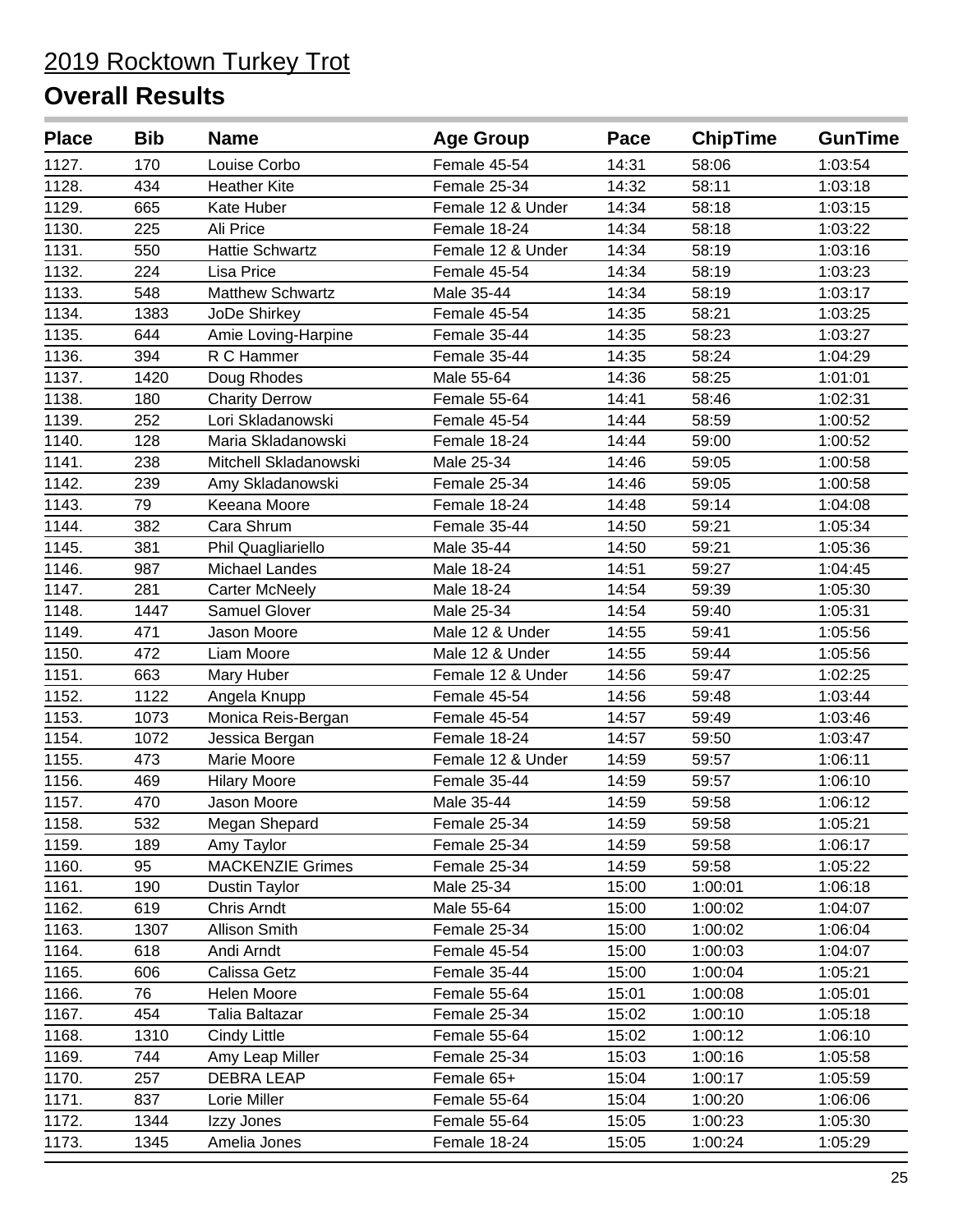| <b>Place</b> | <b>Bib</b>     | <b>Name</b>              | <b>Age Group</b>  | Pace  | <b>ChipTime</b> | <b>GunTime</b> |
|--------------|----------------|--------------------------|-------------------|-------|-----------------|----------------|
| 1174.        | 188            | Julia Wallace Carr       | Female 55-64      | 15:05 | 1:00:24         | 1:06:09        |
| 1175.        | 846            | Michele Arehart          | Female 45-54      | 15:07 | 1:00:30         | 1:06:06        |
| 1176.        | 643            | Luci Harpine             | Female 12 & Under | 15:08 | 1:00:36         | 1:03:02        |
| 1177.        | 687            | Dana Banks               | Female 45-54      | 15:09 | 1:00:40         | 1:05:50        |
| 1178.        | 628            | <b>Madison Wilson</b>    | Female 25-34      | 15:10 | 1:00:42         | 1:05:49        |
| 1179.        | 1214           | <b>Jilian McNally</b>    | Female 25-34      | 15:16 | 1:01:05         | 1:07:35        |
| 1180.        | 1191           | Meagan Williams          | Female 25-34      | 15:16 | 1:01:07         | 1:07:35        |
| 1181.        | 915            | <b>Lauren Nicholas</b>   | Female 25-34      | 15:21 | 1:01:26         | 1:06:52        |
| 1182.        | 569            | Zack Blanton             | Male 18-24        | 15:21 | 1:01:26         | 1:04:53        |
| 1183.        | 568            | Victoria Blanton         | Female 18-24      | 15:21 | 1:01:27         | 1:04:53        |
| 1184.        | 642            | Michelle Kramer          | Female 35-44      | 15:21 | 1:01:27         | 1:06:53        |
| 1185.        | 977            | Dolly Lilly              | Female 45-54      | 15:23 | 1:01:34         | 1:05:05        |
| 1186.        | 345            | <b>Cameron Shifflett</b> | Male 12 & Under   | 15:32 | 1:02:12         | 1:06:20        |
| 1187.        | 513            | Sayyida Madden-Curry     | Female 25-34      | 15:33 | 1:02:13         | 1:07:48        |
| 1188.        | 1057           | Samuel Berndt            | Male 25-34        | 15:33 | 1:02:15         | 1:07:09        |
| 1189.        | 1056           | Daniel Eckstein          | Male 25-34        | 15:33 | 1:02:16         | 1:07:11        |
| 1190.        | 919            | Mason Korn               | Male 12 & Under   | 15:33 | 1:02:16         | 1:06:23        |
| 1191.        | 344            | Priscilla Maiden         | Female 25-34      | 15:34 | 1:02:17         | 1:06:23        |
| 1192.        | 1256           | <b>Anna Selders</b>      | Female 13-17      | 15:34 | 1:02:19         | 1:05:54        |
| 1193.        | $\overline{2}$ | Danielle Hurst           | Female 45-54      | 15:36 | 1:02:25         | 1:06:36        |
| 1194.        | 1182           | <b>Brian Selders</b>     | Male 55-64        | 15:36 | 1:02:25         | 1:05:59        |
| 1195.        | 769            | Helen Nafziger           | Female 65+        | 15:39 | 1:02:40         | 1:07:30        |
| 1196.        | 172            | Ana Arias                | Female 35-44      | 15:43 | 1:02:55         | 1:05:27        |
| 1197.        | 175            | <b>Vallerey Rubio</b>    | Female 12 & Under | 15:43 | 1:02:55         | 1:05:27        |
| 1198.        | 1219           | Dustyn Ochoa             | Male 18-24        | 15:51 | 1:03:28         | 1:09:09        |
| 1199.        | 1218           | Xaviera Chandler         | Female 45-54      | 15:52 | 1:03:29         | 1:09:08        |
| 1200.        | 1217           | Ramon Ochoa              | Male 45-54        | 15:52 | 1:03:31         | 1:09:10        |
| 1201.        | 430            | Mike Mast                | Male 65+          | 15:55 | 1:03:41         | 1:08:26        |
| 1202.        | 262            | <b>Betty Chappell</b>    | Female 65+        | 15:56 | 1:03:45         | 1:09:12        |
| 1203.        | 246            | <b>Lindsey Dickson</b>   | Female 35-44      | 15:56 | 1:03:46         | 1:09:10        |
| 1204.        | 1              | <b>MARY Crosier</b>      | Female 45-54      | 15:57 | 1:03:49         | 1:08:01        |
| 1205.        | 1112           | Donielle Davies          | Female 35-44      | 15:58 | 1:03:55         | 1:05:51        |
| 1206.        | 1354           | Richard Kane             | Male 65+          | 15:59 | 1:03:59         | 1:09:32        |
| 1207.        | 1442           | Greg St Ours             | Male $65+$        | 16:00 | 1:04:03         | 1:07:32        |
| 1208.        | 1139           | <b>Julie Strunk</b>      | Female 55-64      | 16:00 | 1:04:04         | 1:09:05        |
| 1209.        | 1115           | <b>Vincent Davies</b>    | Male 12 & Under   | 16:04 | 1:04:19         | 1:06:15        |
| 1210.        | 925            | Ashlie Clar              | Female 25-34      | 16:13 | 1:04:54         | 1:11:22        |
| 1211.        | 923            | Joele Clar               | Female 45-54      | 16:13 | 1:04:55         | 1:11:23        |
| 1212.        | 924            | Allyson Clar             | Female 18-24      | 16:13 | 1:04:56         | 1:11:25        |
| 1213.        | 926            | <b>Edward Clar</b>       | Male 55-64        | 16:14 | 1:04:58         | 1:11:26        |
| 1214.        | 1111           | <b>Cory Davies</b>       | Male 35-44        | 16:18 | 1:05:13         | 1:06:16        |
| 1215.        | 800            | Cassie Funk              | Female 25-34      | 16:20 | 1:05:21         | 1:10:57        |
| 1216.        | 1070           | <b>Shelby Showalter</b>  | Female 25-34      | 16:22 | 1:05:30         | 1:11:19        |
| 1217.        | 1071           | <b>Derek Showalter</b>   | Male 35-44        | 16:22 | 1:05:31         | 1:11:20        |
| 1218.        | 1241           | <b>Hillary Long</b>      | Female 25-34      | 16:26 | 1:05:48         | 1:11:34        |
| 1219.        | 466            | Annette Conley           | Female 45-54      | 16:27 | 1:05:49         | 1:11:34        |
| 1220.        | 1150           | <b>Charity Keller</b>    | Female 25-34      | 16:27 | 1:05:49         | 1:11:26        |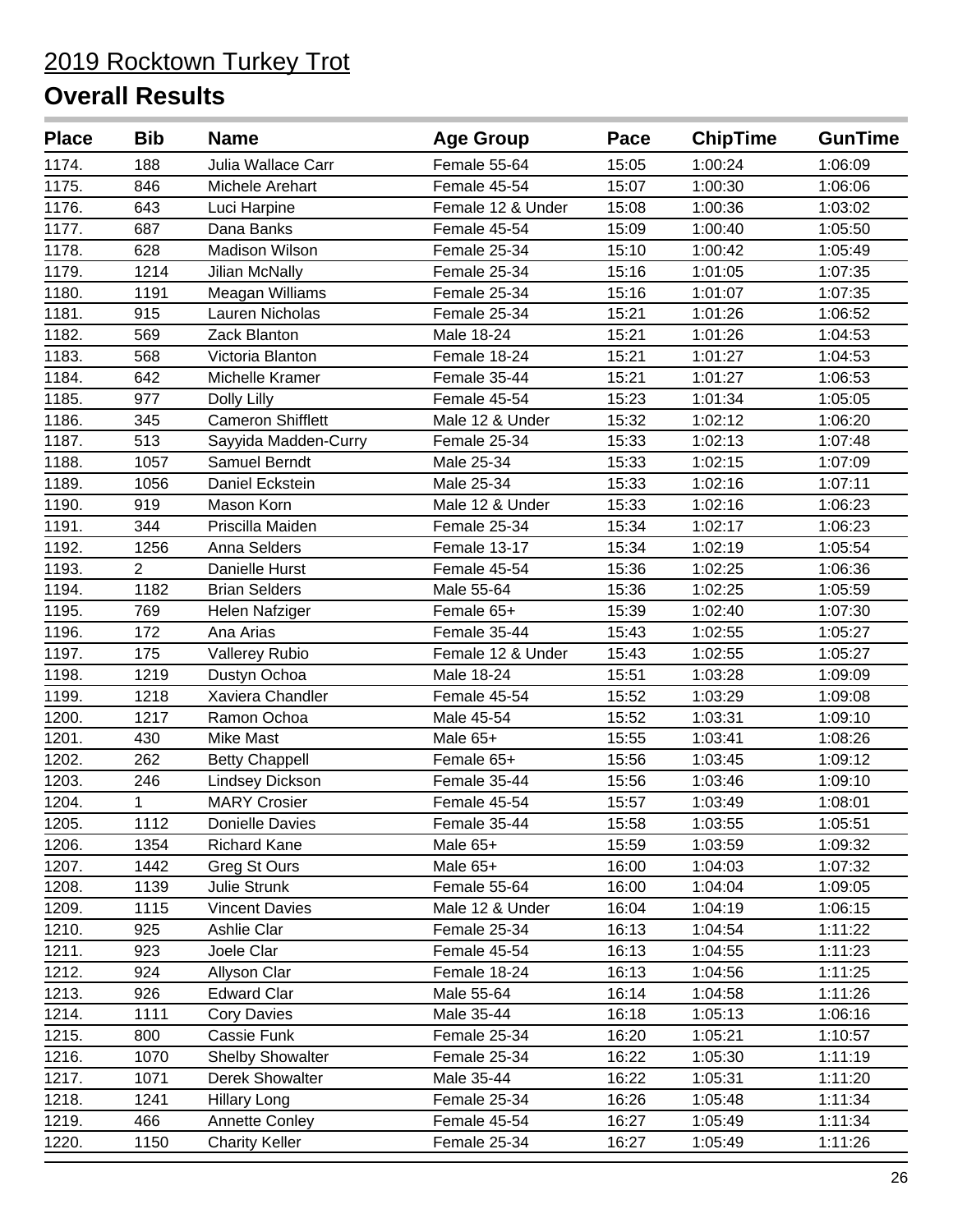| <b>Place</b> | <b>Bib</b> | <b>Name</b>             | <b>Age Group</b>  | Pace  | <b>ChipTime</b> | <b>GunTime</b> |
|--------------|------------|-------------------------|-------------------|-------|-----------------|----------------|
| 1221.        | 1239       | Patty Long              | Female 45-54      | 16:27 | 1:05:50         | 1:11:37        |
| 1222.        | 1240       | Miranda Long            | Female 18-24      | 16:27 | 1:05:52         | 1:11:37        |
| 1223.        | 515        | Nina Vaughan            | Female 13-17      | 16:28 | 1:05:55         | 1:11:16        |
| 1224.        | 1145       | Ly Kallaur              | Female 45-54      | 16:29 | 1:05:58         | 1:11:48        |
| 1225.        | 1210       | Aarika Malca            | Female 35-44      | 16:32 | 1:06:12         | 1:11:42        |
| 1226.        | 821        | Sarah Weldon            | Female 35-44      | 16:33 | 1:06:13         | 1:11:43        |
| 1227.        | 1303       | James Madden            | Male 13-17        | 16:34 | 1:06:17         | 1:11:52        |
| 1228.        | 484        | Kaystyle Madden         | Female 45-54      | 16:37 | 1:06:32         | 1:12:05        |
| 1229.        | 898        | Joy George              | Female 35-44      | 16:41 | 1:06:45         | 1:12:52        |
| 1230.        | 902        | Xander George           | Male 12 & Under   | 16:41 | 1:06:47         | 1:12:55        |
| 1231.        | 899        | <b>Stuart George</b>    | Male 35-44        | 16:41 | 1:06:48         | 1:12:55        |
| 1232.        | 92         | Eve Stavros             | Female 55-64      | 16:42 | 1:06:50         | 1:12:02        |
| 1233.        | 514        | Kimberly Vaughan        | Female 45-54      | 16:43 | 1:06:53         | 1:12:13        |
| 1234.        | 716        | Sandra Krezelak         | Female 35-44      | 16:43 | 1:06:53         | 1:12:05        |
| 1235.        | 75         | Andrea Konstant         | Female 35-44      | 16:43 | 1:06:54         | 1:12:05        |
| 1236.        | 1181       | Gary Huffman            | Male 45-54        | 16:44 | 1:06:57         | 1:12:11        |
| 1237.        | 1193       | Kevin Long              | Male 55-64        | 16:44 | 1:06:57         | 1:12:12        |
| 1238.        | 815        | <b>Emmet Yoder</b>      | Male 12 & Under   | 16:46 | 1:07:07         | 1:13:01        |
| 1239.        | 155        | Molly Bell              | Female 55-64      | 16:46 | 1:07:08         | 1:12:29        |
| 1240.        | 799        | Ruairi Walsh            | Male 55-64        | 16:47 | 1:07:10         | 1:11:12        |
| 1241.        | 594        | Skylynn Vilt            | Female 12 & Under | 16:47 | 1:07:10         | 1:12:32        |
| 1242.        | 798        | Claire Lyons            | Female 45-54      | 16:47 | 1:07:10         | 1:11:13        |
| 1243.        | 812        | melinda yoder           | Female 35-44      | 16:49 | 1:07:19         | 1:13:14        |
| 1244.        | 1481       | <b>Julie Clements</b>   | Female 25-34      | 16:49 | 1:07:19         | 1:13:26        |
| 1245.        | 813        | Aaron Yoder             | Male 35-44        | 16:50 | 1:07:21         | 1:13:14        |
| 1246.        | 1483       | <b>Macie Clements</b>   | Female 18-24      | 16:50 | 1:07:21         | 1:13:26        |
| 1247.        | 242        | Jerri Alexiou           | Female 45-54      | 16:50 | 1:07:23         | 1:13:29        |
| 1248.        | 1360       | Meghan Schenker-Fulcher | Female 35-44      | 16:56 | 1:07:46         | 1:13:30        |
| 1249.        | 814        | Mia Yoder               | Female 13-17      | 16:56 | 1:07:47         | 1:13:40        |
| 1250.        | 872        | <b>TWILA YODER</b>      | Female 55-64      | 16:56 | 1:07:47         | 1:13:42        |
| 1251.        | 1495       | Felix Ott               | Female 25-34      | 16:56 | 1:07:48         | 1:13:32        |
| 1252.        | 323        | Cierra Harold           | Female 25-34      | 16:57 | 1:07:49         | 1:13:30        |
| 1253.        | 688        | <b>Halston Banks</b>    | Male 35-44        | 17:05 | 1:08:23         | 1:13:38        |
| 1254.        | 269        | <b>Cheryl Shank</b>     | Female 55-64      | 17:05 | 1:08:23         | 1:13:16        |
| 1255.        | 390        | Megan McMunn            | Female 35-44      | 17:05 | 1:08:23         | 1:12:04        |
| 1256.        | 886        | <b>Brenda Shank</b>     | Female 55-64      | 17:06 | 1:08:25         | 1:13:16        |
| 1257.        | 418        | <b>Bill Graves</b>      | Male $65+$        | 17:07 | 1:08:30         | 1:13:22        |
| 1258.        | 417        | S Graves                | Female 55-64      | 17:07 | 1:08:32         | 1:13:23        |
| 1259.        | 684        | Sallie Campbell         | Female 35-44      | 17:07 | 1:08:32         | 1:13:38        |
| 1260.        | 1237       | Beverly McGowan         | Female 65+        | 17:19 | 1:09:19         | 1:15:08        |
| 1261.        | 1395       | Ann Yoder               | Female 65+        | 17:29 | 1:09:57         | 1:15:24        |
| 1262.        | 1397       | Ana Yoder               | Female 45-54      | 17:29 | 1:09:58         | 1:15:24        |
| 1263.        | 365        | Mabel Zook              | Female 12 & Under | 17:29 | 1:10:00         | 1:14:51        |
| 1264.        | 1203       | <b>Brooke Ewing</b>     | Female 25-34      | 17:31 | 1:10:06         | 1:16:34        |
| 1265.        | 1190       | Felecia Abbate          | Female 25-34      | 17:31 | 1:10:06         | 1:16:35        |
| 1266.        | 1286       | <b>Cheyenne Rhodes</b>  | Female 25-34      | 17:31 | 1:10:08         | 1:16:36        |
| 1267.        | 901        | <b>Winston Hensley</b>  | Male 65+          | 17:33 | 1:10:13         | 1:16:22        |
|              |            |                         |                   |       |                 |                |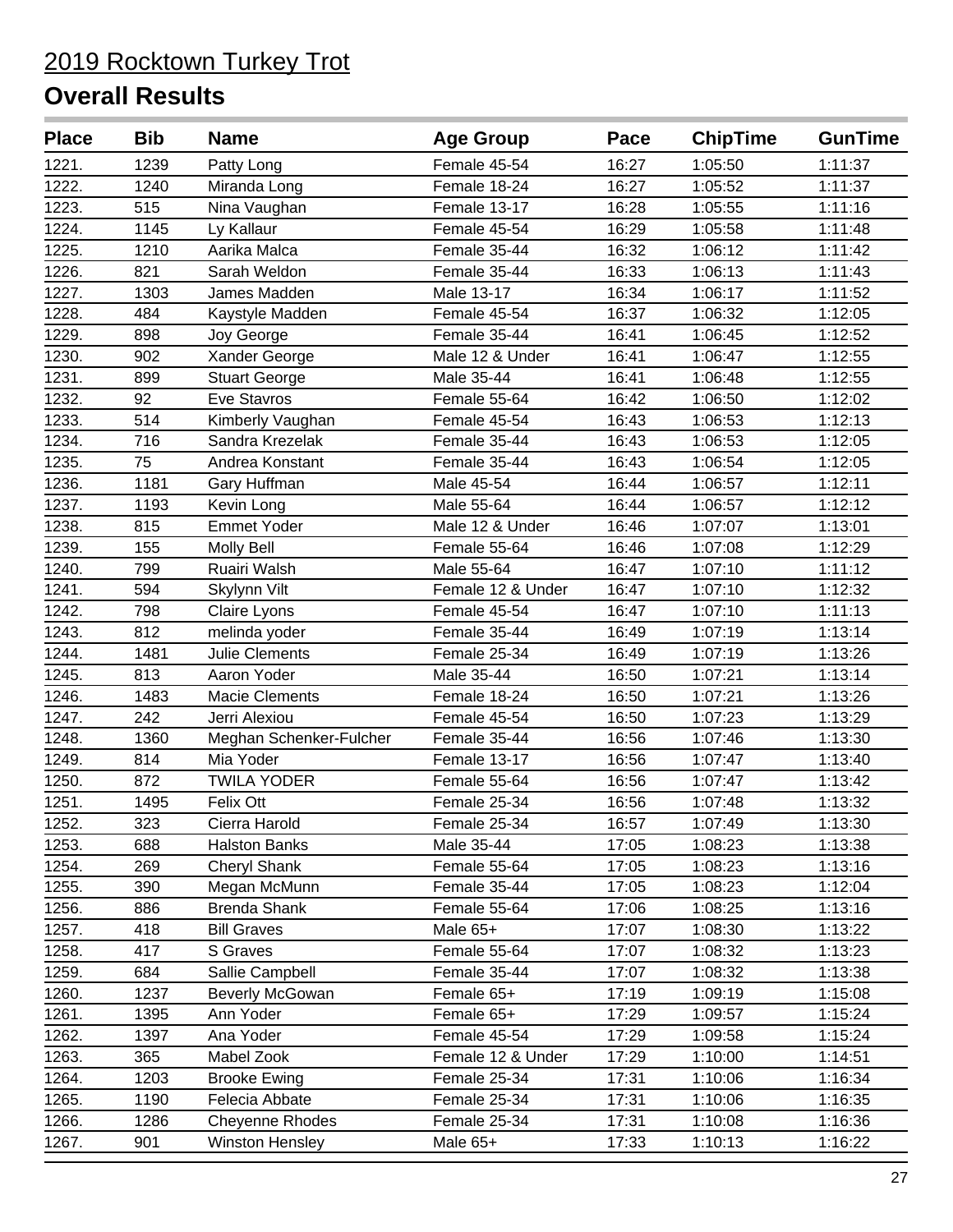| <b>Place</b> | <b>Bib</b> | <b>Name</b>              | <b>Age Group</b> | Pace  | <b>ChipTime</b> | <b>GunTime</b> |
|--------------|------------|--------------------------|------------------|-------|-----------------|----------------|
| 1268.        | 900        | <b>Carol Hensley</b>     | Female 65+       | 17:33 | 1:10:13         | 1:16:23        |
| 1269.        | 865        | Kristin Payne            | Female 55-64     | 17:34 | 1:10:20         | 1:15:08        |
| 1270.        | 364        | James Overfield          | Male 65+         | 17:35 | 1:10:21         | 1:15:09        |
| 1271.        | 1126       | <b>Suzanne Strickler</b> | Female 55-64     | 17:35 | 1:10:23         | 1:15:11        |
| 1272.        | 1394       | Paul Yoder               | Male 65+         | 17:36 | 1:10:26         | 1:15:55        |
| 1273.        | 331        | Kathryn Rathgeber        | Female 35-44     | 17:36 | 1:10:27         | 1:16:51        |
| 1274.        | 333        | Nancy Rathgeber          | Female 55-64     | 17:36 | 1:10:28         | 1:16:52        |
| 1275.        | 214        | Zoey RamosBeck           | Female 13-17     | 17:38 | 1:10:34         | 1:15:35        |
| 1276.        | 213        | <b>Madeline Ramos</b>    | Female 35-44     | 17:39 | 1:10:37         | 1:15:37        |
| 1277.        | 475        | Penny Fong               | Female 45-54     | 17:49 | 1:11:17         | 1:16:28        |
| 1278.        | 476        | <b>Crystal Horning</b>   | Female 55-64     | 17:49 | 1:11:19         | 1:16:28        |
| 1279.        | 352        | Meribeth Kraybill        | Female 55-64     | 17:51 | 1:11:25         | 1:18:03        |
| 1280.        | 248        | Simon Jilg               | Male 25-34       | 17:51 | 1:11:27         | 1:18:08        |
| 1281.        | 247        | Hannah Jilg              | Female 25-34     | 17:52 | 1:11:29         | 1:18:08        |
| 1282.        | 99         | Sebastian Thorne         | Male 18-24       | 17:53 | 1:11:33         | 1:17:07        |
| 1283.        | 97         | <b>Holly Thorne</b>      | Female 35-44     | 17:53 | 1:11:35         | 1:17:09        |
| 1284.        | 760        | Charles Halterman        | Male 18-24       | 17:54 | 1:11:39         | 1:17:13        |
| 1285.        | 412        | Carly Kraybill           | Female 25-34     | 18:00 | 1:12:02         | 1:18:38        |
| 1286.        | 1167       | <b>Wesley Stringham</b>  | Male 12 & Under  | 18:07 | 1:12:32         | 1:18:43        |
| 1287.        | 384        | <b>Ann Minnick</b>       | Female 25-34     | 18:08 | 1:12:36         | 1:16:25        |
| 1288.        | 386        | Don Komara               | Male 55-64       | 18:09 | 1:12:37         | 1:16:26        |
| 1289.        | 385        | Constance Komara         | Female 18-24     | 18:09 | 1:12:37         | 1:16:26        |
| 1290.        | 795        | joy coakley              | Female 55-64     | 18:09 | 1:12:38         | 1:18:02        |
| 1291.        | 1164       | David Stringham          | Male 35-44       | 18:13 | 1:12:55         | 1:19:04        |
| 1292.        | 1168       | Garret Stringham         | Male 12 & Under  | 18:13 | 1:12:55         | 1:19:05        |
| 1293.        | 1165       | Monica Stringham         | Female 35-44     | 18:13 | 1:12:56         | 1:19:06        |
| 1294.        | 797        | Rachael Sauder           | Female 25-34     | 18:18 | 1:13:13         | 1:18:38        |
| 1295.        | 727        | Leah Schroeder           | Female 25-34     | 18:27 | 1:13:51         | 1:19:41        |
| 1296.        | 728        | Don Waltermyer           | Male 55-64       | 18:27 | 1:13:51         | 1:19:41        |
| 1297.        | 1016       | <b>MISTY MILLER</b>      | Female 45-54     | 18:28 | 1:13:56         | 1:19:13        |
| 1298.        | 1017       | <b>DAVID MILLER</b>      | Male 12 & Under  | 18:28 | 1:13:56         | 1:19:14        |
| 1299.        | 896        | Monica Brill             | Female 35-44     | 18:31 | 1:14:07         | 1:19:34        |
| 1300.        | 895        | Jennifer Nourse          | Female 35-44     | 18:32 | 1:14:09         | 1:19:36        |
| 1301.        | 897        | Lindsey Long             | Female 35-44     | 18:32 | 1:14:10         | 1:19:35        |
| 1302.        | 713        | Amber Hall               | Female 25-34     | 19:15 | 1:17:03         | 1:22:10        |
| 1303.        | 714        | Ana Fauber               | Female 25-34     | 19:15 | 1:17:04         | 1:22:09        |
| 1304.        | 715        | Jacqueline Knappenberger | Female 25-34     | 19:16 | 1:17:05         | 1:22:10        |
| 1305.        | 98         | David Thorne             | Male 45-54       | 19:22 | 1:17:29         | 1:17:29        |
| 1306.        | 477        | <b>Lindsey Cook</b>      | Female 35-44     | 19:42 | 1:18:51         | 1:25:24        |
| 1307.        | 478        | Jim Olbrys               | Male 65+         | 19:42 | 1:18:52         | 1:25:25        |
| 1308.        | 479        | Linda Olbrys             | Female 55-64     | 19:43 | 1:18:55         | 1:25:28        |
| 1309.        | 103        | <b>Robert Yutzy</b>      | Male 55-64       | 19:44 | 1:18:59         | 1:25:18        |
| 1310.        | 102        | Luann Yutzy              | Female 45-54     | 19:44 | 1:19:00         | 1:25:18        |
| 1311.        | 100        | Erica Clymer             | Female 25-34     | 19:44 | 1:19:00         | 1:25:16        |
| 1312.        | 360        | Ellen Newman             | Female 65+       | 20:15 | 1:21:02         | 1:27:18        |
| 1313.        | 359        | <b>Misty Newman</b>      | Female 35-44     | 20:16 | 1:21:05         | 1:27:21        |
| 1314.        | 1403       | <b>Grant Ketron</b>      | Male 18-24       | 20:33 | 1:22:16         | 1:28:37        |
|              |            |                          |                  |       |                 |                |